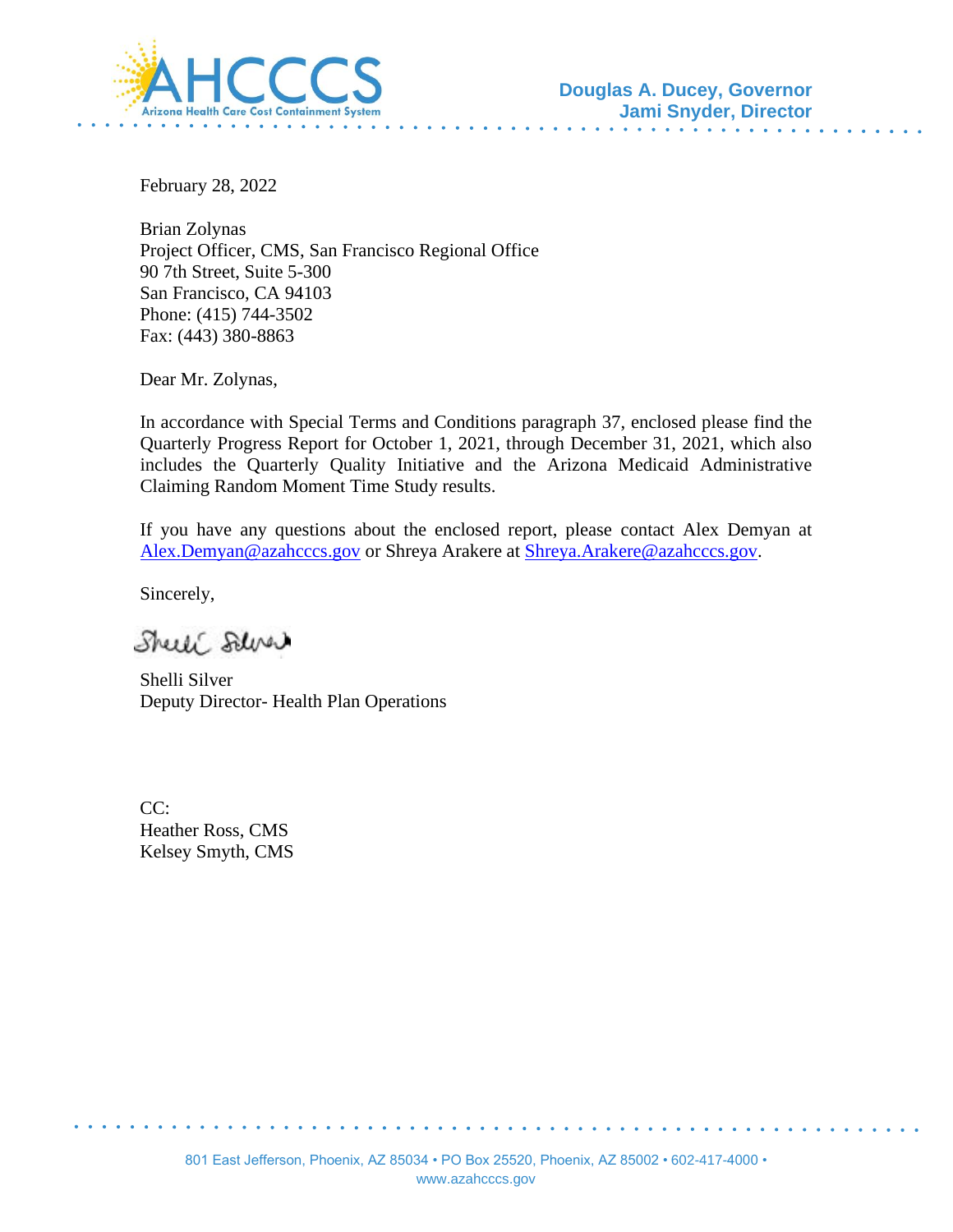

# **AHCCCS Quarterly Report October 1, 2021 – December 31, 2021**

#### **TITLE**

Arizona Health Care Cost Containment System – AHCCCS A Statewide Approach to Cost Effective Health Care Financing

Section 1115 Quarterly Report Demonstration Year: 39 Federal Fiscal Quarter: 1st (October 1, 2021 – December 31, 2021)

#### **INTRODUCTION**

As written in Special Terms and Conditions (STCs), paragraph 37, the Arizona Health Care Cost Containment System (AHCCCS) submits quarterly progress reports to CMS. Quarterly reports inform CMS of significant demonstration activity from the time of approval through completion of the demonstration.

#### **ENROLLMENT INFORMATION**

Table 1 contains a summary of the number of unduplicated enrollees for October 1, 2021, through December 31, 2021, by population categories. The table also includes the number of voluntarily and involuntarily disenrolled members during this period.

| <b>Population Groups</b> $^{1}$ | <b>Number Enrollees</b> | <b>Number Voluntarily</b><br><b>Disenrolled-Current Qtr</b> | <b>Number Involuntarily</b><br><b>Disenrolled-Current Qtr</b> |
|---------------------------------|-------------------------|-------------------------------------------------------------|---------------------------------------------------------------|
| <b>Acute AFDC/SOBRA</b>         | 1,287,009               | 3,324                                                       | 8,949                                                         |
| <b>Acute SSI</b>                | 219,402                 | 230                                                         | 3,729                                                         |
| <b>Prop 204 Restoration</b>     | 472,865                 | 1,549                                                       | 7,133                                                         |
| <b>Adult Expansion</b>          | 192,977                 | 657                                                         | 1,264                                                         |
| <b>LTC DD</b>                   | 37,797                  | 56                                                          | 191                                                           |
| <b>LTC EPD</b>                  | 30,343                  | 40                                                          | 1,841                                                         |
| <b>Non-Waiver</b>               | 127,017                 | 270                                                         | 2,041                                                         |
| <b>Total</b>                    | 2,367,410               | 6,126                                                       | 25,148                                                        |

<sup>&</sup>lt;sup>1</sup> Data is loaded and reported 45 days after the end of the quarter. This report differs from previous reports in that data is unduplicated and is updated quarterly. Data that contains no Medicaid funding (state only) is excluded from this report.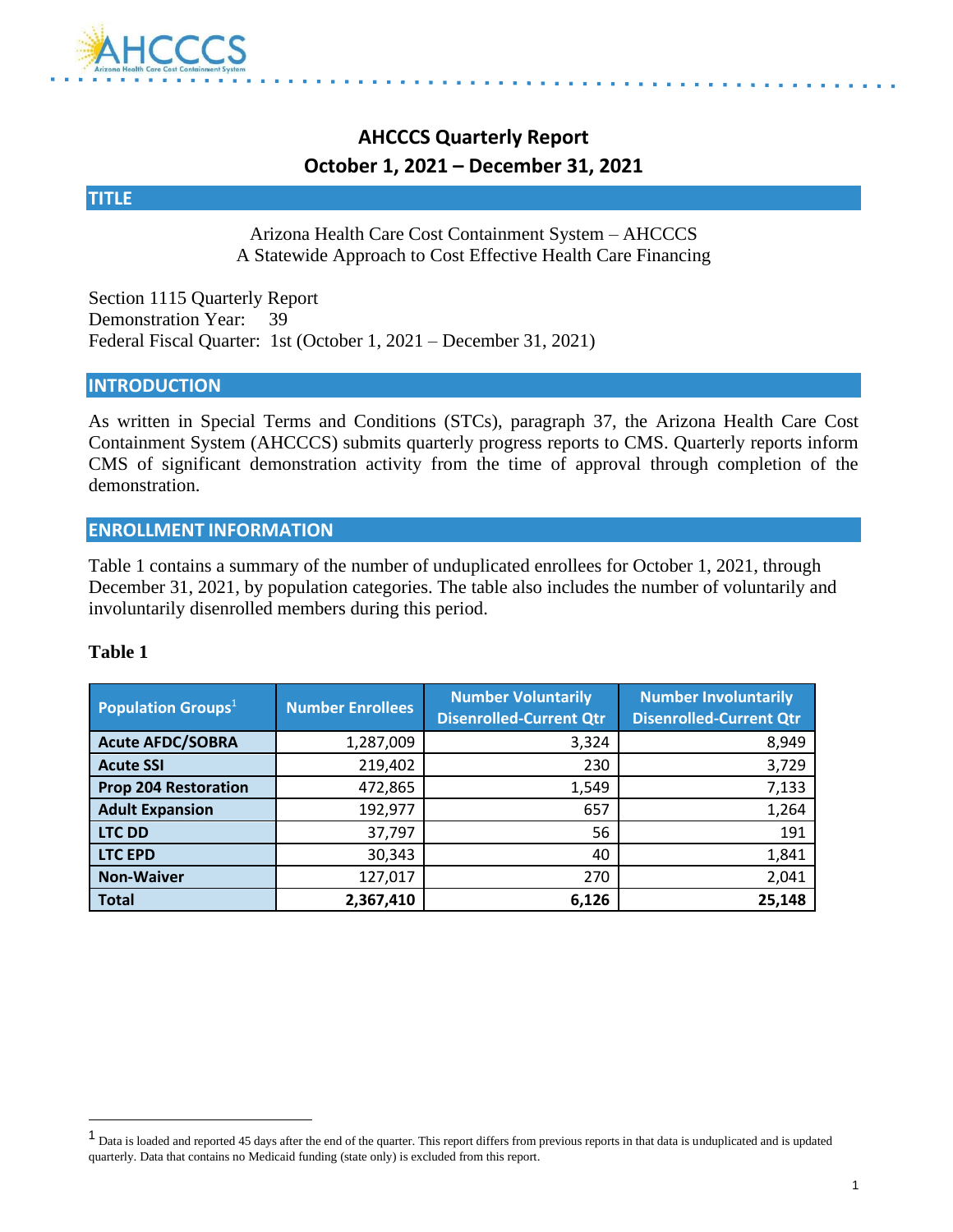

Table 2 is a snapshot of the number of current enrollees (as of January 1, 2022) by funding categories, as requested by CMS.

#### **Table 2**

| <b>State Reported Enrollment in the</b><br><b>Demonstration (as requested)</b> | <b>Current Enrollees</b> |
|--------------------------------------------------------------------------------|--------------------------|
| Title XIX funded State Plan <sup>2</sup>                                       | 1,524,471                |
| Title XXI funded State Plan <sup>3</sup>                                       | 62,397                   |
| <b>Title XIX funded Expansion<sup>4</sup></b>                                  | 619,507                  |
| Prop 204 Restoration (0-100% FPL)                                              | 470,155                  |
| Adult Expansion (100% - 133% FPL)                                              | 149,352                  |
| <b>Enrollment Current as of</b>                                                | 1/1/2022                 |

## **OPERATIONAL/POLICY DEVELOPMENTS/ISSUES**

#### **Waiver Update**

Arizona's 1115 Waiver demonstration was set to expire on September 30, 2021. However, on September 30, 2021, CMS approved a one-year extension of the previous period's waiver while it continues to review the agency's 2021-2026 waiver application. Because of the extension, it now becomes the 2022-2027 waiver application. AHCCCS is requesting a five-year renewal of Arizona's demonstration project under Section 1115 of the Social Security Act. Arizona's existing demonstration project is currently approved through September 30, 2022, and the application is therefore seeking a renewal period from October 1, 2022, through September 30, 2027. AHCCCS submitted a Waiver application to CMS to renew its 1115 Waiver demonstration on December 22, 2020.

The current demonstration exempts Arizona from particular provisions of the Social Security Act and also includes expenditure authority permitting federal financial participation (FFP) for state expenditures that would not otherwise qualify for federal participation. Moreover, demonstration projects, including Arizona's, must establish budget neutrality where Medicaid costs to the federal government are not expected to exceed costs to the federal government in the absence of the demonstration.

CMS's approval of Arizona's demonstration renewal application will continue the success of Arizona's unique Medicaid program and statewide managed care model, extending the authority for Arizona to implement programs including, but not limited to:

- Mandatory managed care,
- Home and community-based services for individuals in the Arizona Long Term Care System (ALTCS) program,

<sup>2</sup> SSI Cash and Related, 1931 Families and Children, 1931 Related, TMA, SOBRA child and pregnant, ALTCS, FTW, QMB, BCCP, SLMB, QI-1 <sup>3</sup> KidsCare.

<sup>4</sup> Prop 204 Restoration & Adult Expansion.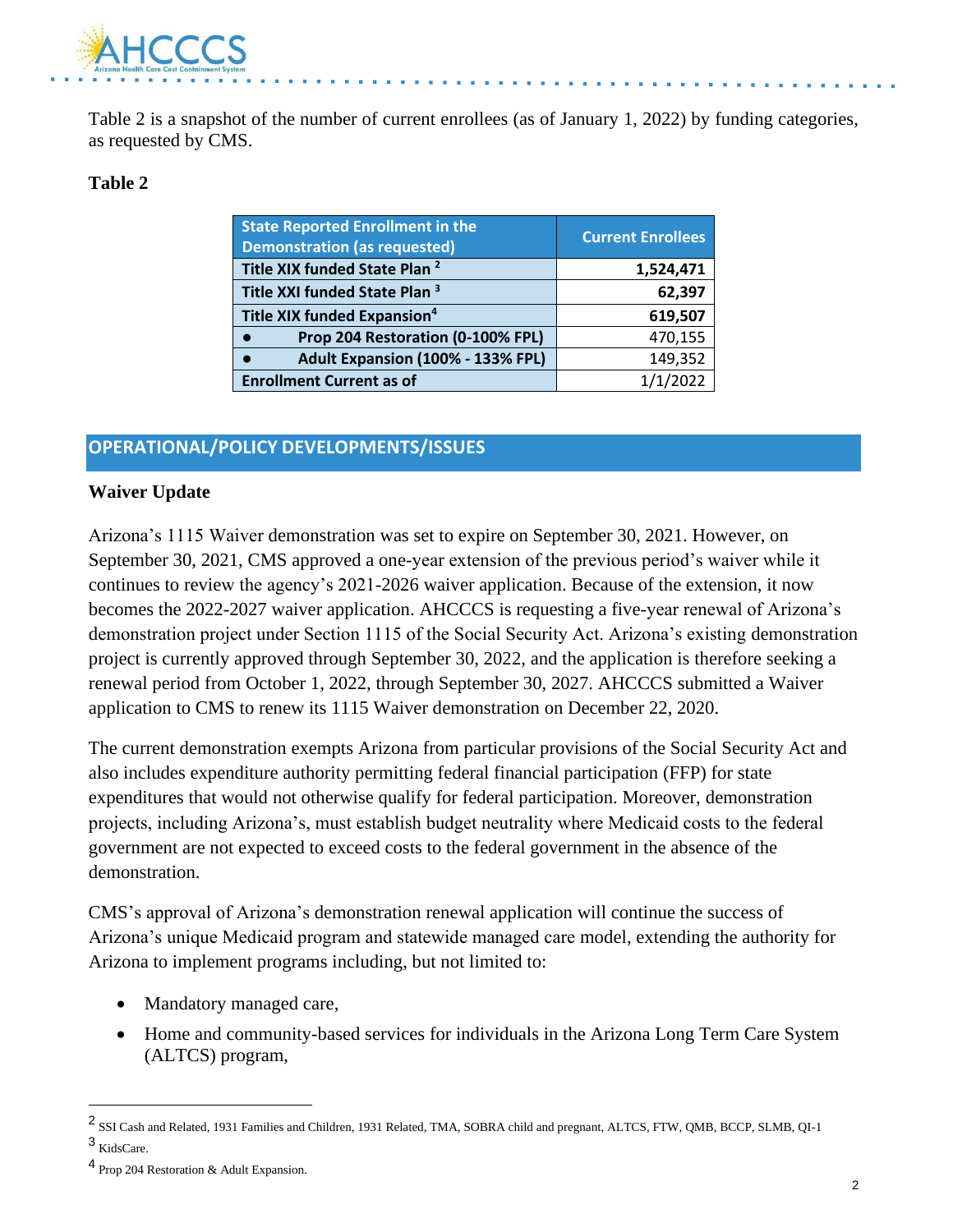

- and a straightful and • Administrative simplifications that reduce inefficiencies in eligibility determination,
- Integrated health plans for AHCCCS members,
- Payments to providers participating in the Targeted Investments Program, and
- Waiver of Prior Quarter Coverage for specific populations.

In addition to renewing current waiver and expenditure authorities, AHCCCS is seeking to implement the following:

- Authority to enhance and expand housing services and interventions for AHCCCS members who are homeless or at risk of becoming homeless through the Housing and Health Opportunities (H2O) program,
- Authority to allow for verbal consent in lieu of written signature for up to 30 days for all care and treatment documentation for ALTCS members when included in the member's record and when identity can be reliably established,
- Authority to reimburse traditional healing services provided in, at, or as part of services offered by facilities and clinics operated by the Indian Health Service (IHS), a tribe or tribal organization, or an Urban Indian health program, and
- Authority to reimburse Indian Health Services and Tribal 638 facilities to cover the cost of adult dental services that are eligible for 100 percent FFP, that are in excess of the \$1,000 emergency dental limit for adult members in Arizona's State Plan and \$1,000 dental limit for individuals aged 21 or older enrolled in the ALTCS program.

More details on Arizona's section 1115 Waiver renewal request (2022-2027), along with the proposal and supplemental documentation can be found on the [AHCCCS Section 1115 Waiver Renewal](https://azahcccs.gov/Resources/Federal/waiverrenewalrequest.html)  [Request \(2021-2026\) web page.](https://azahcccs.gov/Resources/Federal/waiverrenewalrequest.html)

On March 17 and March 24, 2020, AHCCCS submitted requests to the CMS administrator to waive certain Medicaid and Children's Health Insurance Program (CHIP) requirements in order to combat the continued spread of COVID-19. AHCCCS sought a broad range of emergency authorities to:

- Strengthen the provider workforce and remove barriers to care for AHCCCS members,
- Enhance Medicaid services and supports for vulnerable members for the duration of the emergency period, and
- Remove cost sharing and other administrative requirements to support continued access to services.

CMS approved components of Arizona's requests under the 1135 Waiver, Appendix K, and the State Plan. Information regarding the status of AHCCCS Emergency Authority Requests (for the federally declared COVID-19 public health emergency) is available on the [AHCCCS COVID-19 Federal](https://azahcccs.gov/Resources/Federal/PendingWaivers/1135.html)  [Emergency Authorities Request web page.](https://azahcccs.gov/Resources/Federal/PendingWaivers/1135.html)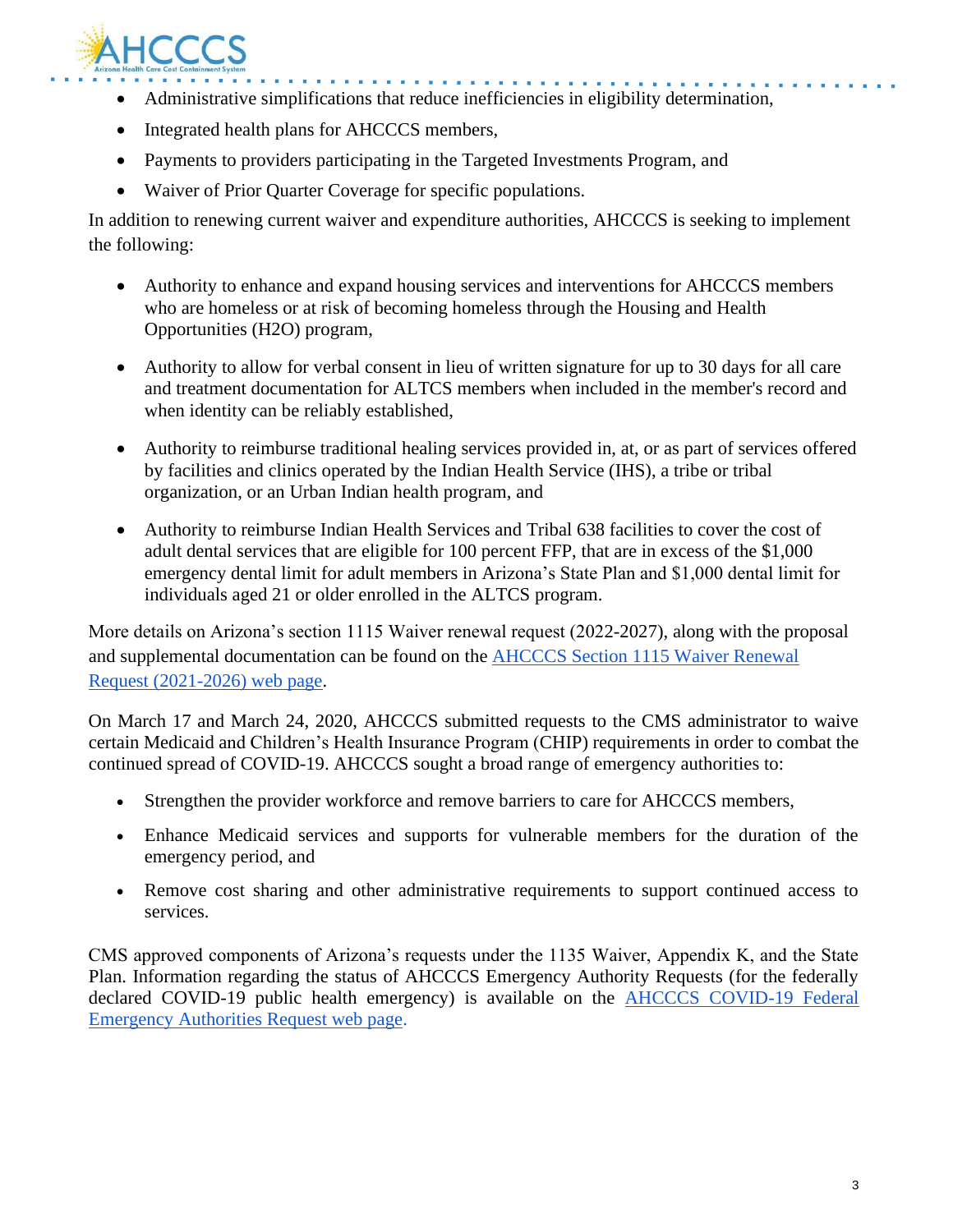

#### **Waiver Evaluation Update**

In accordance with STC 59, AHCCCS must submit a draft Waiver Evaluation Design for its 1115 Waiver demonstration. In addition, AHCCCS is also required by CMS to submit an Interim Evaluation Report and a Summative Evaluation Report of the 1115 Waiver Demonstration by December 31, 2020, and March 30, 2023, respectively.

AHCCCS has contracted with the Health Services Advisory Group (HSAG) to serve as the independent evaluator for Arizona's 1115 Waiver Demonstration. In SFY 2019, AHCCCS worked with HSAG to develop Evaluation Design Plans for the following programs:

- AHCCCS Complete Care (ACC) Program,
- Arizona Long Term Care System (ALTCS) Program,
- Comprehensive Medical and Dental Program (CMDP),
- Regional Behavioral Health Authorities (RBHAs),
- Targeted Investments (TI) Program,
- Retroactive Coverage Waiver, and
- AHCCCS Works program.

On November 13, 2019, AHCCCS submitted an Evaluation Design Plan to CMS for Arizona's demonstration components noted above, with the exception of AHCCCS Works. Additionally, HSAG later developed, and AHCCCS submitted, a separate evaluation design plan to CMS for the AHCCCS Works program. Arizona's waiver evaluation design plan was approved by CMS on November 19, 2020.

As required by the STCs of Arizona's approved demonstration, an Interim Evaluation Report must be submitted and discuss the evaluation progress and findings-to-date, in conjunction with Arizona's demonstration renewal application. Arizona's interim evaluation report was submitted with the waiver renewal application on December 22, 2020.

Due to data limitations and operational constraints imposed by the COVID-19 pandemic, Arizona's previous interim evaluation report did not include data from all sources described in Arizona's evaluation design plan. Qualitative data based on key informant interviews and focus groups, as well as beneficiary survey data, were not collected.

For this reason, an updated interim evaluation report was developed and completed by August 30, 2021. HSAG's updated report contains results for additional years and includes findings-to-date from focus groups and qualitative interviews. In addition, the report used statistical techniques, where possible, to control for confounding factors and identify the impact of Arizona's demonstration initiatives on access to care, quality of care, and member experience with care. Once approved by CMS, AHCCCS intends to post the updated interim evaluation report to its website.

On June 24, 2021, CMS withdrew the federal approval of the AHCCCS Works Community Engagement Program, which was impending implementation. The program is included in the 2021-2026 waiver renewal request and may be implemented in the future. Thus, the AHCCCS Works program will not be evaluated.

Additionally, AHCCCS worked with HSAG on developing an Evaluation Design Plan for the COVID-19 section of Arizona's 1115 Waiver, in accordance with the guidance issued by CMS on COVID-19 Section 1115 Waiver Monitoring and Evaluation. AHCCCS submitted the design plan to CMS on July 31, 2021 and received CMS approval on February 1, 2022.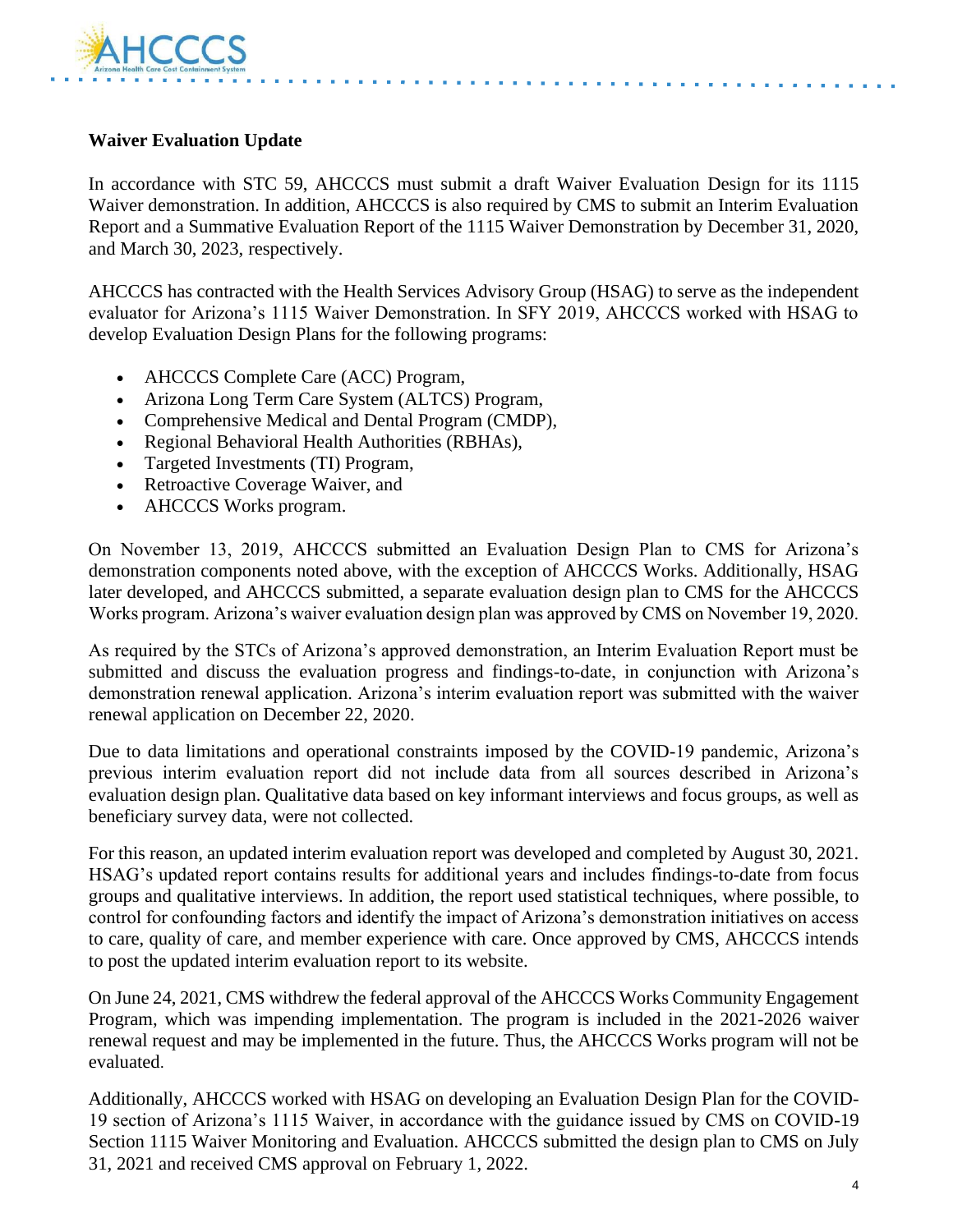

### **Targeted Investments Program Update**

The AHCCCS Targeted Investments (TI) Program achieved the following accomplishments and activities during the period October 1, 2021, to December 31, 2021:

- Calculated and disbursed Year Four Program incentive payments to participants through MCOs,
- Quality Improvement Collaborative (QIC) in collaboration with Arizona State University (ASU), continued engaging participants in process improvement guidance and individual technical assistance; topics included addressing specific participant questions regarding the performance, data harmonization (understanding the measures' algorithms), performance improvement (including root cause analysis), creating best-practice guides to summarize peer learning tips identified through previous QIC meetings on each performance measure, and performance review (explaining the measures dashboard, and other resources),
- Consulted with ASU Centers for Health Information and Research (CHiR) to develop a systematic analysis of the impact of failure modes (root causes) accounting for individual and aggregate providers' non-numerator qualifying events on TI performance measures; several root causes of the FUH measure have been explored, including: length of stay (discharge planning timeframe), Serious Mental Illness(SMI) status (available care management), data types submitted to Health Information Exchange (HIE) by discharging hospital, member age, member sex, admission/discharge day of the week, and non-qualifying visits in follow-up period,
- AHCCCS engaged numerous and diverse internal and external stakeholders regarding the focus and potential requirements for the renewal of the TI Program as part of the 2021-2026 1115 Waiver; topics and stakeholders include recommendations on addressing social risk factors and health disparities from nationally-recognized subject matter experts (including NCQA), updates on the current and future state of the health information exchange (HIE) and closed loop referral system from Arizona's HIE, recommendations on how to align with other AHCCCS quality improvement and whole-person-care initiatives and incentives from internal subject matter experts and community partners, and recommendations on how to support AHCCCS Criminal Justice initiatives,
- Toured the Yuma TIP Justice clinic that is co-located with Yuma County Probation, and
- Consulted with participants on adoption of integration strategies including the Collaborative Care Model.

#### **State Plan Update**

During the reporting period, the State Plan Amendments (SPAs) noted in Table 3 were filed and/or approved:

| SPA#                                    | <b>Description</b>                                                                                                                        | <b>Filed</b> | <b>Approved</b> | <b>Eff. Date</b> |
|-----------------------------------------|-------------------------------------------------------------------------------------------------------------------------------------------|--------------|-----------------|------------------|
| 21-0026<br><b>Third Party Liability</b> | Attests to the State's compliance with Third<br>Party Liability requirements as outlined in<br>$1902(a)(25)(E)$ and $1902(a)(25)(F)(i)$ . | 12/20/21     | 12/27/21        | 12/31/21         |
| 21-0025<br><b>NF DAP</b>                | Updates the Nursing Facility DAP Program<br>in the State Plan.                                                                            | 11/15/21     | 12/22/21        | 10/1/21          |
| 21-0024<br><b>OP DAP</b>                | Updates the Outpatient Differential Adjusted<br>Payment Program in the State Plan.                                                        | 11/15/21     | 2/4/22          | 10/1/21          |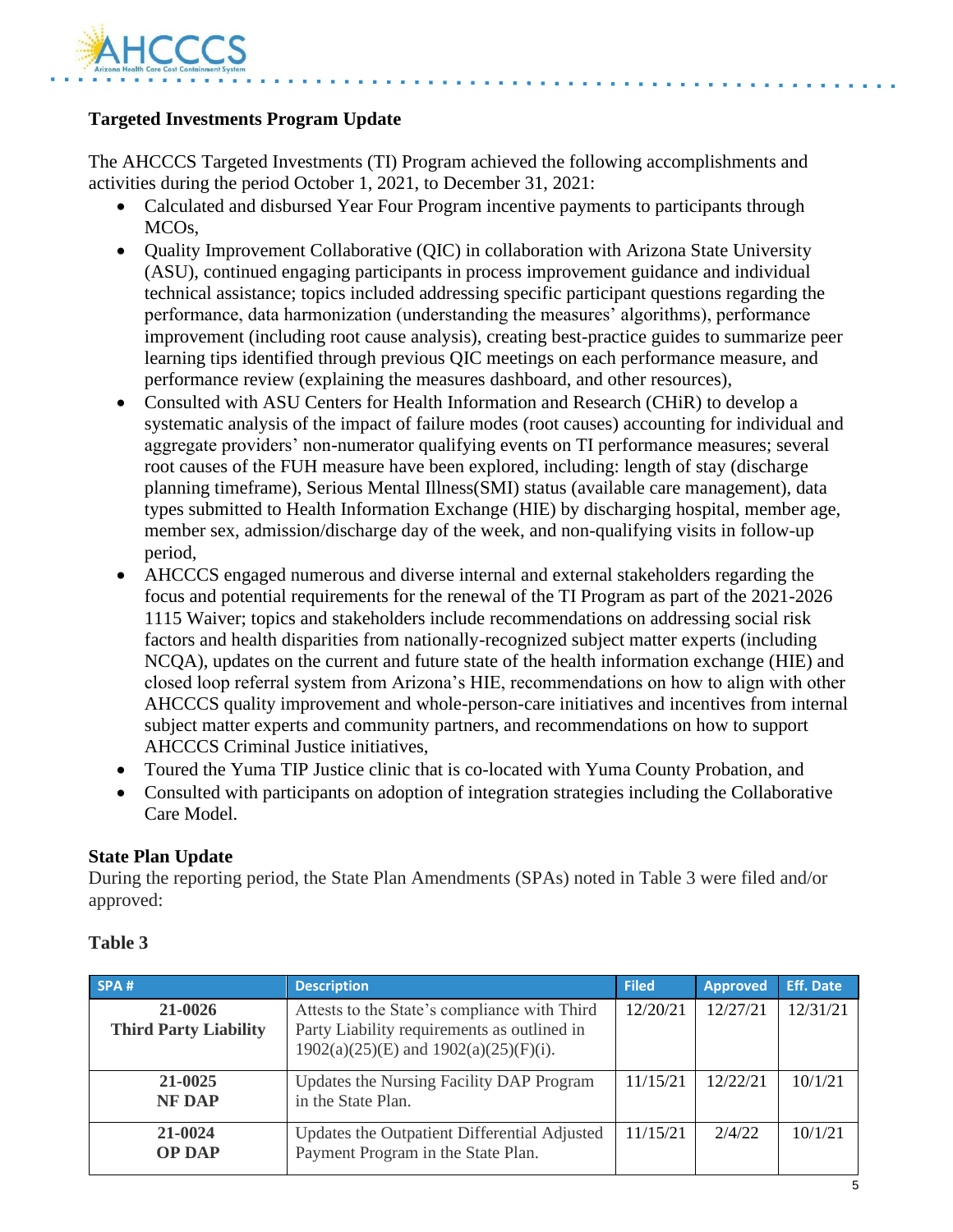

| SPA 21-023 Inpatient<br><b>Hospital DAP</b>                       | Updates the Inpatient Hospital Differential<br>Adjusted Payment (DAP) Program.                                       | 11/15/21 | 12/22/21 | 10/1/21 |
|-------------------------------------------------------------------|----------------------------------------------------------------------------------------------------------------------|----------|----------|---------|
| <b>SPA 21-022 - DRG</b><br><b>Rates</b>                           | Updates the DRG rates, effective October 1,<br>2021.                                                                 | 11/10/21 | 12/8/21  | 10/1/21 |
| 21-021 - Pediatric<br><b>Immunization Program</b><br><b>Rates</b> | Updates the State Plan Rates for Vaccines<br>Under the Pediatric Immunization Program,<br>effective October 1, 2021. | 11/10/21 | 12/17/21 | 10/1/21 |
| 21-0020<br><b>Other Provider Rates</b>                            | Updates the State Plan Other Provider Rates,<br>effective October 1, 2021.                                           | 11/10/21 | 1/20/22  | 10/1/21 |
| 21-0019<br><b>Outpatient Hospital</b><br><b>Rates</b>             | Updates the State Plan Outpatient Hospital<br>Rates, effective October 1, 2021.                                      | 11/10/21 | 2/4/22   | 10/1/21 |
| 21-0018<br><b>NF Rates</b>                                        | <b>Updates the State Plan Nursing Facility</b><br>Rates.                                                             | 11/10/21 | 12/3/21  | 10/1/21 |
| 21-0017<br><b>LTC and Rehab Rates</b>                             | Updates the State Plan rates for long-term<br>care and rehabilitation.                                               | 11/10/21 | 11/24/21 | 10/1/21 |
| 21-0016<br><b>EMT</b> Rates                                       | Updates the State Plan EMT rates.                                                                                    | 11/10/21 | 1/19/22  | 10/1/21 |
| 21-0013<br><b>Clinical Nurse Specialist</b>                       | Adds Clinical Nurse Specialist as a new<br>provider type in alignment with ARS 32-<br>1651.                          | 9/28/21  | 12/21/21 | 10/1/21 |
| 19-0010<br><b>GF GME</b>                                          | Updates the General Fund GME Program in<br>the State Plan.                                                           | 9/30/19  | 12/3/21  | 12/3/21 |
| 21-0018<br>ET3                                                    | Adds Emergency Triage, Treat and Transport<br>(ET3) services to the State Plan.                                      | 9/7/21   | 11/4/21  | 10/1/21 |
| 21-0006<br><b>School Based Claiming</b><br><b>Reimbursement</b>   | Describes the methods and standards for<br>reimbursing for school-based health and<br>related services.              | 4/26/21  | 10/25/21 | 10/1/21 |

### **CONSUMER ISSUES**

Table 4 summarizes advocacy issues received by the Office of Client Advocacy (OCA) for the quarter October 1, 2021 – December 31, 2021. The originators of the issues are identified in Table 5.

| <b>Advocacy Issues</b> <sup>5</sup> | <b>October</b> | <b>November</b> | <b>December</b> | <b>Total</b> |
|-------------------------------------|----------------|-----------------|-----------------|--------------|
| <b>Billing Issues</b>               |                |                 |                 |              |
| Member reimbursements               |                |                 |                 |              |
| Unpaid bills                        |                |                 |                 |              |
| <b>Cost Sharing</b>                 |                |                 |                 |              |
| Co-pays                             |                |                 |                 |              |

<sup>5</sup> Categories of good customer service, bad customer service, documentation, policy, and process are captured under the category it may relate to.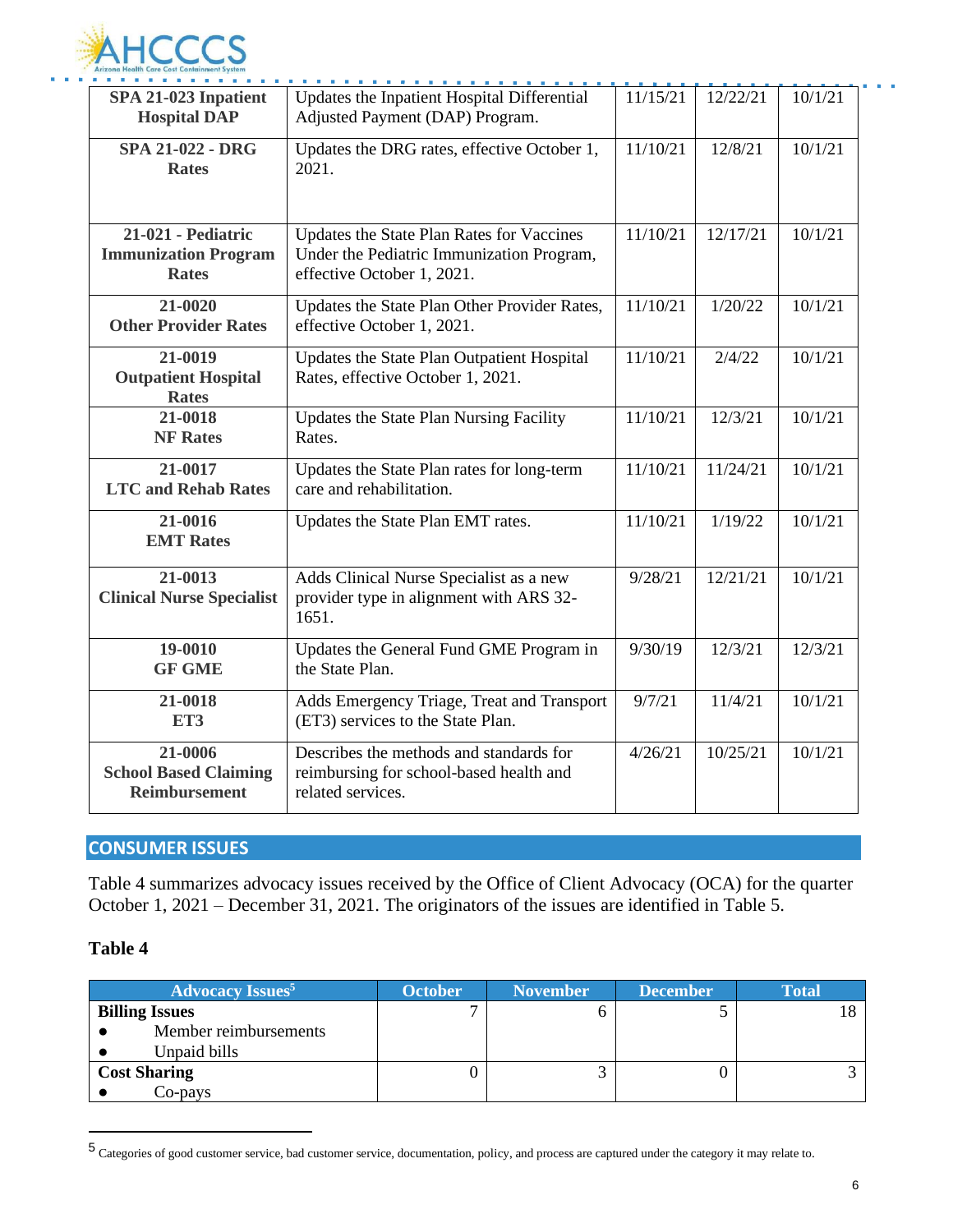

| .<br>Share of cost (ALTCS)                  |                |              |                  |                |
|---------------------------------------------|----------------|--------------|------------------|----------------|
| Premiums (KidsCare,<br>Medicare)            |                |              |                  |                |
| <b>Covered Services</b>                     | 7              | 6            | 14               | 27             |
|                                             |                |              |                  |                |
| <b>ALTCS</b>                                | 12             | 5            | 1                | 18             |
| Resources                                   |                |              |                  |                |
| Income                                      |                |              |                  |                |
| Medical                                     |                |              |                  |                |
| <b>DES</b>                                  | 6              | 25           | 5                | 36             |
| Income                                      |                |              |                  |                |
| Incorrect determination                     |                |              |                  |                |
| Improper referrals                          |                |              |                  |                |
| <b>KidsCare</b>                             | $\overline{0}$ | $\Omega$     | $\overline{0}$   | $\theta$       |
| Income                                      |                |              |                  |                |
| Incorrect determination                     |                |              |                  |                |
| <b>SSI/Medical Assistance Only</b>          | 4              | 8            | $\theta$         | 12             |
| Income                                      |                |              |                  |                |
| Not categorically linked                    |                |              |                  |                |
| <b>Information</b>                          | 41             | 36           | 67               | 144            |
| Status of application                       |                |              |                  |                |
| Eligibility criteria                        |                |              |                  |                |
| Community resources                         |                |              |                  |                |
| Notification (did not receive or            |                |              |                  |                |
| didn't understand)                          |                |              |                  |                |
| <b>Medicare</b>                             | $\mathbf{1}$   | 5            | $\overline{0}$   | 6              |
| Medicare coverage                           |                |              |                  |                |
| Medicare Savings Program                    |                |              |                  |                |
| Medicare Part D                             |                |              |                  |                |
| <b>Prescriptions</b>                        | 1              | 1            | $\overline{0}$   | $\overline{2}$ |
| Prescription coverage                       |                |              |                  |                |
| Prescription denial                         |                |              |                  |                |
| <b>Fraud-Referred to Office of</b>          | $\overline{2}$ | $\mathbf{0}$ | $\boldsymbol{0}$ | $\overline{2}$ |
| <b>Inspector General (OIG)</b>              |                |              |                  |                |
| <b>Quality of Care-Referred to Division</b> | 13             | 20           | 5                | 38             |
| of Health Care Management                   |                |              |                  |                |
| (DHCM)                                      |                |              |                  |                |
| <b>Total</b>                                | 94             | 115          | 97               | 306            |

| <b>Issue Originator</b> <sup>6</sup>        | <b>October</b> | <b>November</b> | <b>December</b> | <b>Total</b> |
|---------------------------------------------|----------------|-----------------|-----------------|--------------|
| <b>Applicant, Member, or Representative</b> |                | 70              | 20              | 165          |
| <b>CMS</b>                                  |                |                 |                 |              |
| <b>Governor's Office</b>                    |                | 14              | 19              |              |
| <b>Ombudsmen/Advocates/Other</b>            |                | 27              | 58              |              |
| <b>Agencies</b>                             |                |                 |                 |              |
| <b>Senate &amp; House</b>                   |                |                 |                 |              |
| <b>Total</b>                                | 94             |                 | 97              | 306          |

<sup>6</sup> This data was compiled from the OCA logs from the OCA Client Advocate and the Member Liaison.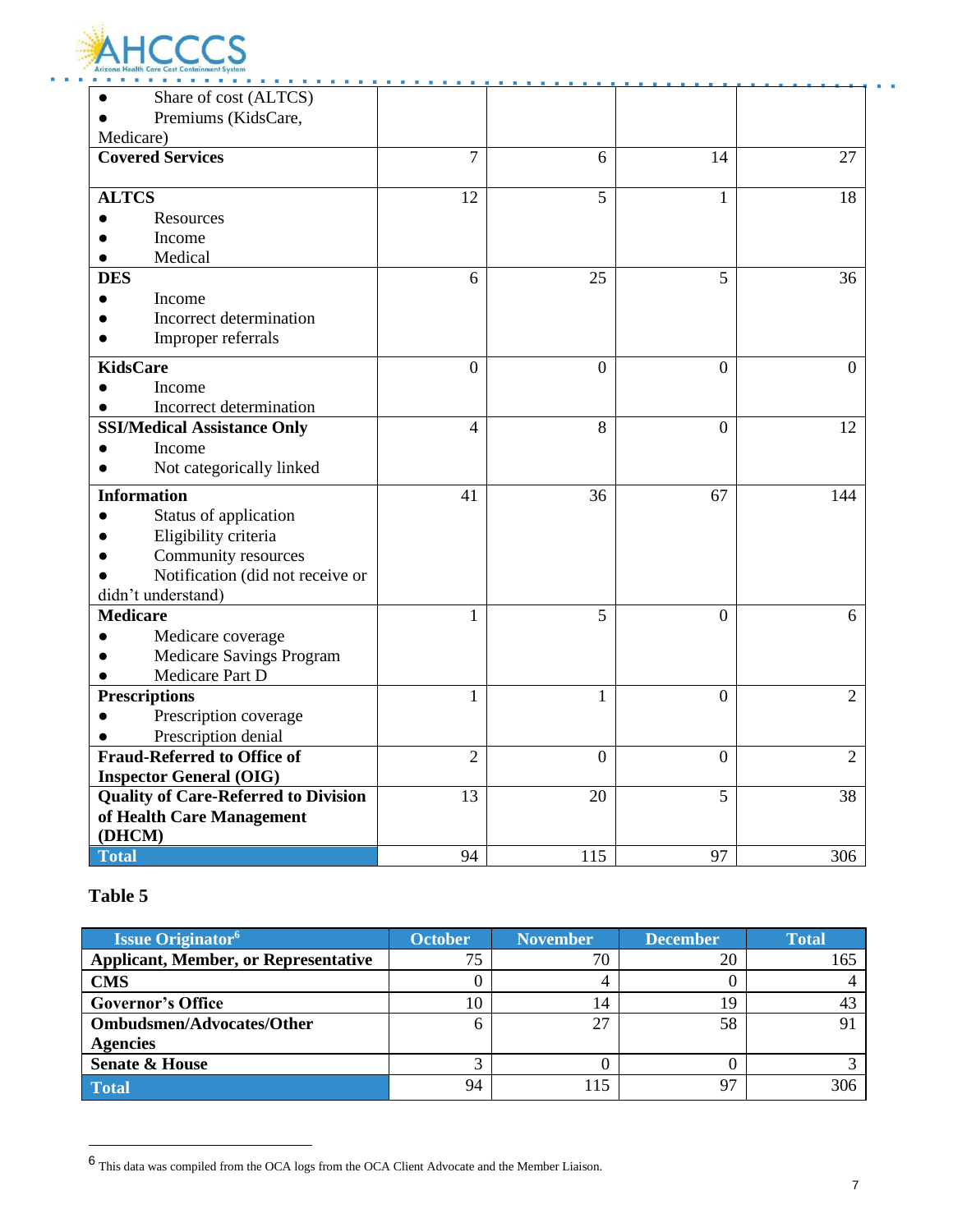

### **OPT-OUT FOR CAUSE**

Attachment 1 summarizes the opt-out requests filed by individuals with a Serious Mental Illness (SMI) designation in Maricopa County and greater Arizona, broken down by months, MCOs, counties, reasons for opt-out requests, opt-out outcome, and post-appeal opt-out outcomes.

### **QUALITY ASSURANCE/MONITORING ACTIVITY**

Attachment 2 describes AHCCCS' Quality Assurance/Monitoring Activities during the quarter, along with updates on implementation of the AHCCCS Quality Assessment and Performance Improvement Strategy.

#### **ENCLOSURES/ATTACHMENTS**

Attachment 1: SMI Opt-Out for Cause Report

Attachment 2: Quality Assurance/Monitoring Activities

Attachment 3: Arizona Medicaid Administrative Claiming Random Moment Time Study Report

### **STATE CONTACT(S)**

Alex Demyan Deputy Assistant Director AHCCCS Division of Community Advocacy and Intergovernmental Relations 801 E. Jefferson St., MD- 4200 Phoenix, AZ 85034 [Alex.Demyan@azahcccs.gov](mailto:Alex.Demyan@azahcccs.gov)

Shreya Arakere Waiver Manager AHCCCS Division of Community Advocacy and Intergovernmental Relations 801 E. Jefferson St., MD- 4200 Phoenix, AZ 85034 [Shreya.Arakere@azahcccs.gov](mailto:Shreya.Arakere@azahcccs.gov)

#### **DATE SUBMITTED TO CMS**

February 28, 2022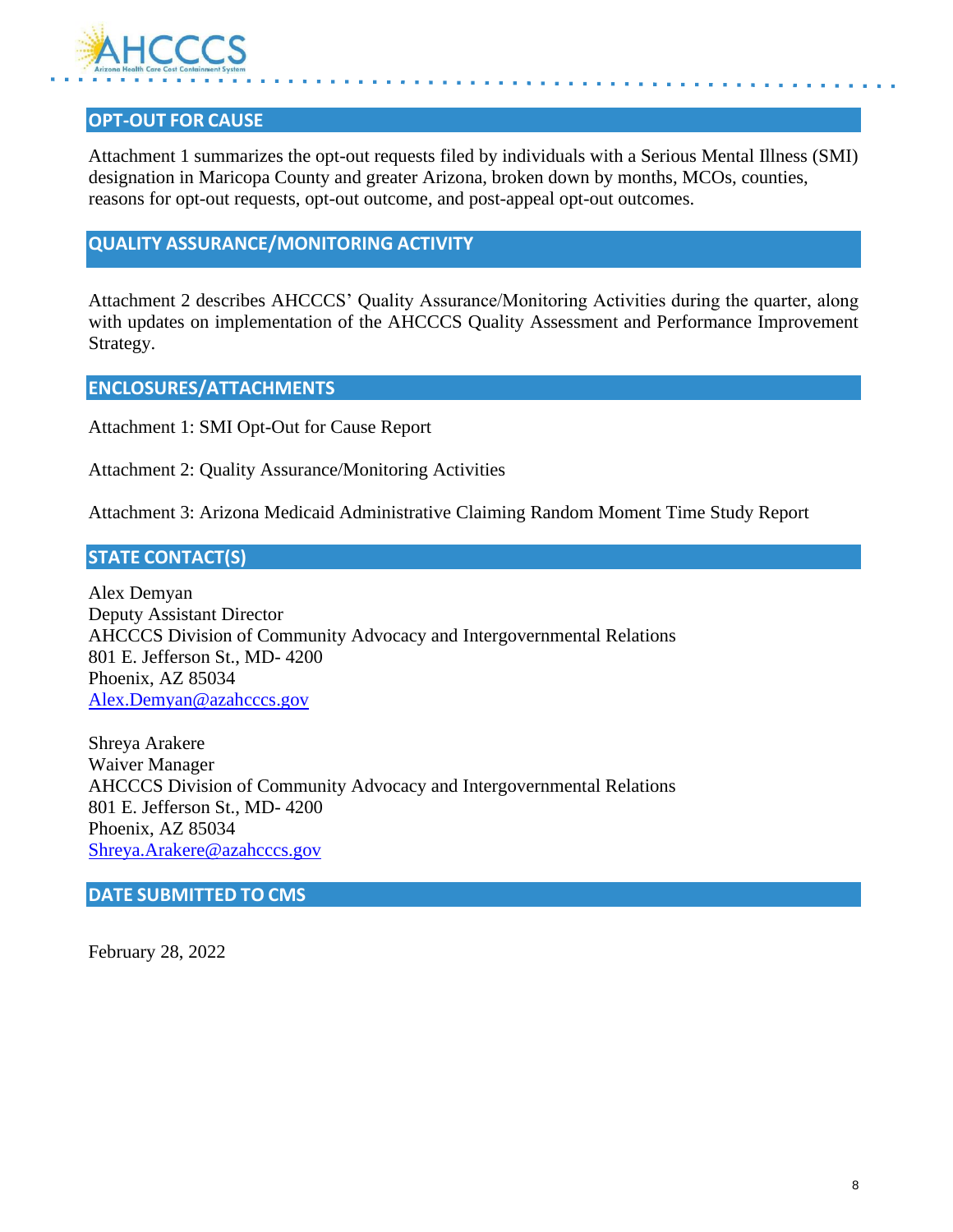

# **ATTACHMENT 1**

 $\alpha$  ,  $\alpha$  ,  $\alpha$  ,  $\alpha$ 

**SMI Opt Out for Cause Quarter 1 (October 1, 2021 – December 31, 2021)**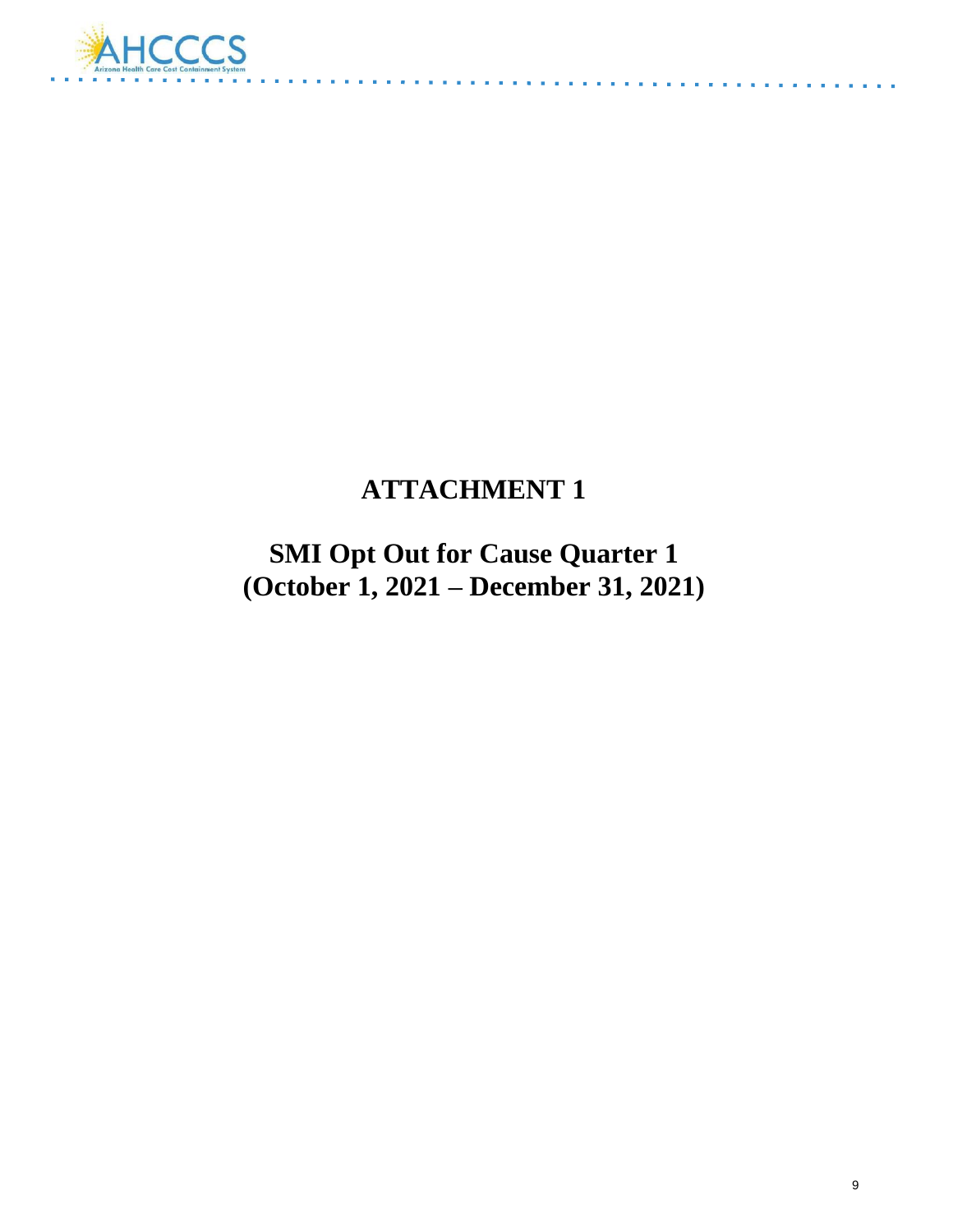





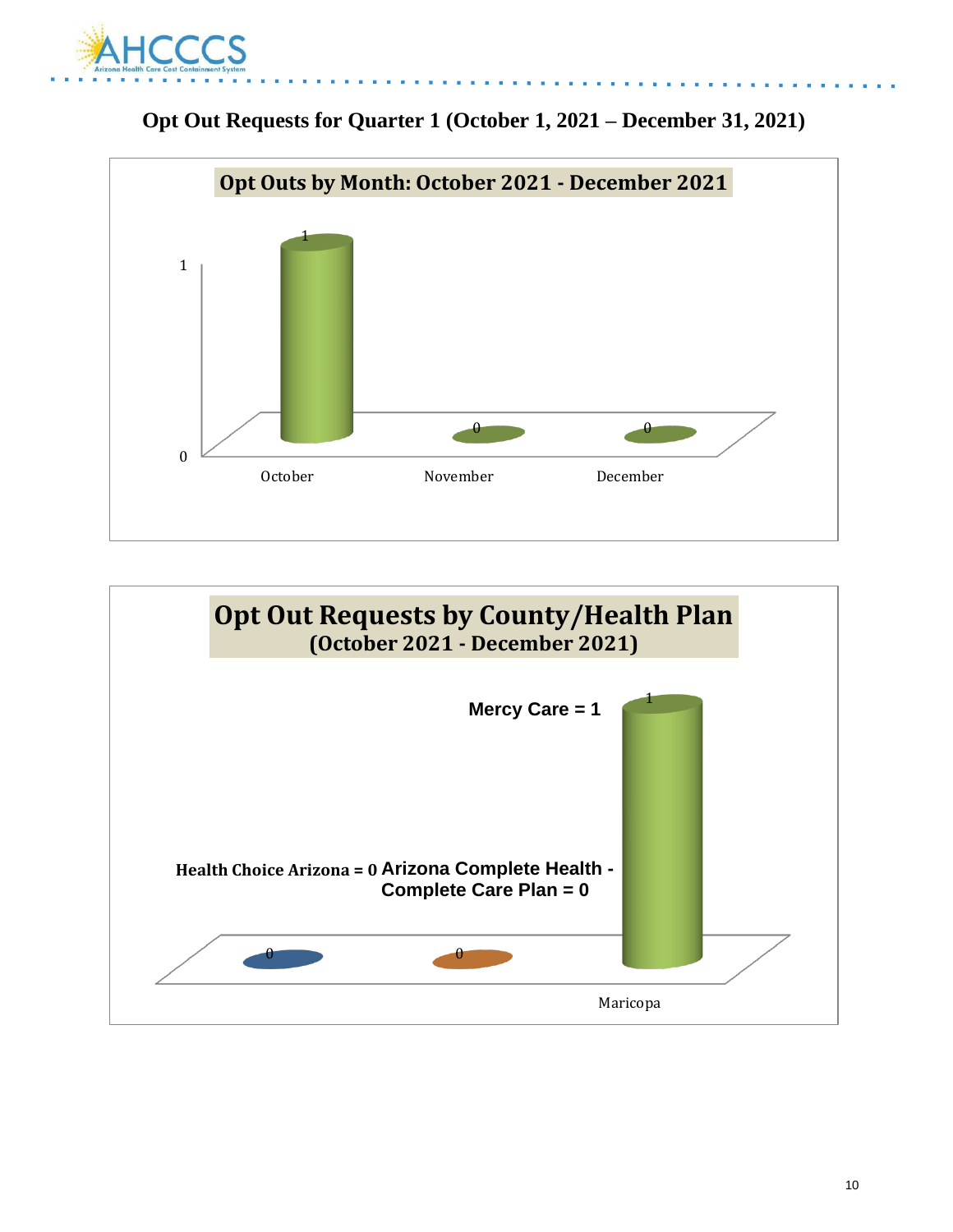





| Appeal Outcomes (October 2021 - December 2021)    |  |  |  |
|---------------------------------------------------|--|--|--|
| Withdrawn<br>Pending<br><b>Denied</b><br>Approved |  |  |  |
|                                                   |  |  |  |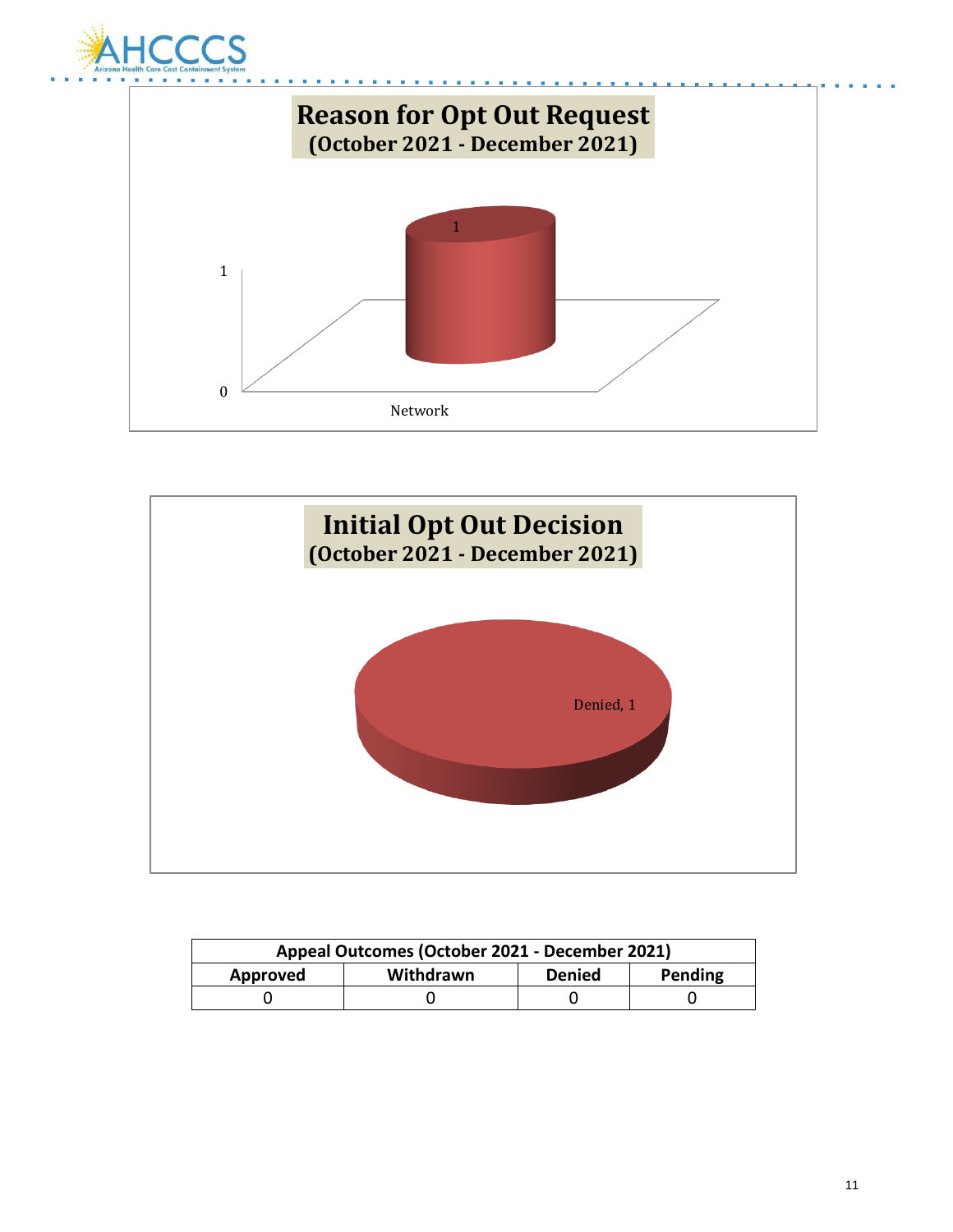

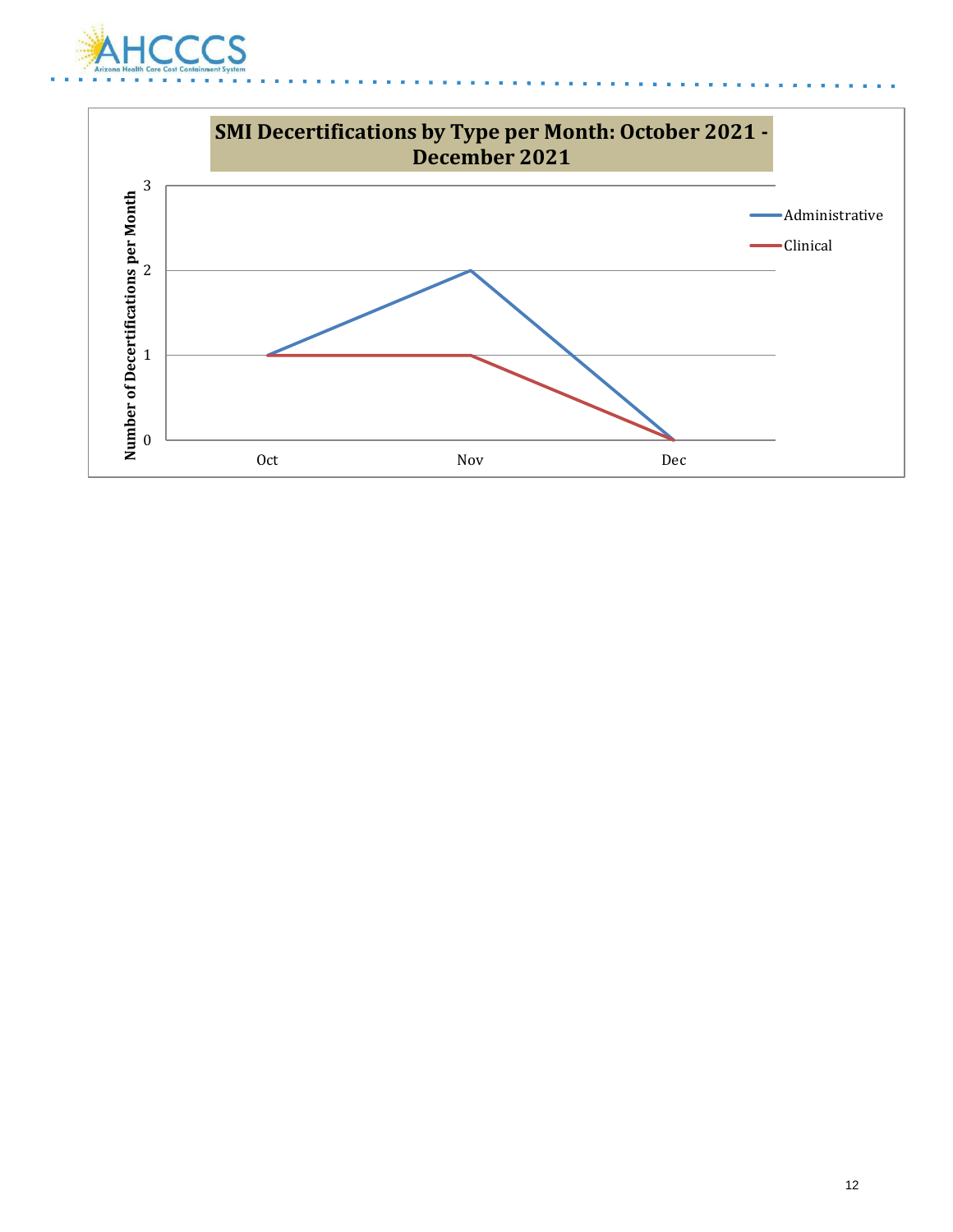

# **ATTACHMENT 2**

and a cold

 **Quality Assurance/Monitoring Activity Quarter 1 (October 1, 2021 – December 31, 2021)**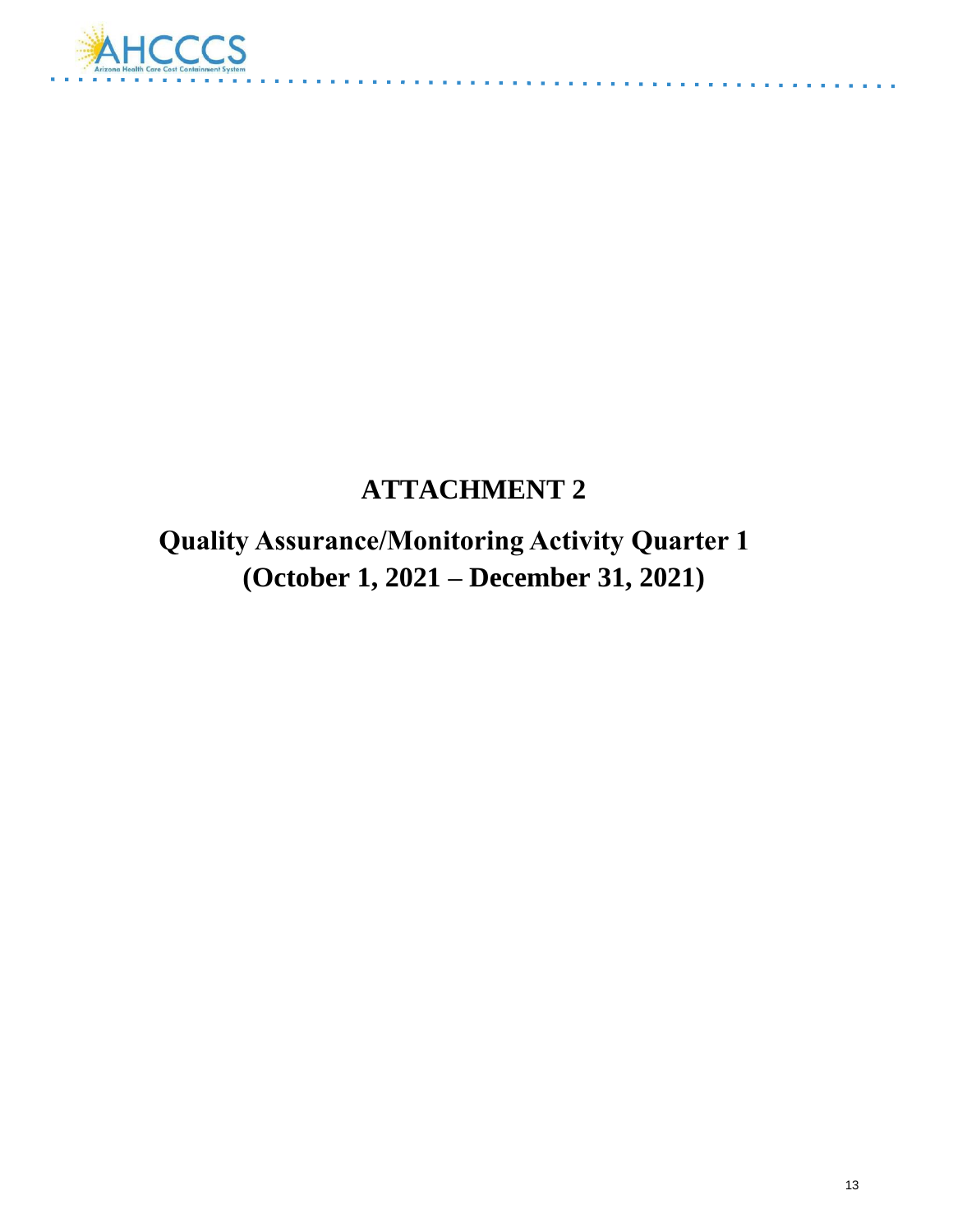

# **Introduction**

This report describes AHCCCS' quality assurance and monitoring activities that occurred during the first quarter of federal fiscal year (FFY) 2022, as required in STC 37 of the State's Section 1115 Waiver. This report also includes updates related to AHCCCS' Quality Assessment and Performance Improvement Strategy. This report highlights activities and goals for the statewide care delivery model that occurred predominantly between October 1, 2021, and December 31, 2021, along with other activities related to ongoing quality and performance improvement activities since the last reporting period.

The reported activities were overseen by AHCCCS' Division of Health Care Management (DHCM), including Quality Management (QM), Performance Improvement (PI), Medical Management (MM), Maternal, Child Health/Early and Periodic Screening, Diagnostic and Treatment (MCH/EPSDT), Integrated System of Care, Workforce Development, and the Arizona Long Term Care System (ALTCS). Additional activities within other areas of AHCCCS, such as Office of the Director (OOD), Office of Individual and Family Affairs (OIFA), Division of Grants Management (DGA), and the Information Systems Division (ISD) will also be reported, given their impact on quality and performance.

### **AHCCCS Strengths – Innovation and Community Involvement**

AHCCCS is continually reviewing opportunities to improve the effectiveness and efficiency of Arizona's health care delivery system, as well as the methods utilized to promote optimal health for members. Throughout AHCCCS, various teams promote innovation and transparency for internal and external processes, as summarized below.

### **Innovative Practices and Delivery System Improvement**

#### **Competitive Contract Expansion (CCE)**

On August 4, 2021, AHCCCS issued a solicitation notification to seek proposals for provision of integrated physical and behavioral health services for Title XIX/XXI eligible adults not enrolled with ALTCS-Elderly and Physical Disabilities (EPD), ALTCS-Developmental Disabilities (DD) or American Indian Health Plan (AIHP), as well as Non-Title XIX/XXI individuals. These services are currently provided by contracted health plans known as Regional Behavioral Health Authorities (RBHAs). The contract expansions will be known as Regional Behavioral Health Agreements, and they will broaden the existing ACC contracts with Mercy Care, Arizona Complete Health (AZCH) and Care1st Health Plan Arizona, Inc. to include the additional eligible individuals and categorical services outlined below.

The expansion will realign the counties that comprise each Geographic Service Agency (GSA) as follows: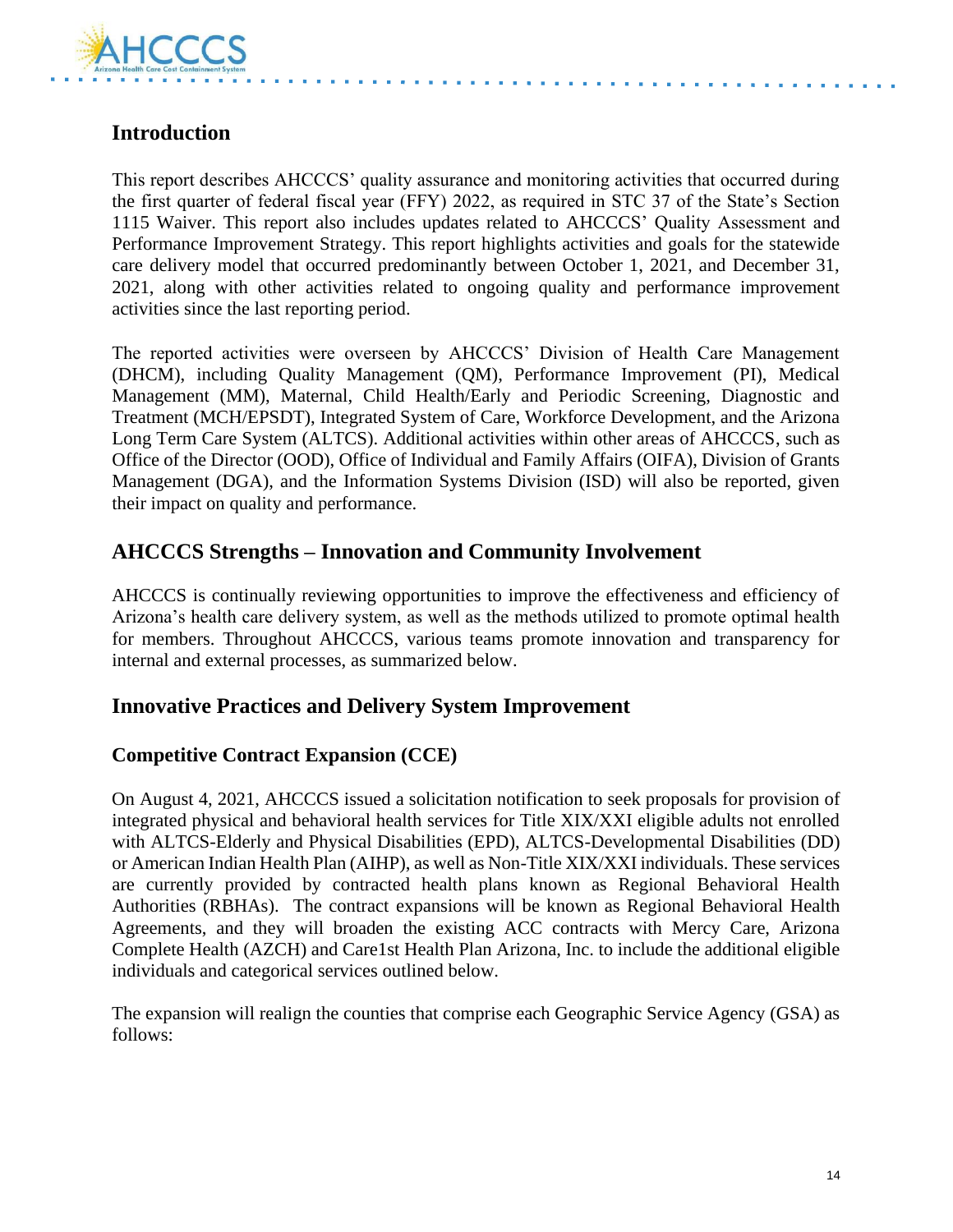

| <b>Contract Awards:</b><br><b>Effective October 1, 2022</b> |                                                                                                                                                                                                                |  |  |
|-------------------------------------------------------------|----------------------------------------------------------------------------------------------------------------------------------------------------------------------------------------------------------------|--|--|
| <b>Health Plan</b>                                          | <b>Geographic Service Area (GSA)</b>                                                                                                                                                                           |  |  |
| <b>Mercy Care</b>                                           | <b>Central</b><br>Maricopa, Gila, and Pinal Counties<br>(Excluding zip codes 85542, 85192, and 85550)<br>Gila County moving to Central GSA from North GSA<br>Pinal County moving to Central GSA from South GSA |  |  |
| <b>Arizona Complete Health</b>                              | <b>South</b><br>Cochise, Graham, Greenlee, La Paz, Pima, Santa Cruz, and Yuma<br>Counties (including zip codes 85542, 85192, and 85550)<br><b>Pinal County moving to Central GSA</b>                           |  |  |
| <b>Care1st Health Plan</b>                                  | <b>North</b><br>Mohave, Coconino, Yavapai, Navajo, and Apache Counties<br>Gila County moving to Central GSA                                                                                                    |  |  |

Through this contract expansion, existing health plans will provide integrated services to Medicaid members who have an SMI designation. Also included will be Non-Title XIX/XXI state and grant funded services, statewide crisis services for all Arizonans and court ordered evaluation services when contracted by certain Arizona counties.

Qualifying Health Plans were notified of their awards on November 15, 2021, with a contract implementation date of October 1, 2022.

#### **Crisis Planning-988 Implementation:**

AHCCCS has worked with a contracted consultant, LeCroy and Milligan, to engage stakeholders and gather feedback regarding the best plan for implementing 988 and ensuring that our current and future crisis services and providers are aligned to enhance the quality of crisis care for all Arizonans. LeCroy and Milligan hosted four feedback sessions in the final quarter of 2022, which focused on: children and youth crisis services, 911 and 988 collaboration, survey results from nearly 600 Arizonans and a final listening session open to all previous stakeholders to provide input on the final implementation plan. AHCCCS submitted the final Arizona 988 Implementation plan in January of 2022.

#### **Ongoing COVID-19 Adaptations and Delivery System Improvements:**

Since March 2020, AHCCCS leadership continues to address and ameliorate the effects of COVID-19 on the delivery system and will continue its efforts until the Public Health Emergency (PHE) subsides. AHCCCS acted as a conduit between the Governor's Office, the Arizona Department of Health Services (ADHS), the Managed Care Organizations (MCOs), and providers to ensure that the MCOs, community stakeholders, and AHCCCS members had the most up-todate information possible regarding service delivery guidelines and changes.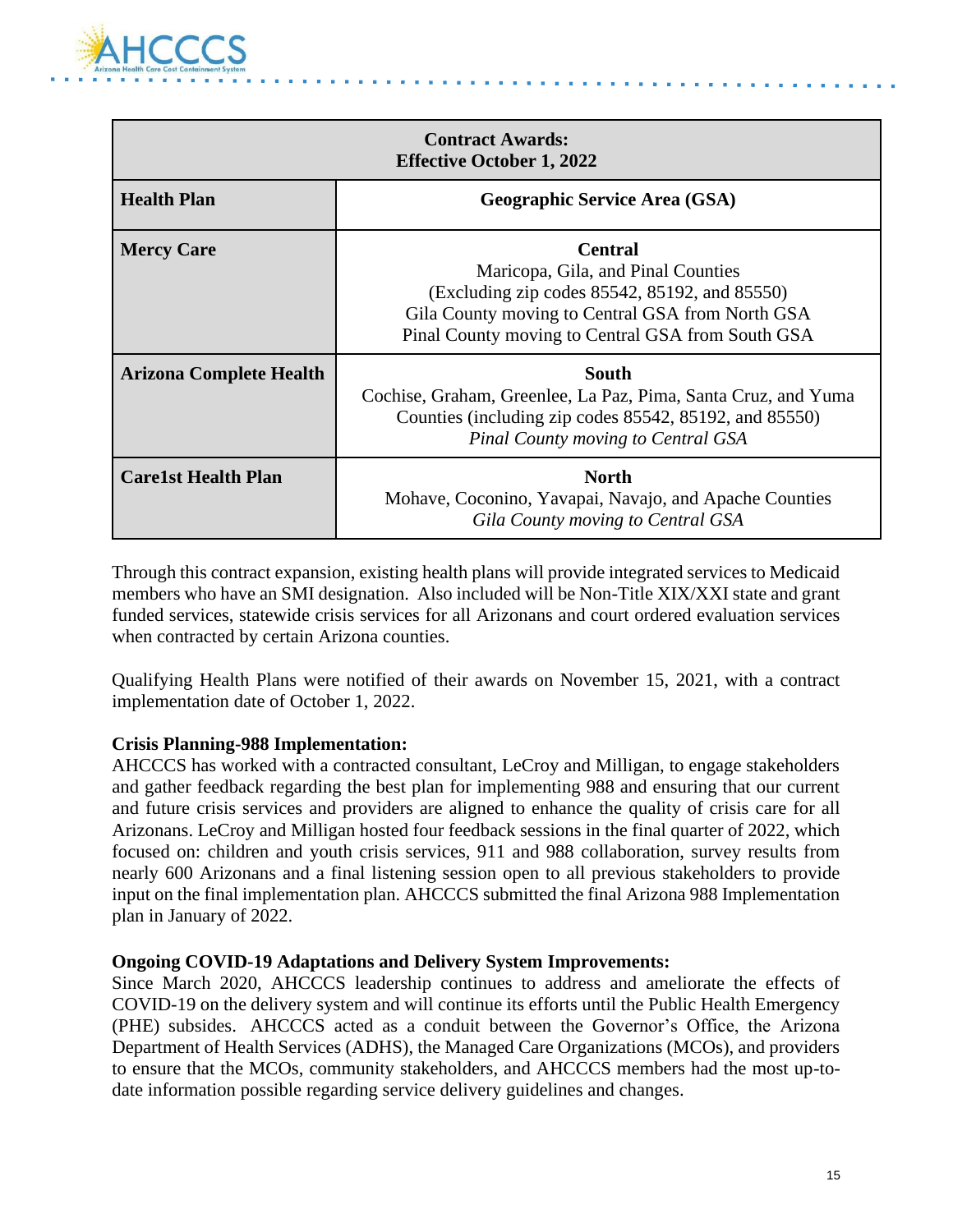

COVID-19 Frequently Asked Questions (FAQs) were immediately added to the AHCCCS website at the outset of the COVID-19 PHE and continue to be updated regularly. Topics include, but are not limited to:

- Clinical Delivery,
- General COVID-19 Questions and COVID-19 Vaccine,
- Health Plans & AHCCCS Fee-for-Service programs (AIHP, TRBHAs, and Tribal ALTCS) General Guidance, Health Plan Requirements and Deliverables,
- Telehealth Delivery & Billing,
- Planning For the end of the Public Health Emergency (PHE), and
- Uninsured Testing.

Specific examples of AHCCCS COVID-19 activities pertinent to all MCOs:

- AHCCCS changed the frequency of the weekly MCO meetings to monthly as the PHE continued. The focus continues to be dissemination and discussion of information, challenges or barriers experienced by the MCOs and, more recently, preparation for unwinding.
- AHCCCS has maintained its relaxation of requirements for onsite audits, unless there is a potential quality issue, but maintains requirements for several reports such as notification of Quality-of-Care Concerns, Incident/Accident/Death Reports, and Seclusion and Restraint Reports.

In addition to the above COVID-19 related activities, AHCCCS added numerous resources onto a dedicated resource page within the AHCCCS website. The list of resources includes:

- Vaccine Resources,
- National, State, and County Resources,
- Behavioral Health Resources,
- 24-Hour Nurse Line Numbers by Health Plan, and
- Information on Public Health Emergency Planning and Scams/and Fraudulent Activities.

# **AHCCCS Complete Care (ACC):**

The current focus with the integrated care contracts remains similar to that of the previous quarters. Strategies are still ongoing to enhance evaluation of contract compliance, service delivery, care coordination, and use of evidence-based models. AHCCCS has maintained increased focus on network adequacy during the entire FFY. The network analysis requirement added to capture real-time availability for various specialty behavioral health residential treatment settings, formed the basis for enhanced collaboration and more timely utilization data.

Activities that began during the last reporting year have been carried over to FFY 22 (e.g., modification of existing policies to reflect continuing integration efforts and the adoption of behavioral health System of Care principles). The System of Care Model emphasizes a culturally competent, coordinated team approach to member care with timeliness and accessibility to evidence-based practice at its core. To ensure that ACC plans incorporate additional integration approaches and System of Care Principles, efforts have continued to address MCO adherence to these changes via education and further refinement of monitoring tools.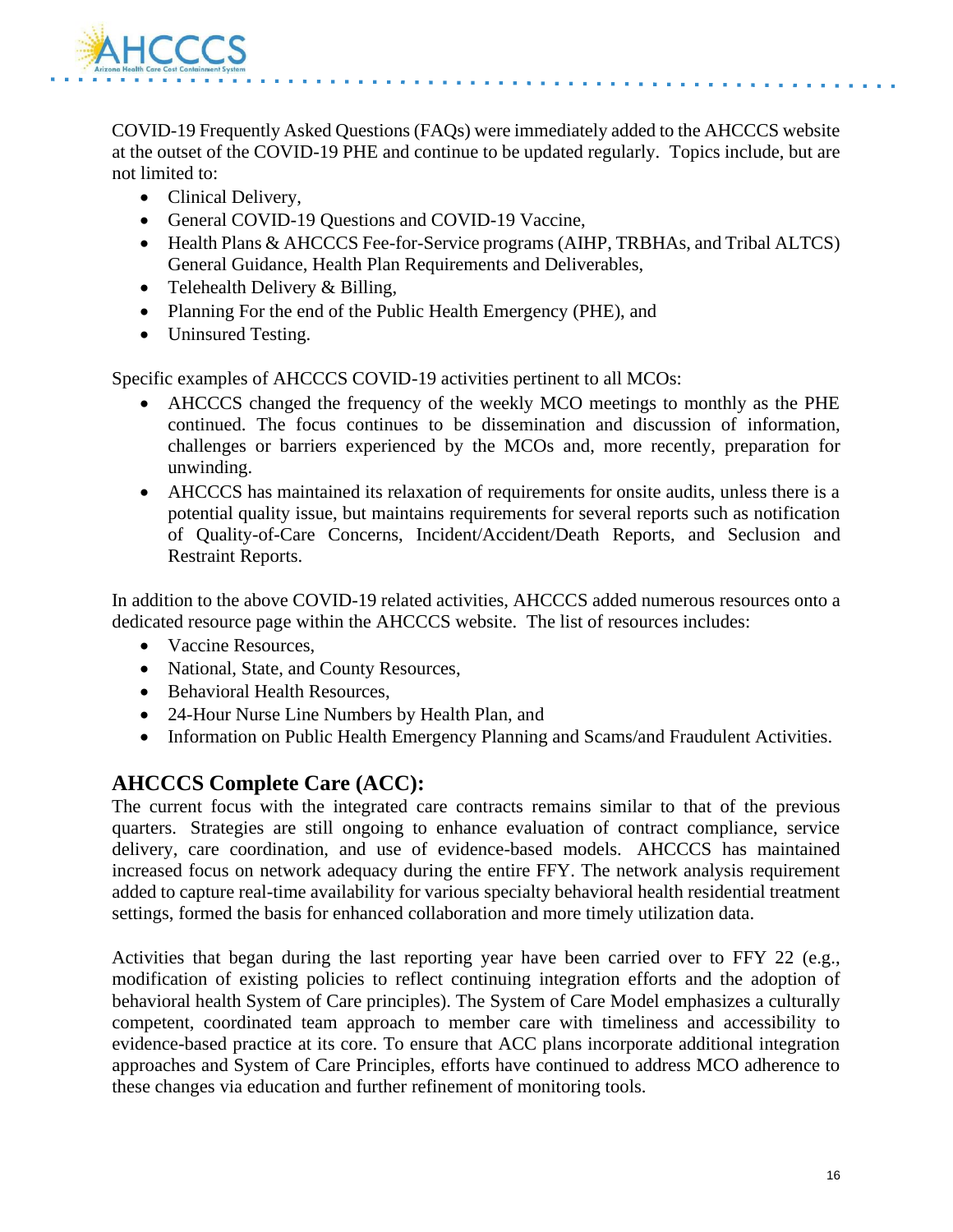

Currently, the ACC MCOs are being encouraged to participate in activities that have previously been under the purview of the RBHAs. This has included justice reach-in processes and emphasis on special health care needs, particularly if there is a comorbid behavioral health condition.

# **ALTCS-DD:**

Following implementation of Department of Economic Security's Division of Developmental Disabilities' (DES/DDD) new subcontracted, integrated MCOs on October 1, 2019, AHCCCS continues to monitor DES/DDD and their oversight of the DDD subcontracted MCOs through contract deliverables, quarterly meetings, and technical assistance. In March 2020, AHCCCS began working with DES/DDD on their augmentative and alternative communication device processes and procedures. As of January 1, 2021, the augmentative and alternative communication devices program was delegated to DES/DDD's subcontracted MCOs. AHCCCS was involved in the transition of this process by reviewing and approving transition activities, including but not limited to, review of policy requirements, approval of network requirements, review of member outreach, and participation in community forums. AHCCCS continues to be involved in posttransition activities and provides technical assistance as warranted.

Although the Direct Care Worker (DCW) Training Program has been in effect since 2013, due to COVID-19 concerns, AHCCCS has suspended the 90-day training requirement, thus allowing DCWs to provide care while simultaneously receiving training. During this time, AHCCCS encourages the agencies to utilize remote learning opportunities to support the DCWs, then evaluate in-person skills following the COVID-19 emergency.

# **ALTCS:**

AHCCCS has been working on a variety of activities to enhance compliance with CMS requirements and the Home and Community Based Services (HCBS) Rules that are applicable to both DD and EPD. These activities occur in conjunction with various member councils, the MCOs, 10 tribes, and members of the Sonoran University Center of Excellence for Developmental Disabilities (UCEDD). During FFY 21, AHCCCS implemented the new AHCCCS Person Centered Service Plan (PCSP), the new AHCCCS PCSP Tool and process.

AHCCCS has determined that it is going to take time for MCOs and their case managers to develop the needed competencies around this new tool and process during this transition period. Thus, any auditing that may occur during this time will be for Technical Assistance (TA) purposes only. AHCCCS does not intend to audit for compliance for at least the first year of implementation.

### **Stakeholder Involvement:**

The agency's ongoing success stems from its concentrated efforts to cultivate partnerships with other state agencies, its contracted MCOs, registered providers, and the community. This collaboration helps AHCCCS address common issues and maintain or improve the delivery of high-quality health care to Medicaid recipients and KidsCare members. AHCCCS makes specific efforts to include stakeholder and member feedback throughout its operations, including the Policy Committee, quarterly Quality Management meetings related to the adult/child systems of care, quarterly meetings for Maternal Child Health/EPSDT, and Medical Management requirements.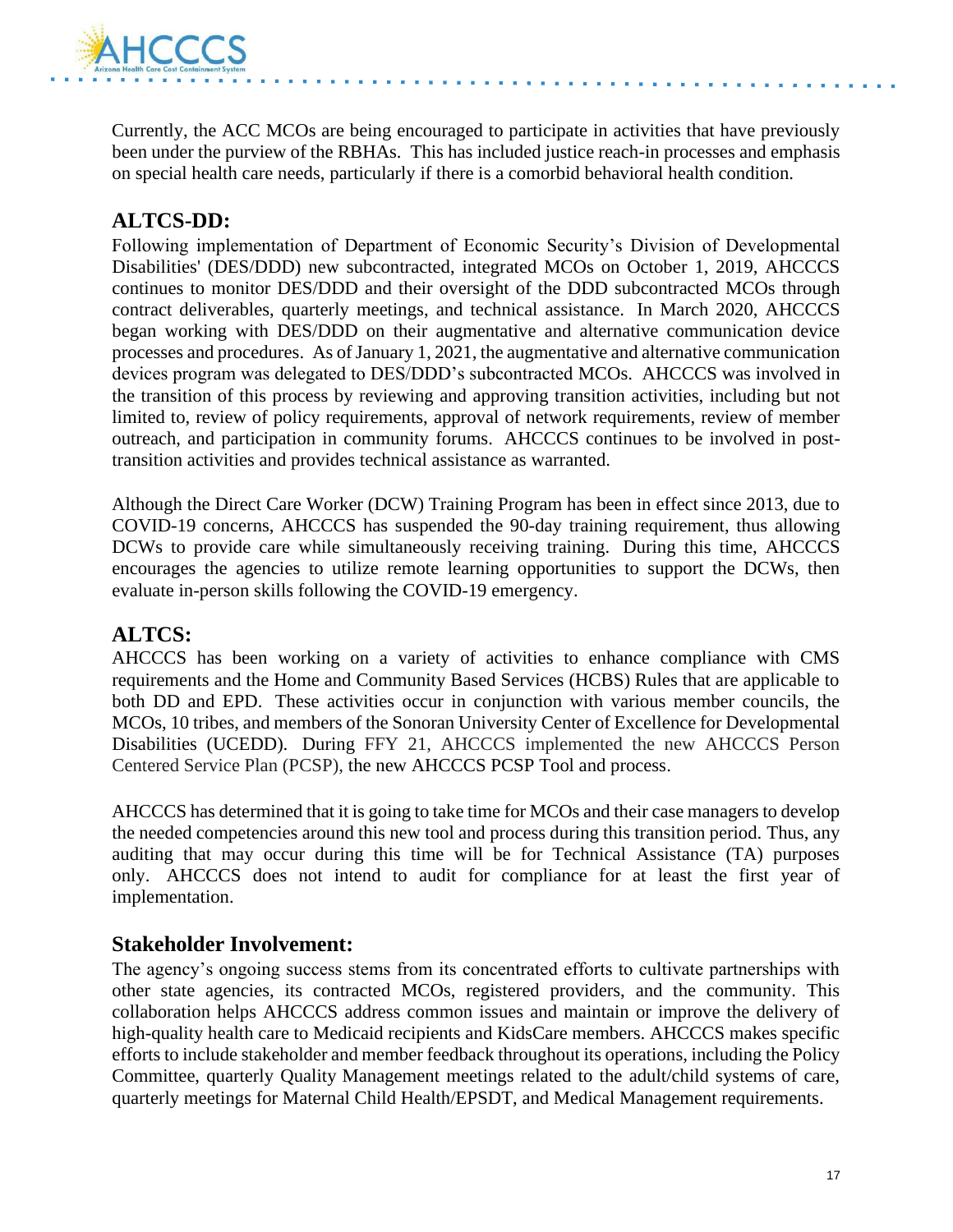

Ongoing advisory councils and specialty workgroups, such as the Behavioral Health Planning Council and the Office of Individual and Family Affairs (OIFA) Advisory Council work to ensure stakeholder involvement occurs on a regular basis.

#### **Transition Age Youth:**

As an additional effort to engage stakeholder and community involvement, AHCCCS is working with the CMS-contracted Lewin Group regarding Arizona's efforts to support youth as they transition out of foster care. The Transition Age Youth (TAY) population is an area of focus for Arizona and the TAY will be included in the expanded housing services proposed in the Housing and Health Opportunities (H2O) waiver. Proposed additional eligibility requirements under the Demonstration are as follows:

- Expansion of the target population for the H2O waiver for TAY from the previous age range of 18 through 24 to age 18 through age 26.
	- o This will ensure the H2O waiver proposed services run concurrently with other Medicaid covered services for youth exiting foster care,
	- o Prioritization of homeless (or at risk of homeless) TAY populations were identified in the proposal, and
	- o Persons with General Mental Health and/or Substance Use Disorders (GMH/SUD) and persons with disabilities, including persons enrolled in ALTCS, who are in the eligible target population for the proposed H2O waiver services and supports.

#### **Continuum of Care Stakeholder Workgroup:**

AHCCCS continues to foster a collaborative relationship with the Continuum of Care Stakeholder Workgroup that originated in 2019. AHCCCS engaged with more than 97 stakeholders in distinct subgroups that focused on three primary populations: (1) individuals with an SMI designation, (2) children, and (3) adults with General Mental Health/Substance Use (GMHSU) concerns. AHCCCS and the Continuum of Care subgroups have reviewed policies, processes, and trends to engage in high-level themes, discussing recommendations for improvements and next steps. The Continuum of Care subgroups prompted and aided in the implementation and achievements of their priority goals. In collaboration with the AHCCCS MCOs, the following behavioral health services and recommendations included:

- Focus on network development and services to address the behavioral health needs of children from ages birth through five,
- Processes to identify individual behavioral health needs prior to release from a correctional setting; this includes specific steps for the assessment and referral process. Should authorizations be necessary for services or medications, they are procured prior to the individual's release, and
- Processes to measure/assess current peer and family support services and outcomes. AHCCCS will also continue ongoing collaboration with community groups and Peer & Family Run Organizations (PFROs) to identify opportunities to improve family support services.

In addition to the above recommendations, the subgroups met with AHCCCS to review the regulations under the Arizona Administrative Code Title 9, Chapter 21, "Behavioral Health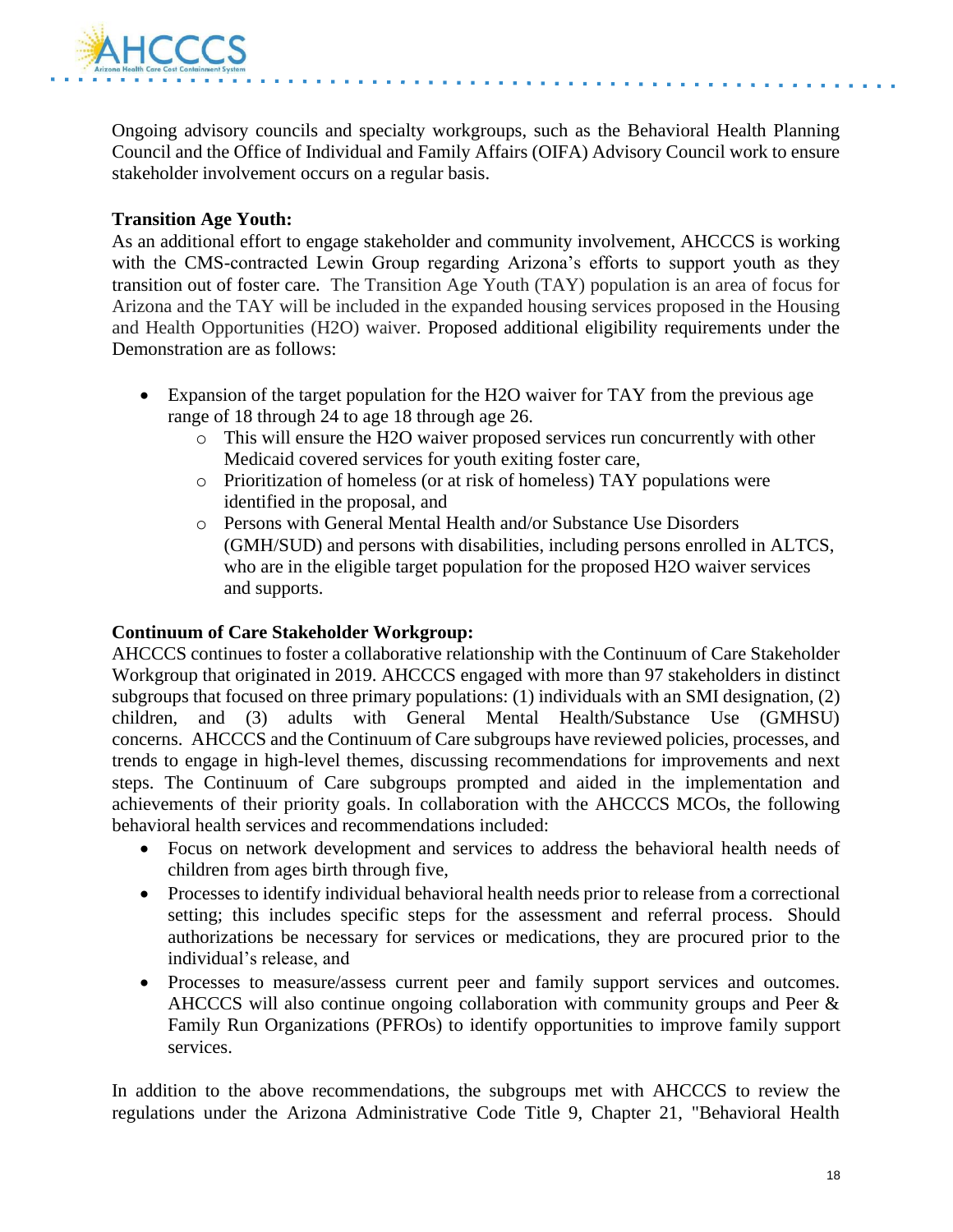

Services for Persons with Serious Mental Illness." The intent was to recommend amendments to the rule to improve access to services, incorporate person-centered language, and align Administrative Code content with current best practices and current contracting language. Internal efforts continue into FFY 2022 to suggest updates to Arizona Administrative Code. These efforts are based on recommendations from the Continuum of Care Stakeholder Workgroup.

#### **Behavioral Health Planning Council:**

Each state is required to establish and maintain a behavioral health planning council to carry out the statutory functions as described in 42 U.S. Code 300x-3 for adults with an SMI designation, individuals with a SUD, and children with a Severe Emotional Disturbance (SED).

The mission of the Arizona Behavioral Health Planning Council is to advise the State in planning and implementing a comprehensive community-based system of behavioral and mental health services. The majority (51 percent or more) of a state's planning council should be composed of members and family members. There are 21 members, and all required positions are filled at this time. This Council is mandated to perform the following duties:

- To review plans provided to the Council by the State of Arizona and to submit to the State any recommendations of the Council for modifications to the plans,
- To serve as an advocate for adults with an SMI designation, children with SED, and other individuals with mental illnesses or emotional problems,
- To ensure collaboration among key state agencies and facilitate member input into the State's mental health services and activities, and
- To monitor, review, and evaluate not less than once each year for the allocation and adequacy of mental health services within the state.

#### **Office of Individual and Family Affairs (OIFA):**

Through a partnership between AHCCCS and Arizona Department of Health Services (ADHS), AHCCCS has contracted with the Peer and Family Career Academy (PFCA) to provide a Peer-to-Peer support program for Peer Recovery Support Specialists (PRSS) and Parent/Family Support Specialists (FSS) delivering services during the pandemic. The purpose of this free program is to prevent burnout, compassion fatigue, and other emotional distress common to health care workers delivering services during the public health emergency.

OIFA continues to fulfill its purpose of bringing in the voice of the community to AHCCCS Leadership and educating the community utilizing a variety of channels including:

- OIFA Advisory Council
- Peer Support and Family Support web page
- Community Policy Meeting
- Jacobs Law Training
- AHCCCS Hot Topics and Community Forums
- Weekly Newsletter

To improve our state's overall peer support training program, AHCCCS OIFA launched the first version of a standardized application for peer support training in October 2021. This process was implemented in alignment with the Government Accountability Office 2018 report, best practice number 1.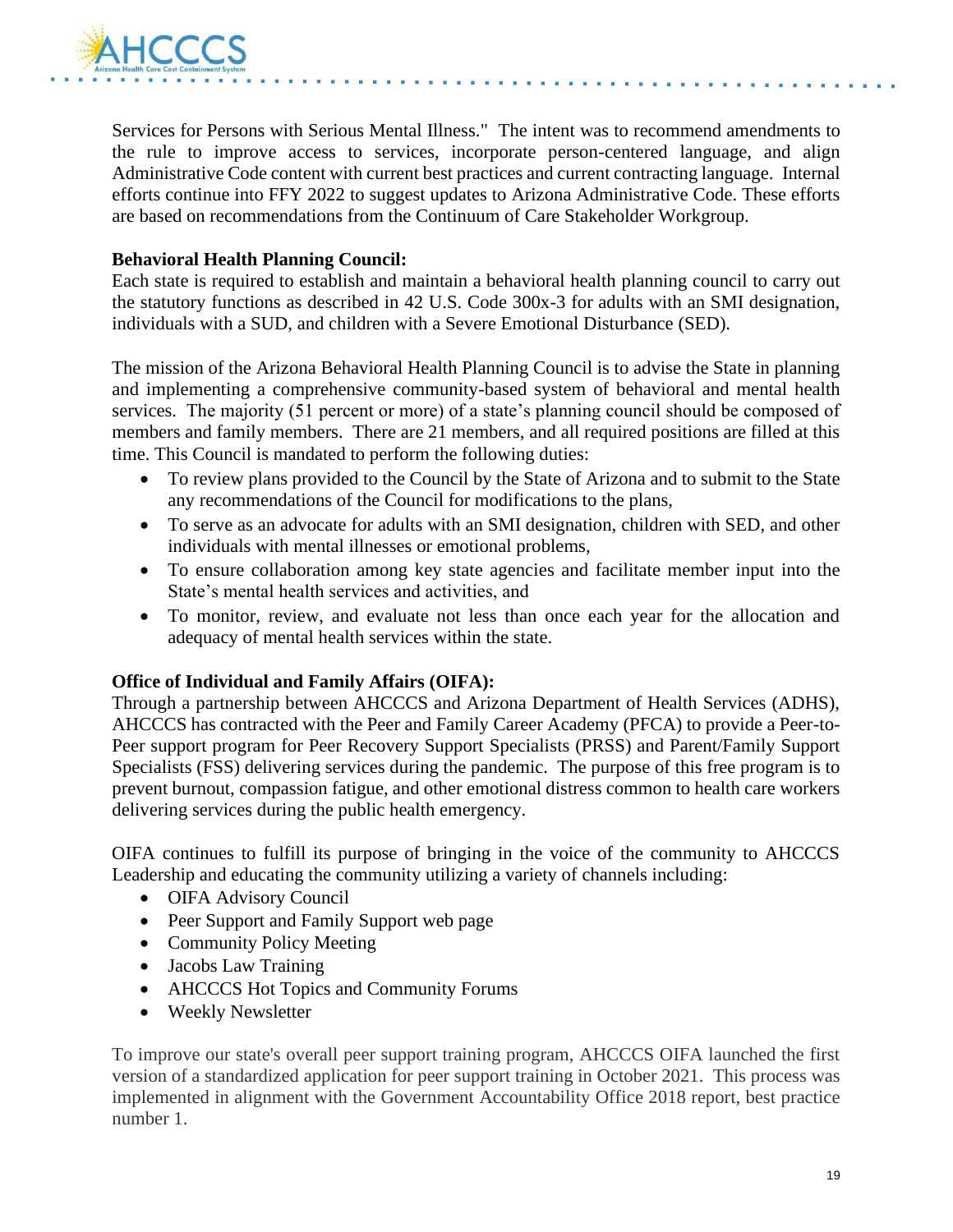

#### **OIFA's One-Page Empowerment Tools:**

OIFA's engagement with the community has highlighted areas for community education on how Arizona's Medicaid program operates. These opportunities for education become our One-Pager Empowerment Tools. These tools provide information to help members overcome barriers to care on one sheet of paper. During this quarter, the following One-Pagers were published in both English and Spanish:

- SMI Benefits,
- General Grievances, and
- Appeals.

#### **Arizona Stakeholders and AHCCCS MCH/EPSDT:**

AHCCCS continued its work with other state partners to prepare for the flu vaccination season by encouraging all providers to re-enroll with the Vaccine for Children's (VFC) Program. AHCCCS partners with the local chapter of the American Academy of Pediatrics to increase awareness of providers being available for EPSDT well-child visits. In-person visits had declined, necessitating an expanded member outreach campaign to re-establish the importance of routine well-childcare.

Table 6 profiles continuing activities for the MCH Department and demonstrates continued community involvement with the Governor's Goal Council on Strategic Initiatives. Many of the activities within this table relate to ongoing grant performance for opioid and substance use treatment that is currently under AHCCCS purview. New activities that have been added for the first quarter of FFY 2022 include involvement with the SPARK Youth Equity Project, the Eyes on Learning Advisory Board, TAPI Steering Committee and Lead Poisoning Prevention Coalition.

| <b>INITIATIVE</b>                                                                                           | <b>LEAD</b><br><b>AGENCY</b>            | <b>AHCCCS INVOLVEMENT</b>                         |
|-------------------------------------------------------------------------------------------------------------|-----------------------------------------|---------------------------------------------------|
| <b>Maternal Mortality Review</b><br>Committee<br>ARS 36-3501 (Component of Child<br><b>Fatality Review)</b> | <b>ADHS</b>                             | Representation/Participation                      |
| <b>Maternal Health Task Force</b>                                                                           | <b>ADHS</b>                             | Representation/Participation                      |
| <b>Maternal Mortality Breakthrough Action</b><br>Plan                                                       | Governor's<br>Health<br>Goal<br>Council | Representation/Participation                      |
| SB 1040 Advisory Committee On<br><b>Maternal Fatalities and Morbidity</b>                                   | Arizona<br>Legislature                  | Representation/Participation                      |
| Maternal Health Innovation Grant (\$2.1M/<br>year over five (5) years)                                      | <b>HHS</b>                              | Letter of Support<br>Representation/Participation |
| <b>Maternal Mortality Grant</b><br>(\$450K/year over five (5) years)                                        | <b>CDC</b>                              | Letter of Support<br>Representation/Participation |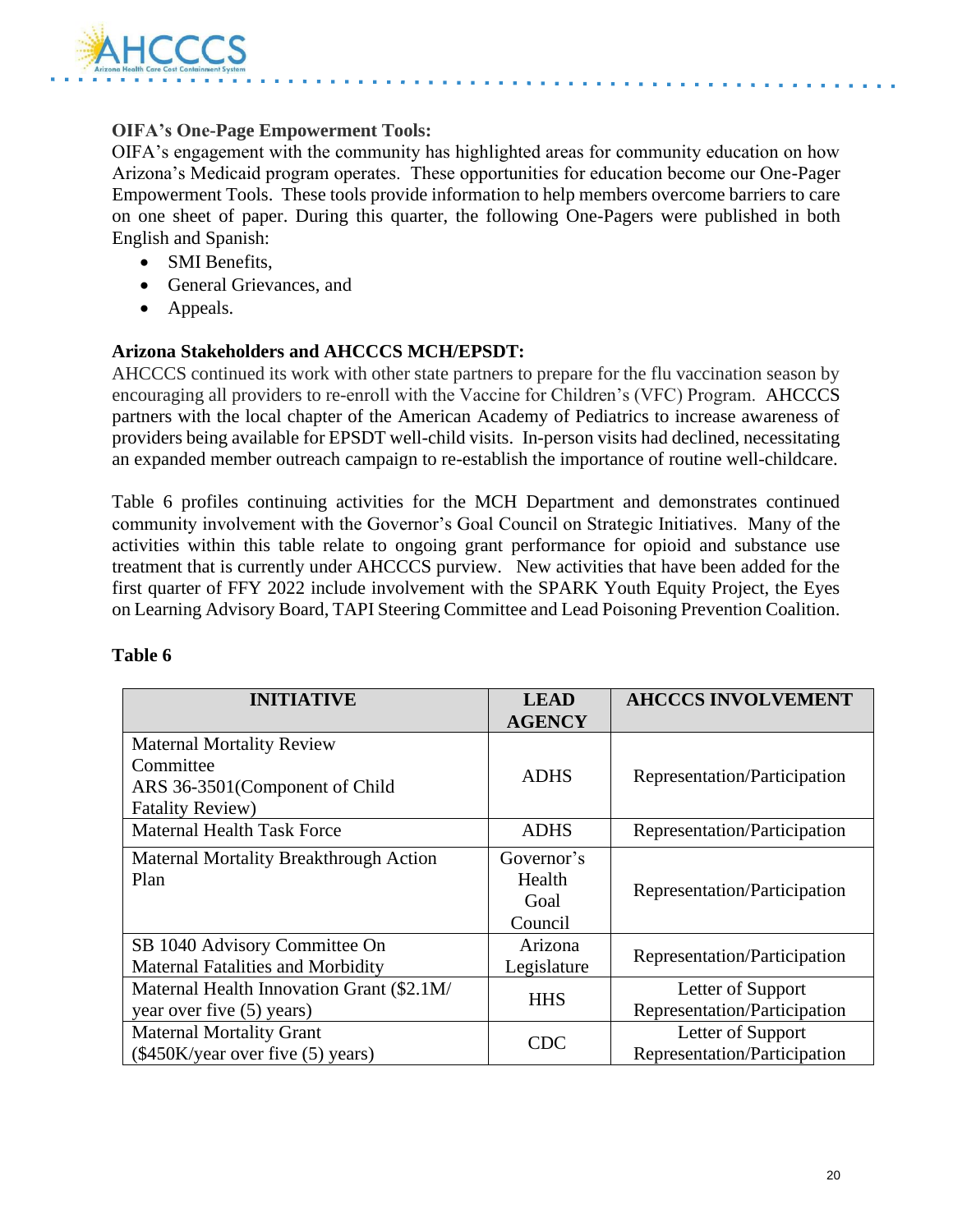

| <b>INITIATIVE</b>                                                                                                     | <b>LEAD</b><br><b>AGENCY</b>                            | <b>AHCCCS INVOLVEMENT</b>    |
|-----------------------------------------------------------------------------------------------------------------------|---------------------------------------------------------|------------------------------|
| <b>Task Force on Preventing Prenatal</b><br>Exposure to Alcohol and Other<br>Drugs                                    | <b>ADHS</b>                                             | Representation/Participation |
| <b>SUD Block Grant</b>                                                                                                | <b>AHCCCS</b>                                           | Lead                         |
| SB 1290 (established to recommend<br>improvements for screening and treatment of<br>maternal mental health disorders) | <b>AHCCCS</b>                                           | Lead/Chair of Committee      |
| <b>SPARK Youth Health Equity Project</b><br>Committee                                                                 | Arizona<br>Family<br>Health<br>Partnership              | Representation/Participation |
| <b>TAPI Steering Committee</b>                                                                                        | Arizona<br>Partnership<br>for<br>Immunizatio<br>n(TAPI) | Representation/Participation |
| Lead Poisoning Prevention Coalition                                                                                   | <b>ADHS</b>                                             | Representation/Participation |
| <b>ADHS Advisory Committee on Maternal</b><br><b>Fatalities and Morbidity</b>                                         | <b>ADHS</b>                                             | Representation/Participation |
| <b>ADHS Injury Prevention Advisory Council</b><br>(child fatalities)                                                  | <b>ADHS</b>                                             | Representation/Participation |
| Eyes on Learning Advisory Board                                                                                       | Eyes on<br>Learning                                     | Representation/Participation |

During the first quarter, the MCH/EPSDT department continued efforts to revise pertinent policies and resume activities that had been set aside during the pandemic. The following policy revisions were completed and became effective October 1, 2021. Several policies were developed to clarify provider and MCO responsibilities for the following:

- Well-women's screening,
- Family planning options (out of network),
- Prenatal and postpartum care,
- Reporting requirements for pregnancy terminations,
- Dental sealants through school-based programs,
- Member outreach,
- Care provision and reporting to ensure guidelines align with American College of Obstetrics and Gynecology (ACOG), and
- EPSDT services (i.e., developmental screening, blood lead and supplemental nutrition).

#### **Arizona Stakeholders and ALTCS Case Management Unit:**

The AHCCCS ALTCS Case Management Unit also partners with a large number of community stakeholders, including:

• Statewide Independent Living Council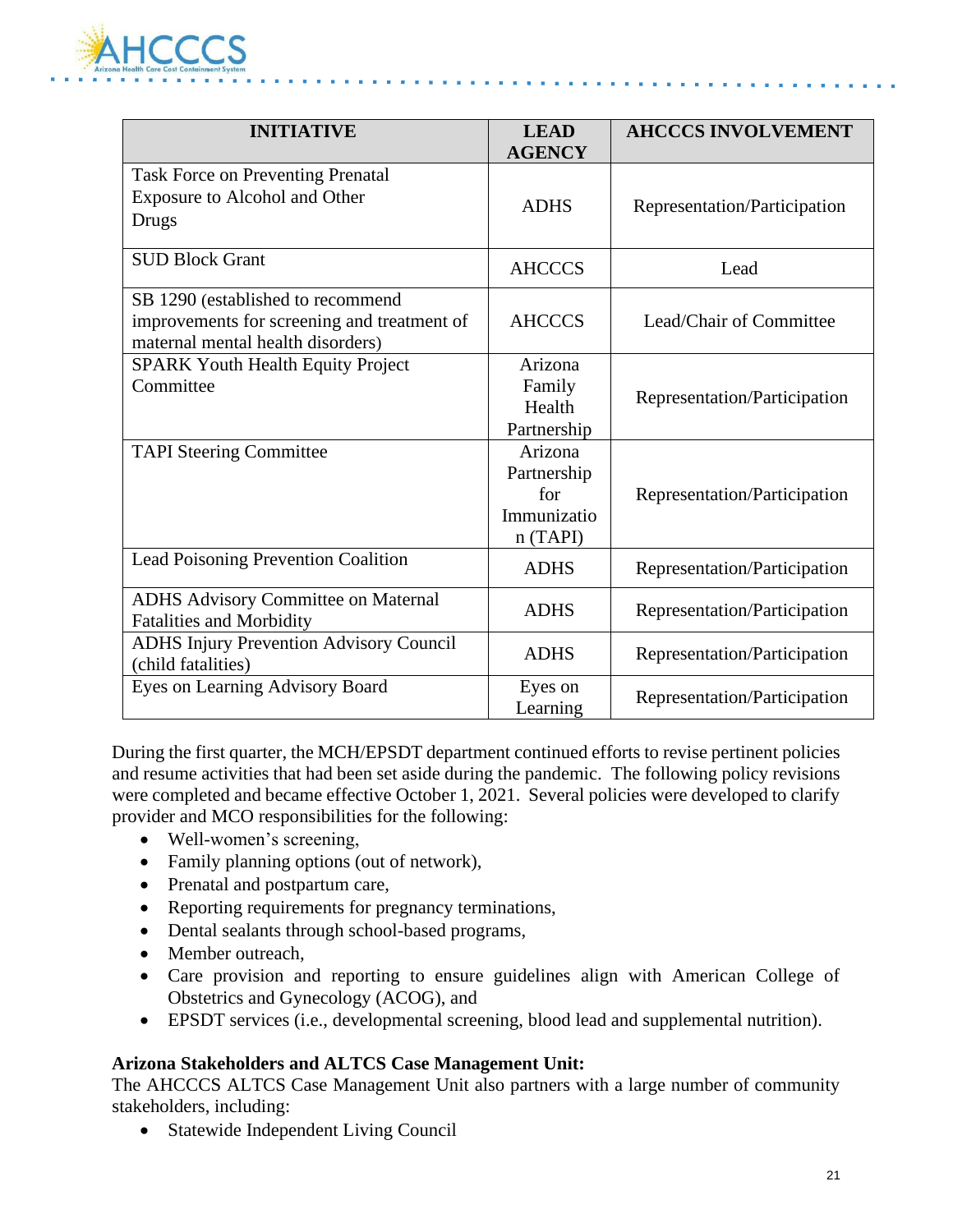

- Long Term Care Ombudsman
- Regional Center for Border Health
- ARC of Arizona
- Rehabilitation Services Administration
- Raising Special Kids
- UCP of Southern Arizona
- Arizona Association for Providers for People with Disabilities
- Aging and Disability Resource Center
- DES/DDD Employment Specialists
- Governor's Advisory Council on Aging
- AARP
- Easter Seals Blake Foundation
- Arizona Health Care Association
- Governor's Office on Aging
- Sonoran University Center on Excellence in Developmental Disabilities
- Arizona Autism Coalition
- Office of Children with Special Health Care Needs

# **Identifying Priority Areas for Improvement**

AHCCCS has established an objective, systematic process for identifying priority areas for improvement. This process involves a review of data from both internal and external sources. Two considerations continue to drive decisions for the identification of priority areas: (1) the focused initiative has actionable elements, and (2) the potential for enhanced quality improvement, member satisfaction, and system efficiencies, especially as they relate to the pandemic (e.g., increased telemedicine options, allowing for verbal consent for services). MCO input is sought as part of the identification process when prioritizing areas for improvement.

AHCCCS utilizes its Quality Management Portal to conduct data mining to track and trend quality issues at both the macro (systemic) and micro (case-by-case) levels. These data analytic activities allow AHCCCS to compare and contrast MCO quality performance, analyze outcomes, and facilitate improved MCO and agency performance. The Quality Management Portal also serves as the single statewide incident management system, allowing for streamlined reporting of incidents and efficient review for possible quality of care concerns.

AHCCCS implemented a Health Equity Committee in July 2020 to identify and address health care disparities. The committee's goal is to make recommendations that are data-driven and inclusive of Arizona communities. With the advent of COVID-19, efforts were realigned to address health care disparities associated with the pandemic.

The Health Equity Committee developed a Communications subcommittee that is tasked with several activities including:

• Reviewing design changes to AHCCCS web pages,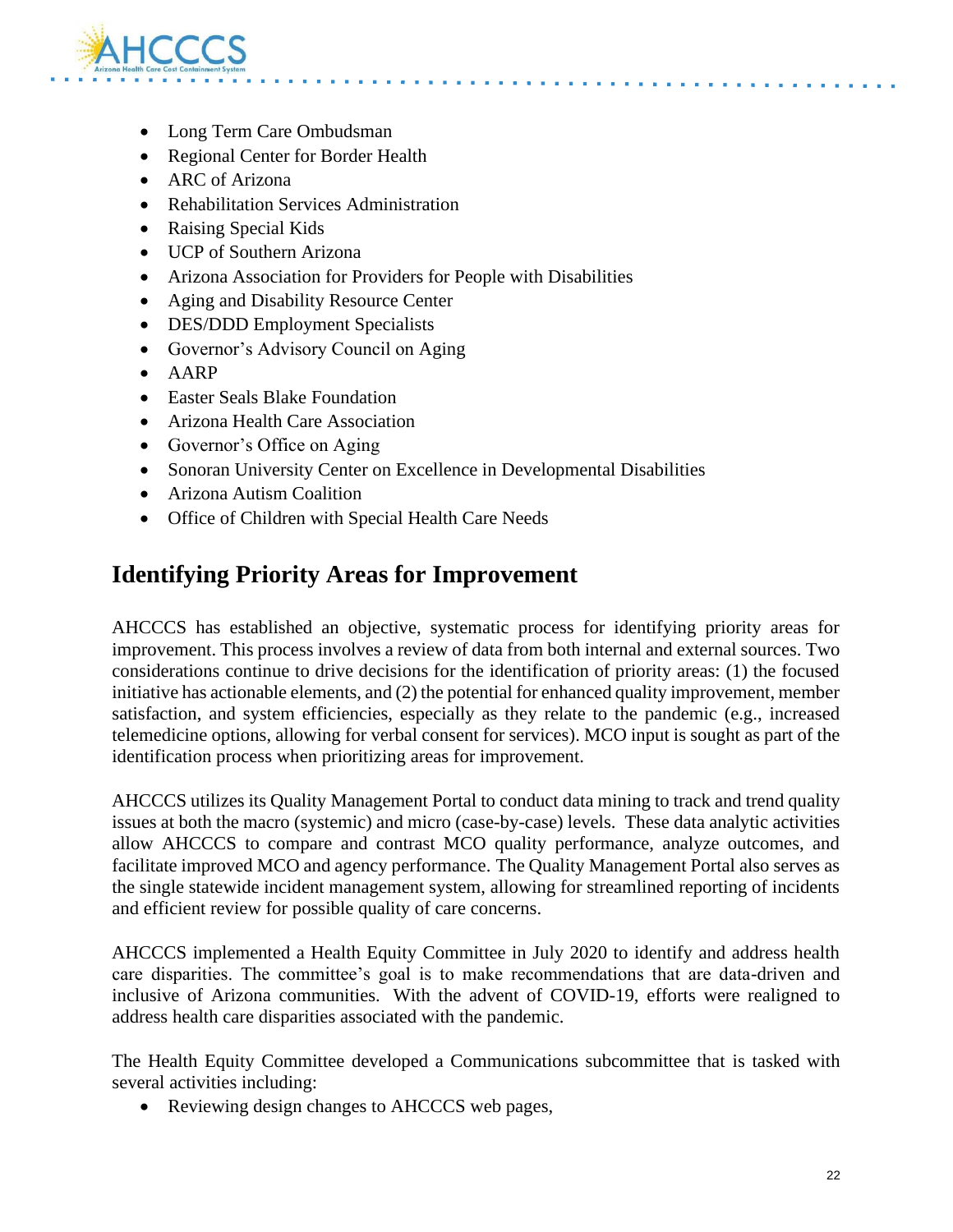

- Assisting in development of a communications plan for both internal and external dissemination of information,
- Stakeholder outreach and public presentations, and
- Coordinate with other state agencies on health equity initiatives.

In the fourth quarter of FFY 2021, AHCCCS commissioned a report from Burns  $\&$ Associates/Health Management Associates. Using claims data, the contractor assessed the delivery of services to AHCCCS members with a substance use disorder across calendar years 2018, 2019, and 2020. The report defined the population across multiple demographics including gender, age, race, geographic region, and enrollment with AHCCCS MCOs. The study identified several areas in which service delivery could be improved or enhanced, including:

- Increasing community-based treatment utilization to drive down ED utilization,
- Increasing outpatient service utilization to drive down costs associated with short term inpatient treatment,
- Fostering greater utilization of medication management services, including medication assisted treatment to areas outside of the two most populated metropolitan areas (Maricopa and Pima counties), and
- Increasing coordination of care following an acute event (e.g. inpatient hospital stay for SUD or short term residential treatment stay for SUD).

AHCCCS plans to form a workgroup with its MCOs to determine shared goals and objectives for future health equity initiatives. Other health equity activities and needs will be identified through development of a strategic plan.

# **Ongoing Initiatives:**

#### **Collaboration with the Arizona Department of Child Safety:**

AHCCCS continued to adjust policies, to address the unique needs of children served by Arizona's foster care system. During the reporting period, AHCCCS continued to update and convert existing Behavioral Health System Guidance Tools for inclusion as a dedicated set of policies under the AMPM. Revised tools became effective October 1, 2021. They cover the following:

- Child and Family Team Practice,
- Children's Out of Home Services,
- Family and Youth Involvement in the Children's Behavioral Health System,
- Psychiatric and Psychotherapeutic Best Practices for Children: Birth Through Five Years of Age,
- Support and Rehabilitation Services for Children, Adolescents, and Young Adults,
- Transition to Adulthood.
- Unique Behavioral Health Services for Needs of Children, Youth and Families Involved with Department of Child Safety,
- Working with the Birth Through Five Population, and
- Youth Involvement in the Children's Behavioral Health System.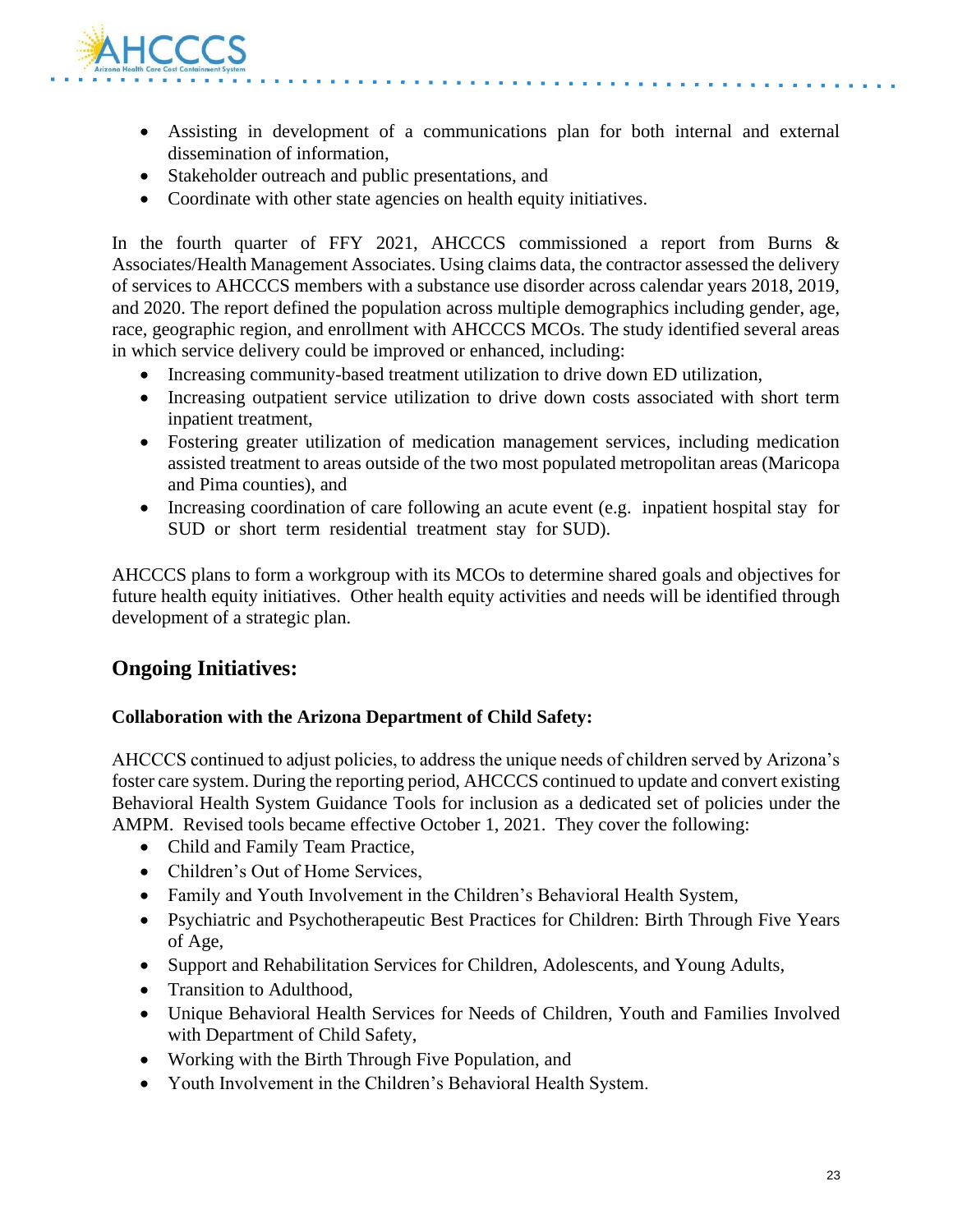

As of Q1 of FFY 2022, AHCCCS is participating in an affinity group with the Centers for Medicare and Medicaid Services targeted at improvement to streamline collection of data when children first enter into foster care The goals aim to improve the timely provision of care and services to children in the custody of the Department of Child Safety (DCS) and enrolled with DCS' Comprehensive Health Plan as evidenced by increasing the rate of comprehensive health assessments completed within 30 days of entering foster care, increasing the rate of completed well visits for first 15 months, and increasing the rate of completed preventative dental visits. Through participation in the affinity group, AHCCCS is leading to work around development of additional processes and ideas around coding, standardization of assessment, and eligibility of benefits. The work is also looking into potential change ideas that include adding an ages/stages questionnaire as a standardized screening tool to every Rapid Response completed statewide to ensure appropriate identification of behavioral health/developmental needs for members. Collaboration outreach to community providers and family run organizations have been added to state monthly meetings to discuss Rapid Response processes and any barriers for ongoing services following initial contact.

#### **Behavioral Health Audit Tool:**

As reported previously, AHCCCS developed a statewide behavioral health audit tool, which was implemented on October 1, 2019. Providers were expected to provide the first round of results for the audits on April 15, 2020. The third-round audit results were due October 15, 2020, but the process was suspended due to the COVID-19 pandemic.

AHCCCS' decision to suspend reporting requirements provided an opportunity to make significant changes to the audit tool. Historically, the audit process has focused on required and detailed processes for intake, assessment, and service planning within the Arizona Medicaid system. A decision was made to refocus audit efforts on outcomes as opposed to process-oriented requirements. During the third and fourth quarter of FFY2021, a redesigned audit was presented to MCO staff and various AHCCCS staff with OIFA, to provide feedback. As appropriate, feedback was incorporated. A survey was developed, which captured the specific audit elements and shared with stakeholders and MCO staff. The survey included scoring mechanisms to allow for feedback related to each item that included suggested revisions, and whether or not the element should be maintained or deleted. Survey results were tabulated and used to identify the need for tool modifications. Additionally, results were screened for possible guidance and training efforts under workforce development.

The tool was finalized during the first quarter of FFY 2022 and will be disseminated to the MCOs during the upcoming quarter. Discussions will continue with the MCOs and stakeholders to ensure that the audit tool is appropriately focused on member outcomes and fidelity to the Arizona System of Care models for adults and children. The intent of the tool is focused on these subpopulations:

- ALTCS (EPD and DD):
- Adults with an SMI designation,
- Adults who do not have an SMI designation, and
- Children with or without a SED.
- Acute (ACC and RBHA):
- Adults who are categorized as GMH/SU, and
- Children who are categorized as General Mental Health.
- Adults with an SMI designation.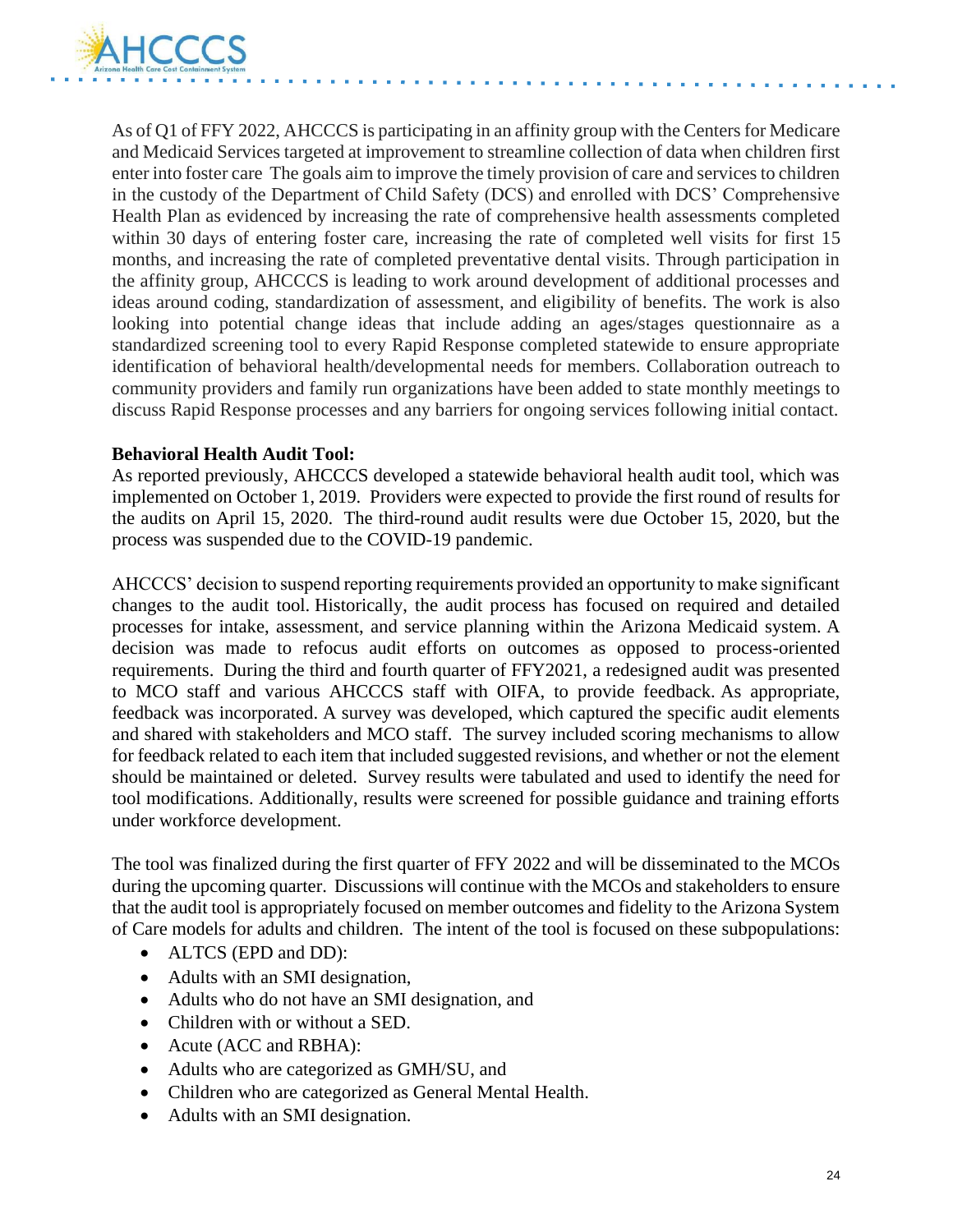

• Children being served through DCS/CHP.

#### **Workforce Development (WFD):**

In 2016, AHCCCS established the Office of Health care Workforce Development (WFD) to monitor, assess, forecast, and plan for both current and future workforce development requirements. Since that time AHCCCS requires ACC, ALTCS, RBHA and, effective April 2021, CHP health plans to maintain Workforce Development Operations led by a WFD Administrator to monitor, assess, and plan for current workforce needs of their respective networks, as well as to collaborate with AHCCCS in forecasting and planning for future workforce needs.

In addition, the health plan WFD Operations units are expected to provide technical assistance directly to providers to help them with recruitment, selection, training, deployment, and retention issues, as needed. Workforce Development contributes to AHCCCS' quality improvement goals by assisting provider organizations to acquire, develop, and retain a clinically, culturally, and technically capable health care workforce. Throughout FFY 2020 and continuing through the fourth quarter of FFY 2021, the WFD teams have addressed multiple projects.

During the reporting period, the AHCCCS Workforce Development unit continued to shape Workforce Development activities for FFY 2021 and beyond. In the area of workforce policy there were several important developments beginning in the third quarter:

- The Department of Child Safety (DCS), the most recent health plan to implement a workforce development operation, formed a collaboration with the Workforce Development unit of its subcontractor Mercy Care, to produce its first annual Workforce Development Plan. The primary objectives highlighted in the plan were to:
	- o Develop the working agreements between the Workforce Development operation and other DCS units as required by ACOM 407,
	- o Develop procedures for Mercy Care to manage the process of ensuring providers comply with policy--driven training requirements, and
	- o Initiation of a provider workforce assessment process to determine their most immediate workforce/staffing needs.
- Per ACOM Policy 407, health plans are required to submit descriptions of the working relationship between the MCO's Workforce Development, Network Development, and Quality Management departments. All MCOs satisfied this requirement are now collaborating with their respective Network and Quality Management departments to ensure that workforce capacity and worker capability needs are addressed. Per ACOM 407, a workforce data collection requirement was planned for implementation by October 2, 2021. The Workforce Development Administrators from all health plans, with support from the Arizona Association of Health Plans (AzAHP), developed and implemented an online data collection system for the provider networks under all lines of business. Data will include elements to measure workforce volatility, turnover and retention, length of time to fill the most challenging positions, and comparison of licensed versus unlicensed staff.
- In collaboration with the AHCCCS's System of Care Team, WFD Administrators from the ACC/RBHA health plans developed, and made ready for implementation, two standardized education and training programs for the behavioral health workforce.
	- o Children Family Team Facilitators Training (CFT Training). In response to stakeholder concerns about declining performance of CFT Facilitators the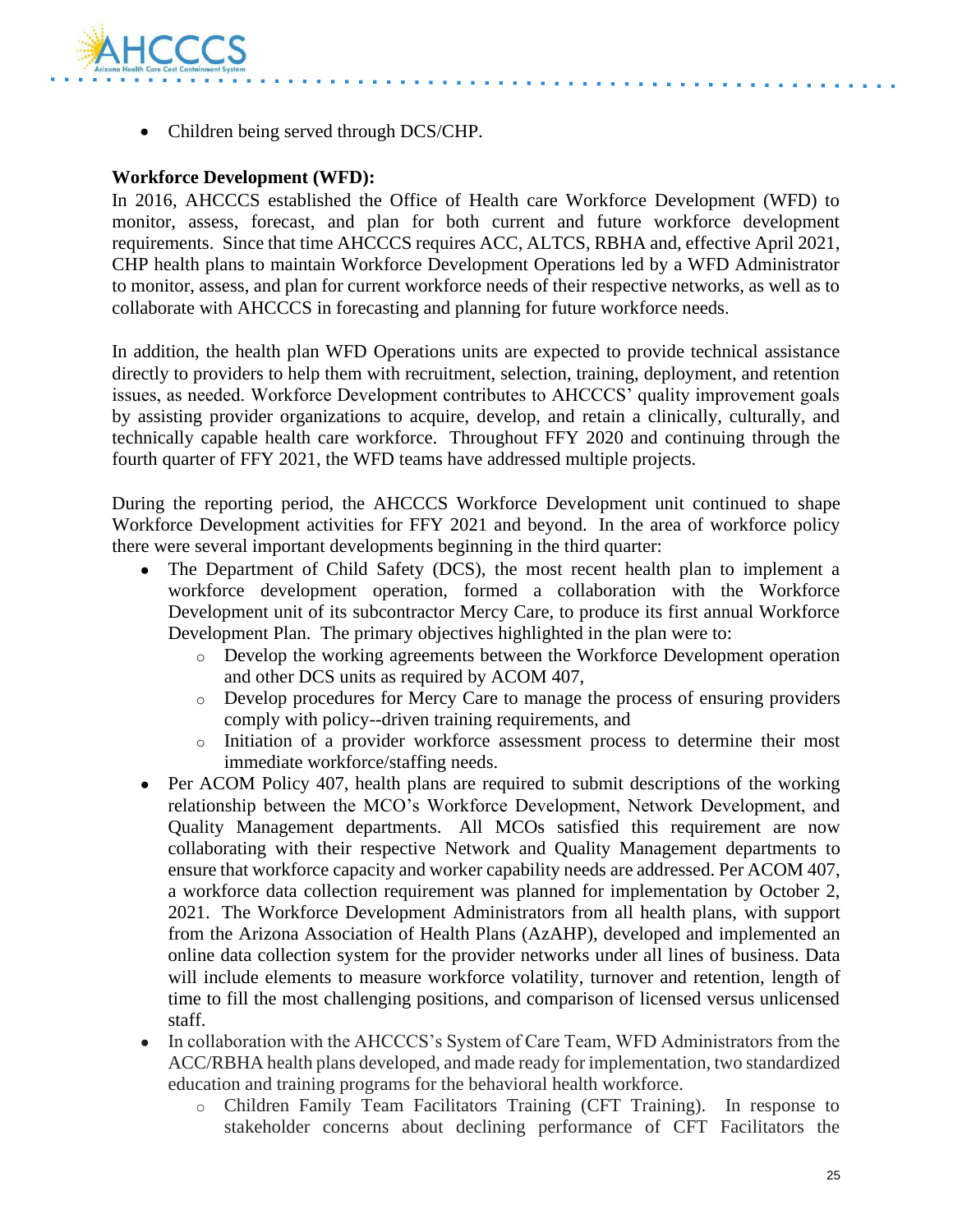

combined team of WFD Administrators undertook an extensive revision of the CFT training curriculum. The goal was to make the training process more experiential and to require a competency-based evaluation of the facilitator as well as the team process. As a result, in addition to upgrading the "in-class" training experiences for CFT Facilitators, considerable effort was directed toward improving supervisory evaluation and review of the CFT meeting as a whole as well as the Facilitators performance. This work required the updating of the CFT Supervisory Fidelity Review Tool as well as the development of a specialized training for clinical supervisors. In deference to the COVID 19 health emergency, implementation of the CFT Training program is on hold until when in-person training can resume.

- o Court Ordered Evaluation and Court Ordered Treatment (COE/COT). Development of a COE/COT education program was in response to stakeholder concerns about the process being unevenly applied across the state. The COE/COT process can vary from county to county. Thus, the intent of this education and awareness program was to ensure that all standard provisions of Arizona law covering these processes were put in a single training program and made available for clinical practitioners charged with ensuring the process is administered lawfully and equitably. The COE/COT training program will be deployed as an online training course.
- Health plan Workforce Development teams continued helping to enact recommendations from Governor Ducey's Taskforce on the Prevention of Abuse and Neglect of Vulnerable Populations. These efforts focused on refining staff and supervisory training designed to recognize and prevent abuse and neglect. In addition, health plans began disseminating stress reduction and burnout prevention resources to caregivers. Per the directives of the Governor's Task Force, these resources are intended to help caregivers deal with job related stress by reducing burnout and stabilizing the high turnover rates that may contribute to the abuse and neglect of AHCCCS members.

### **Community Initiatives:**

#### **Behavioral Health in Schools:**

AHCCCS collaborates with the Arizona Department of Education (ADE) and the Arizona Department of Health Services (ADHS) on innovative projects that bring together behavioral health and education.

The SAMHSA-funded Project AWARE (Advancing Wellness and Resiliency in Education), which began in 2018, is a five-year grant to increase access to behavioral health providers and suicide prevention resources in public and charter schools. Further, a statewide behavioral health resource guide has been developed for all schools, which includes suicide prevention protocols. Three school districts received targeted support to enhance the connections between behavioral health services and the school: Baboquivari, Sunnyside, and Glendale Elementary. A second round of Project AWARE (Project AWARE II) was awarded funding, with programming commencing on October 1, 2021. This new five-year award will expand the work of the current project and add partnerships with three additional school districts: Maricopa Unified, Roosevelt Elementary, and Glendale Union High School.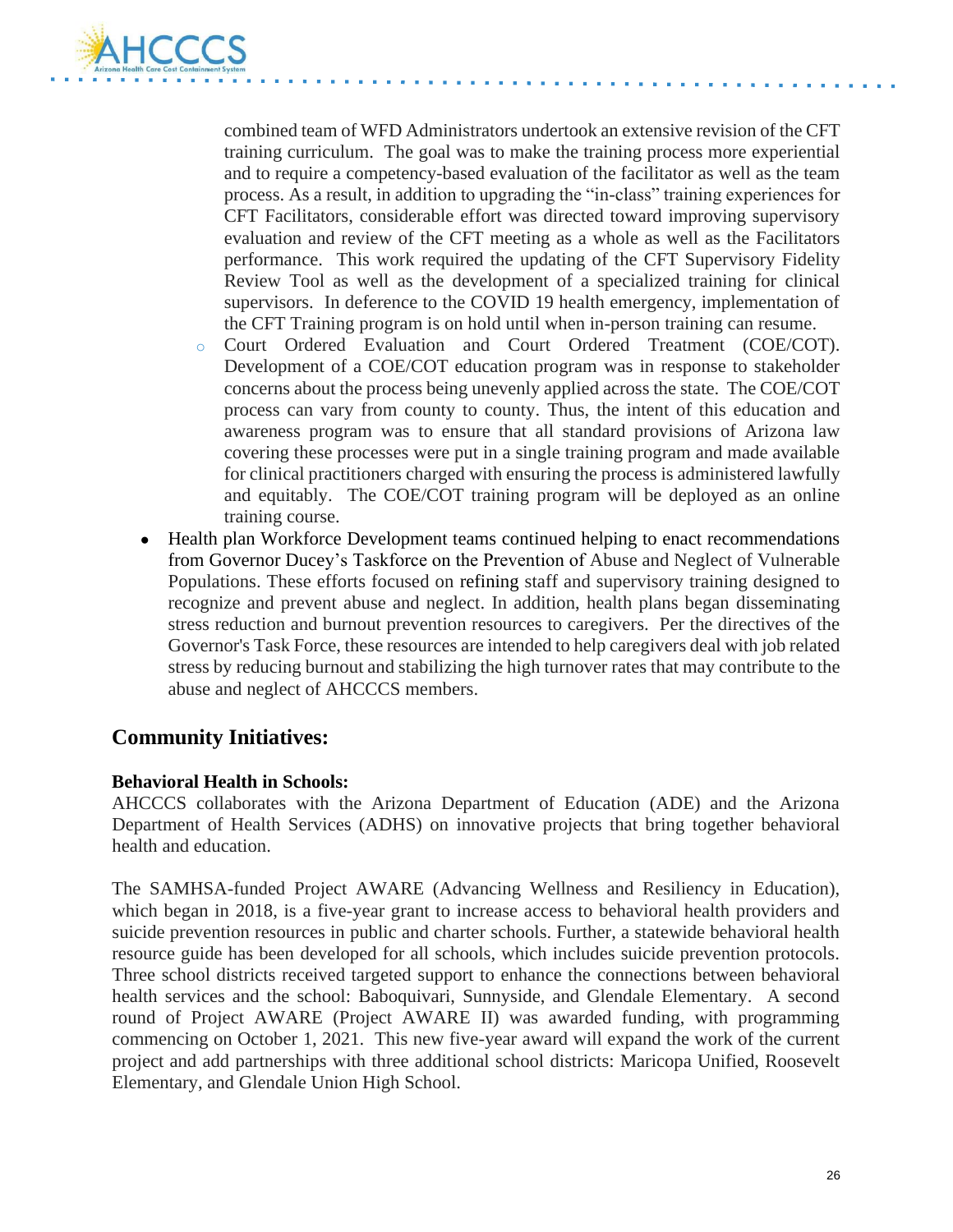

AHCCCS has incentivized providers to join with schools to provide behavioral health services on campus. This has resulted in a 300 percent increase in these services, with more than 16,000 of Arizona's students receiving services on a school campus in FFY 20.

During the continued pandemic, many behavioral health providers continue to find innovative ways to meet students in locations that best serve the needs of the students. From October 1, 2021, through November 30, 2021, 2,256 referrals were provided for behavioral health services. Through December 31, 2021, these referrals came from 556 schools across the state of Arizona, Services are provided via telehealth, in the home, in clinics, and at schools where available. AHCCCS staff continues to work with education leaders statewide to encourage additional partnerships between districts and providers.

In the Spring of 2021, AHCCCS partnered with ADHS and ADE to fund and launch a peer training program that resulted in 18 teachers and administrators being trained to provide peer counseling via telephone. To date, the Educator Peer Support Program has engaged 87 educators statewide, and services will continue through March 2022, expanding the partnership with ADE and ADHS to train administrators in districts throughout the state.

The Arizona Legislature added the Children's Behavioral Health Services Fund (CBHSF) in 2020 for behavioral health services for uninsured and underinsured children who are referred through an educational institution. Funding is authorized for services provided through June 2022. Schools that meet the requirements of the law are able to refer students for behavioral health services, regardless of a student's Medicaid eligibility. From October 1, 2021, through December 31, 2021, 166 individuals have been referred for the CBHSF.

The legislation for CBHSF requires AHCCCS to conduct a survey of services provided through this funding source. The survey was made available to RBHA-contracted providers in July 2021. As of December 31, 2021, 35 surveys have been completed by families that provide information regarding behavioral health services received and thus far, the surveys have indicated optimal satisfaction.

#### **AHCCCS Opioid Initiative:**

The overarching goal of this initiative is to reduce the prevalence of Opioid Use Disorders (OUD) and opioid-related overdose deaths. The initiative approach includes advancing and supporting state, regional, and local level collaborations, service enhancements, and development and implementation of best practices to address the full continuum of care related to opioid misuse, abuse, and dependency. Strategies include:

- Increasing access to Naloxone through community-based education and distribution, as well as a co-prescribing campaign for individuals receiving opioid prescriptions in excess of 90 morphine equivalent daily doses and combinations of opioids and benzodiazepines,
- Increasing access to participation and retention in Medication Assisted Treatment,
- Increasing access to recovery support services,
- Reducing the number of opioid-naïve members unnecessarily started on prescription opioid pain management, and
- Promoting best practices and improving care process models for chronic pain and highrisk members.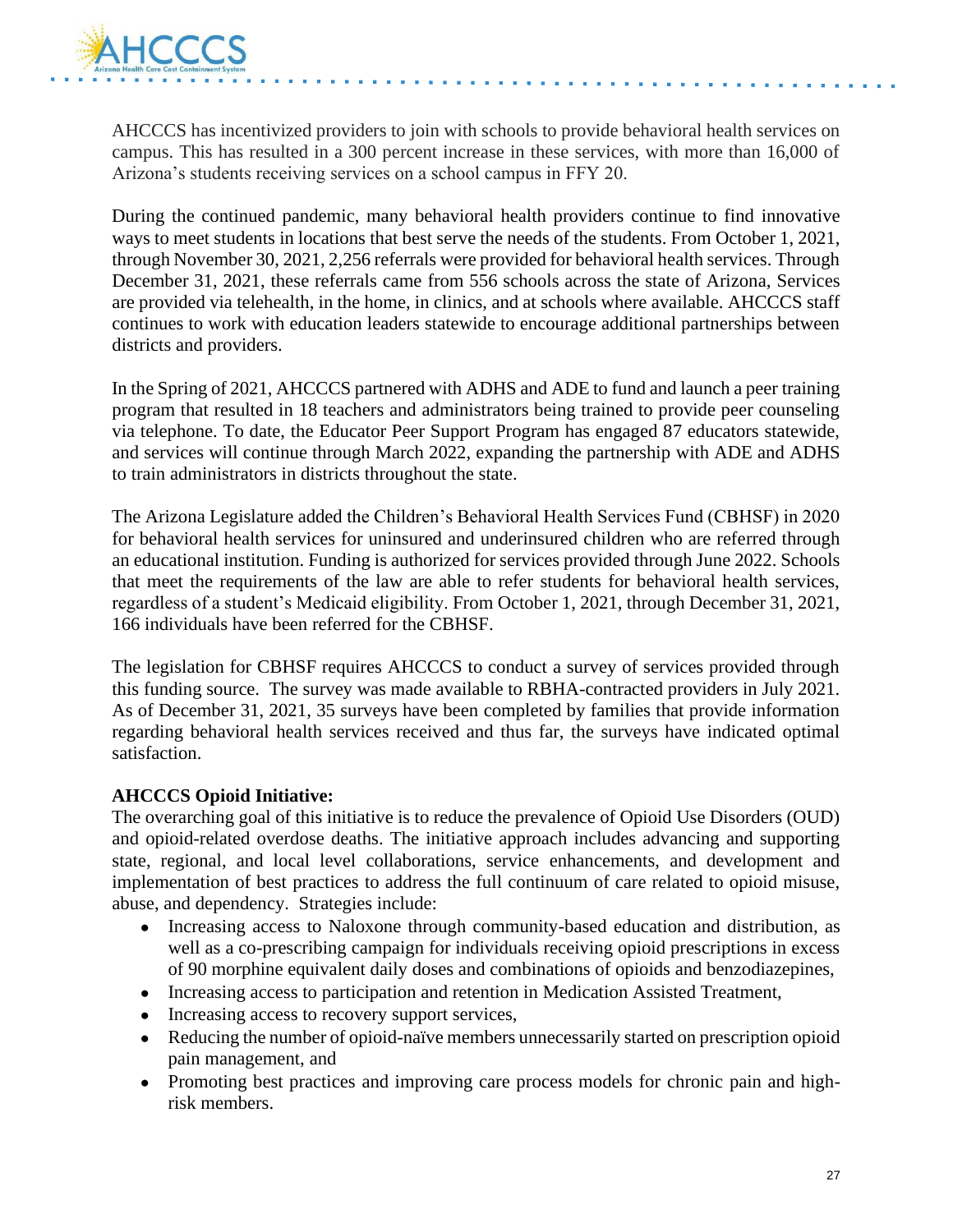

AHCCCS continues to revise policies as changes are dictated by current contracts, state regulation, grant requirements, and best practices.

AHCCCS launched a web-based, opioid services locator to help Arizonans who are looking for services to treat Opioid Use Disorder and where to find Naloxone, the opioid overdose reversal medication. The web-based tool is a location-based search engine featuring real-time services, by health plan network, distance, and type of services offered. Users can find certified opioid treatment programs, office-based treatment, residential services, and where to obtain Naloxone. Find the new tool on the AHCCCS website at [OpioidServiceLocator.azahcccs.gov.](http://opioidservicelocator.azahcccs.gov/)

The State Opioid Response II (SOR II) grant was awarded to AHCCCS in September 2020. This grant is designed to sustain and enhance community-based prevention, treatment, and recovery, including 24/7 access to treatment sites in "hotspot" areas through Arizona. Additional Opioid Treatment Programs (OTPs) have extended hours, thereby increasing the availability of peer support, access to additional care coordination efforts among high risk and priority populations, and additional recovery support for housing and employment.

Arizona opened four 24/7 access points for opioid treatment. The 24/7 access point is an Opioid Treatment Program in a designated "hotspot" that is always open for intakes and warm handoff navigation on a post-intake basis. As of December 31, 2021, 9,573 individuals have been connected to OUD treatment through the SOR II grant.

AHCCCS sustained and enhanced a concentrated effort through the SOR II grant to increase peer support utilization for individuals with Opioid Use Disorder. Through the SOR II grant, additional peer support navigators were hired in identified hotspots in Arizona, and increased efforts to include peer support navigation in the 24/7 OTPs, jails, and emergency departments. First responder scenes in the hotspot areas have been increased. As of December 31, 2021, 18,824 individuals have received peer support and recovery services through the SOR II grant. Special populations served by SOR II include justice-involved individuals, pregnant and parenting women, tribal populations, veterans, service members, military families, and individuals with brain and/or spinal cord injuries.

The SOR II funded OUD treatment and recovery support services are provided in Table 7.

| <b>SOR II</b>                       | Year 1<br>09/30/2020-<br>09/29/2021 | Year 2<br>09/30/2021-<br>11/30/2022 | <b>Cumulative</b><br><b>Total</b> |
|-------------------------------------|-------------------------------------|-------------------------------------|-----------------------------------|
| <b>Treatment</b><br><b>Services</b> | 8,737                               | 836                                 | 9,573                             |
| <b>Recovery</b><br><b>Services</b>  | 14,899                              | 3,925                               | 18,824                            |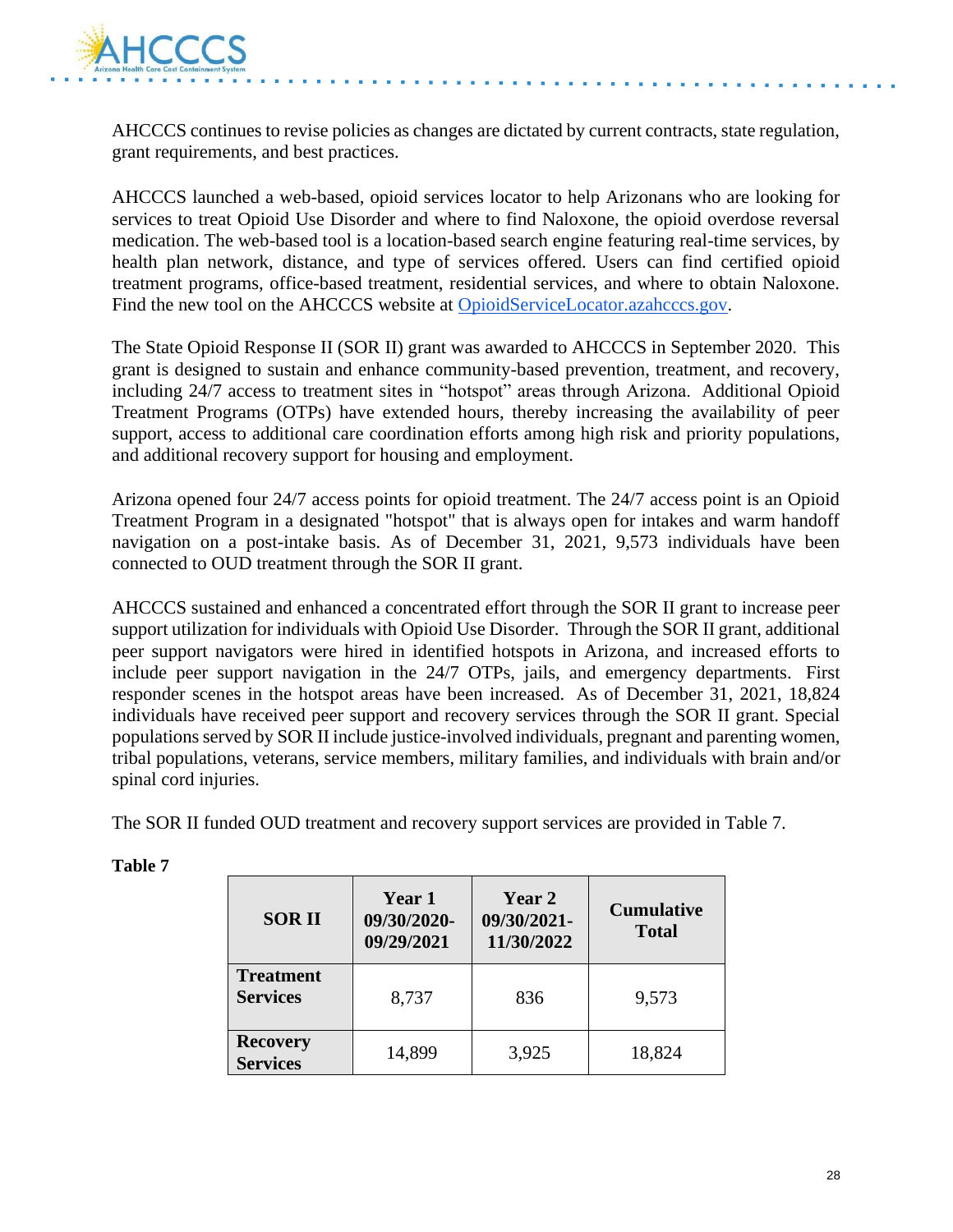

#### **Use of Evidence Based Practice:**

Additional AHCCCS efforts to combat the opioid epidemic:

● **Oxford House:**

Each RBHA is contracted with Oxford House, Inc., utilizing SAMHSA Substance Abuse Block Grant (SABG) and State Opioid Response (SOR) funds. Oxford House is a worldwide network of over 2,500 sober living houses. Arizona was the 47th state to adopt the Oxford House model. The Oxford House model provides support to individuals with a SUD diagnosis or a co-occurring disorder (SUD and mental health issues), who would benefit from practicing the Social Model of Recovery, which allows individuals a residential setting, peer support, and the time they need to bring about behavior change that promotes permanent sobriety and recovery. This is an initial step in assisting individuals with behavioral health needs who also have needs related to Social Determinants of Health (SDOH). Oxford House Inc. will assist in addressing housing, employment, income, and social connectedness. This resource can be part of a continuum of services addressing SDOH, in addition to the clinical and recovery services currently available within Arizona's RBHA system. Currently, Arizona has 68 Oxford houses.

#### ● **Medication Assisted Treatment (MAT):**

Medication-assisted treatment (MAT) is the use of medications in combination with counseling and behavioral therapies for the treatment of substance use disorders. For those with an opioid use disorder (OUD), medication addresses the physical difficulties that individuals experience when they stop taking opioids. MAT can help to reestablish normal brain function, reduce substance cravings, and prevent relapse. The longer individuals are in treatment, the more they will be able to manage their dependency and move toward recovery. Arizona has 67 OTPs throughout the state that are certified through SAMHSA.

#### ● **Harm Reduction:**

Harm reduction models use a variety of strategies to reduce the harmful consequences associated with substance misuse. Harm reduction [st](https://www.ncbi.nlm.nih.gov/pmc/articles/PMC2528824/)rategies seek to reduce morbidity and mortality associated with substance misuse for those whose abstinence is not an immediate and/or feasible goal. The goal of harm reduction models is to reduce at-risk, moderate, and high-risk behaviors often associated with substance use disorders.

#### ● **Naloxone Expansion Program:**

Through a direct contract supported by the Substance Abuse Block Grant from July 1, 2021 - September 30, 2021, 5,724 individuals have been served through training and outreach. Additionally, during the reporting period 23,953 Naloxone doses (3x doses per kit) were distributed, 1,189 reported reversals and 223 people were connected to treatment.

#### **Secured Behavioral Health Residential (BHRF) Settings:**

In November 2020, AHCCCS began overseeing a new grant awarded on September 23, 2020. The focus of the grant funds (provided under the Arizona Housing Trust Fund) is to implement one or more secured behavioral health residential settings for individuals with an SMI designation and under formal court order for mental health treatment, provided they meet criteria under Arizona State law (A.R.S.§36-540; A.R.S. §36-550.09).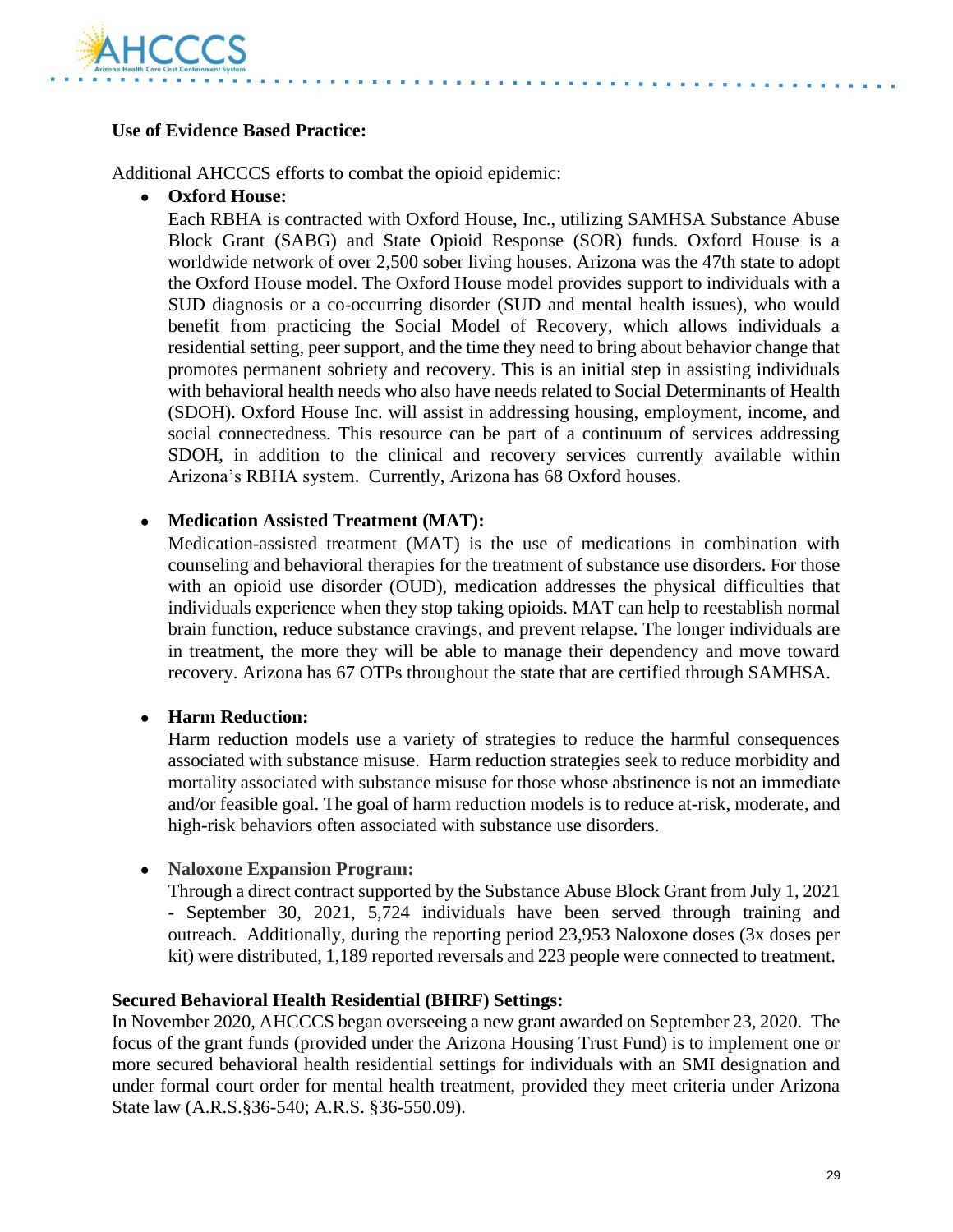

Under auspices of the grant funding, up to two facilities can be developed to provide supportive mental health treatment at a community-based facility with a home-like atmosphere. As of the first quarter of FFY 2022, the awardees continued work to secure properties for development. The time frame for site procurement, construction, and program development may need to be extended through the 2022 calendar year as the grant awardee reports that property acquisition has been challenged by availability and increasing cost. The award recipient also reports that projected building expenditures identified under the original funding have increased exponentially due to supply shortages and the effects of the COVID-19 pandemic.

#### **New Initiatives:**

#### **AHCCCS Whole Person Care Initiative:**

The AHCCCS Whole Person Care Initiative was designed to build upon the integrated service delivery model and to further the agency's efforts to address the social risk factors that may contribute more to a person's wellbeing than their access to health care. Integrated, whole person health care is not only a cost-efficient approach to health care delivery, but also the best opportunity to improve members' health outcomes. AHCCCS demonstrates its ongoing commitment to this initiative by the specific efforts we have made during the PHE to address exacerbated social risk factors, and by exploring options to expand whole person care while bending the cost curve in accordance with AHCCCS' strategic plan. AHCCCS has addressed these complex issues through efforts to provide housing, employment, coordination with the criminal justice system, non-emergency transportation, and home/community-based services for members using Medicaid covered services. The programmatic details are in development and the initiative will focus on the following risk factors:

- Housing,
- Employment,
- Criminal justice initiatives, and
- Reducing social isolation for individuals who receive services through ALTCS.

Additionally, Arizona's Health Information Exchange (HIE) vendor, Contexture, and AHCCCS are collaborating to implement a single, statewide Closed-Loop Referral System, a technology platform which will facilitate and encourage providers to screen for social risk factors, seamlessly refer individuals to highly matched community resources, and serve as a platform for tracking social service fulfillment. Having selected a technology vendor for the platform, NowPow, Contexture tested the new platform with "early adopters" of the technology in Summer 2021 and launched the platform, branded as Community Cares, during the reporting quarter.

#### **Improving Oversight of HCBS Rules:**

As a new initiative, AHCCCS has begun to focus on improving the oversight of adherence to HCBS Rules. Continuing into the first quarter of FFY 22, the following has been completed:

- Specific HCBS settings workgroups, consisting of AHCCCS, MCOs, providers, and members were established to provide feedback on the HCBS assessment tool suites while AHCCCS works on finalizing the tools internally. AHCCCS, the workgroups, and CMS have worked to create a desk audit in place of on-site assessments in order to move forward with the HCBS assessments during the COVID-19 public health emergency.
- The tool suite that will be used by the Quality Management units at each MCO, to assess for provider HCBS compliance, has been finalized. The tool suite consists of a provider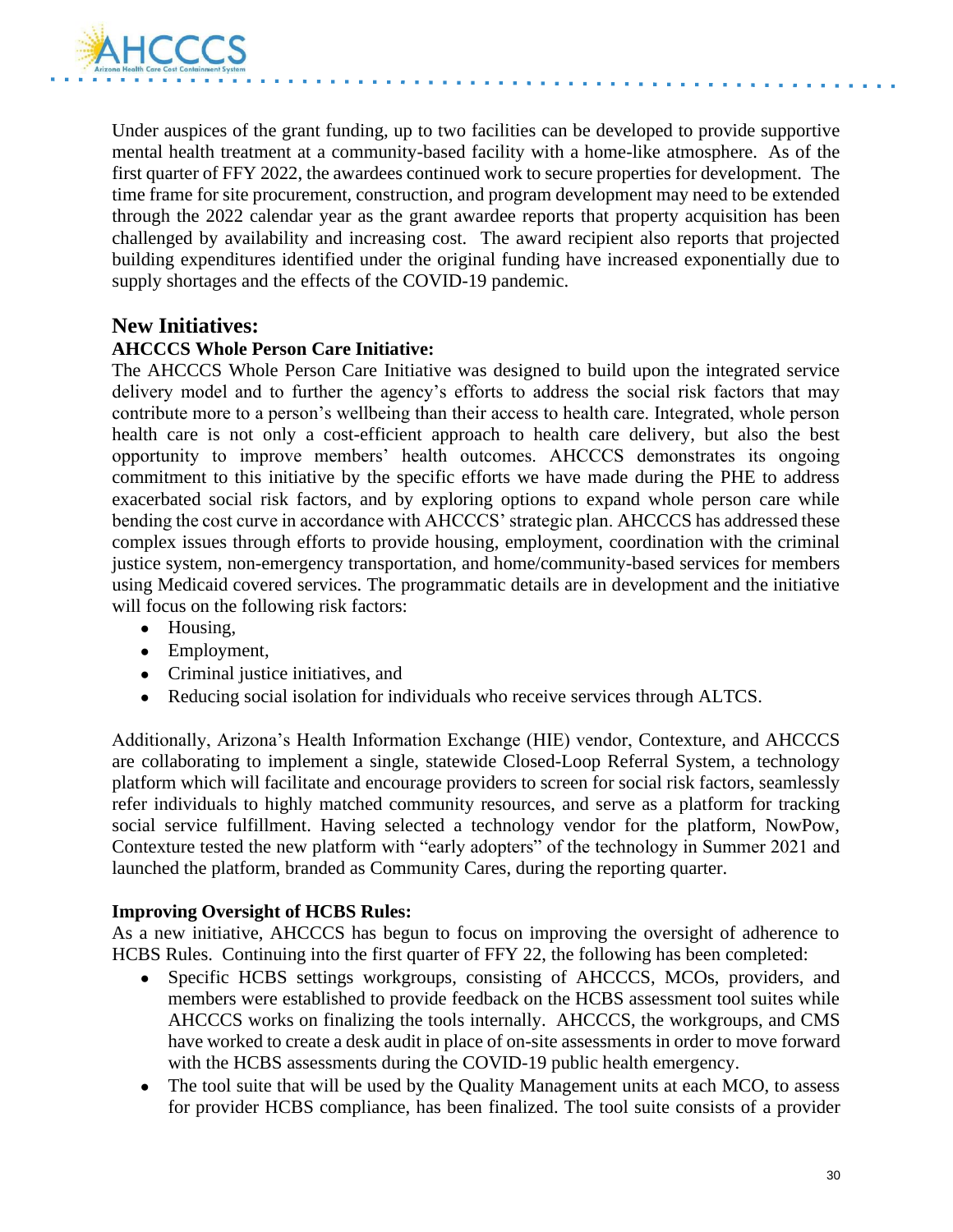

self-assessment, member file review, member interviews, and observations plus community interviews.

- Interface continued with the MCO Quality Management teams to develop a collaborative HCBS assessment process. A pilot program was deployed in October 2020 among a small group of HCBS providers, to begin using the desk audit created during the COVID-19 emergency. These providers were selected because they were identified as needing more immediate technical assistance to comply with the HCBS Rules. The pilot was finalized at the end of March 2021. Full assessments of all HCBS settings began in April 2021 and continued throughout the reporting quarter. Every HCBS setting will have at least one full assessment completed by March 31, 2022.
- To prepare and re-engage providers for the HCBS assessment process, AHCCCS held a series of four setting-specific tracks. Each track represented unique setting types that utilized a peer-to-peer, provider-to-provider approach to share and discuss specific personcentered practices that align with the HCBS Rules. These sessions were held in March 2021 and were recorded and posted to our website for ongoing reference.
- AHCCCS has ongoing meetings with MCO Workforce Development Officers to define and offer the provider training sessions that will be offered throughout 2022.
- AHCCCS created a reporting mechanism for MCOs to share HCBS assessment progress at the end of September. The MCOs have entered all assessment progress since March 31, 2021. AHCCCS will be using the data to begin reporting quarterly progress to CMS. AHCCCS' first quarterly report was submitted to CMS on December 2, 2021.
- All service settings must come into compliance by March 2023.
- AHCCCS is currently working with CMS to finalize HCBS rules.

#### **Revised Policy Language to Promote Improved Outcomes:**

AMPM policies related to quality management were revised to clarify and enhance Quality Improvement-related requirements. During the latter half of 2021, in an effort to enhance and streamline overall AHCCCS policy, a dedicated dictionary was developed to create consistency in policy terms by removing terms and definitions from individual policies. In addition to this overarching change, other policies were updated to improve efficiency. For example, the policy outlining requirements for Performance Improvement Projects (PIPs) was modified to streamline the reporting process. Previously, multiple PIP guidance and reporting documents were utilized, which varied based on the AHCCCS MCOs conducting PIPs. With the policy revision, the variant reporting templates were combined into one PIP guidance document and checklist to be used by all MCOs.

#### **Integrated System of Care Enhancements:**

Historically, Integrated System of Care (ISOC) policies and guidelines have addressed requirements, functions, and processes within the children's behavioral health system. Discussions have expanded to identify ways in which the ISOC model can incorporate adults with a greater focus on physical health. Existing MCO deliverables are also being reevaluated to identify potential duplication of effort across clinical measurement tools. Future plans include formalizing requirements into policy and contract for adults, to create written guidance and best practice models similar to the Children's System of Care. This undertaking will be guided by those principles that translate clinically and practically to the Adult System of Care. The Behavioral Health Audit Tool has been revised to accommodate this plan.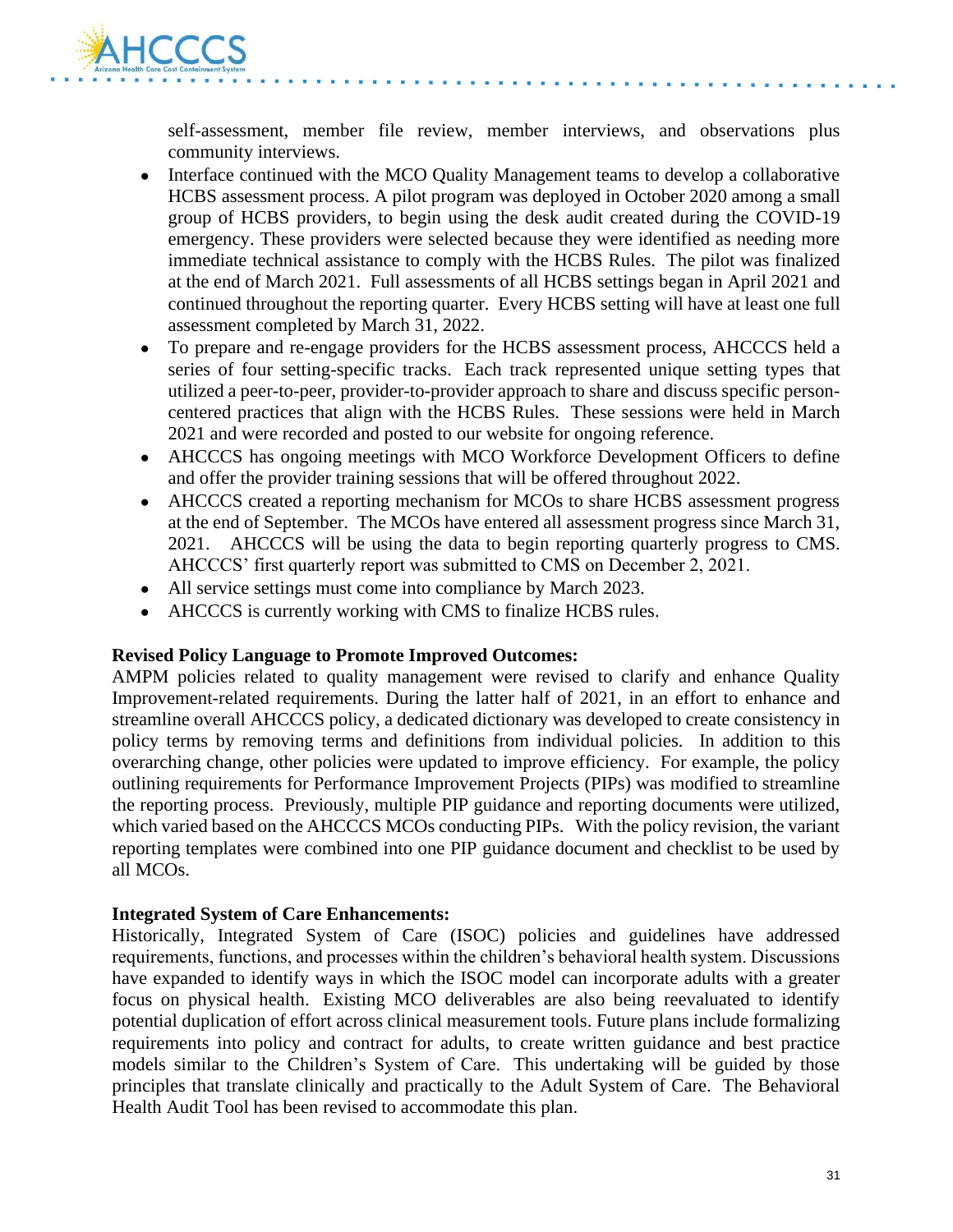

A key component of enhancing Integrated System of Care requirements has been continuation of the implementation of system requirements for the use of CALOCUS (Child and Adolescent Level of Care Utilization System), which is a nationally recognized assessment tool for children ages birth to 18 years of age. As of October 1, 2021, use of the CALOCUS became a required tool for use by all contracted providers serving children. A corresponding frequently asked questions (FAQs) document was added to the AHCCCS website under a dedicated Integrated System of Care web page. CALOCUS assessments are completed within an AHCCCS hosted portal and will be included in the HIE to assist in care coordination and consistency across all service providers. Providers are also working to integrate the CALOCUS tool directly into their electronic health records over the next year, to create a bidirectional data flow between providers and the HIE.

AHCCCS continues to evaluate opportunities for the implementation of LOCUS (Level of Care Utilization System), a companion assessment tool for adults 18 years of age and older. Many providers have already begun utilizing this as a measure of service acuity needs for outpatient behavioral health and crisis services, though implementation of formal contract requirements remain pending. Moreover, AHCCCS is working with the American Academy of Child and Adolescent Psychiatry (AACAP) to utilize the Early Childhood Service Intensity Instrument (ECSII) for use with children birth through five. The combination of these tools will allow AHCCCS to utilize standardized assessments based on nationally recognized clinical indicators of member level of care needs The focus of the LOCUS family of tools is to identify the needs of the member, and the supportive services required, whether within a home setting or an out-ofhome setting, and the use of the full LOCUS family of tools will allow for a comprehensive view of service acuity needs and outcomes across the lifespan, while allowing for standardized approaches to evaluate associated metrics.

Another ongoing component of enhancing the ISOC has been the development of a network analysis tool designed to assess several factors related to residential and home and communitybased settings. This project was in development for most of FFY 20 and enhancements have continued through the first quarter of FFY 22. This project will allow for identification of numerous descriptive aspects for each setting, including but not limited to:

- Type of setting (e.g., therapeutic foster care, assisted living, skilled nursing facility, behavioral health residential setting, group home for developmental disabilities, subacute, or residential treatment),
- Existing network capacity by provider type,
- Current and total bed capacity,
- Any MCO with which the provider holds a contract, and
- Provider specializations (e.g., autism, significant behavioral needs, complex medical needs, substance use, etc.).

In addition to assessing barriers to treatment and facilities within the state, development of a member tracking system was started with focus on the Children's and Adult's Systems of Care. This member tracking system allows for tracking and trending of the system of care issues and to assist health plans to rectify barriers that may exist for members to access health care treatment options.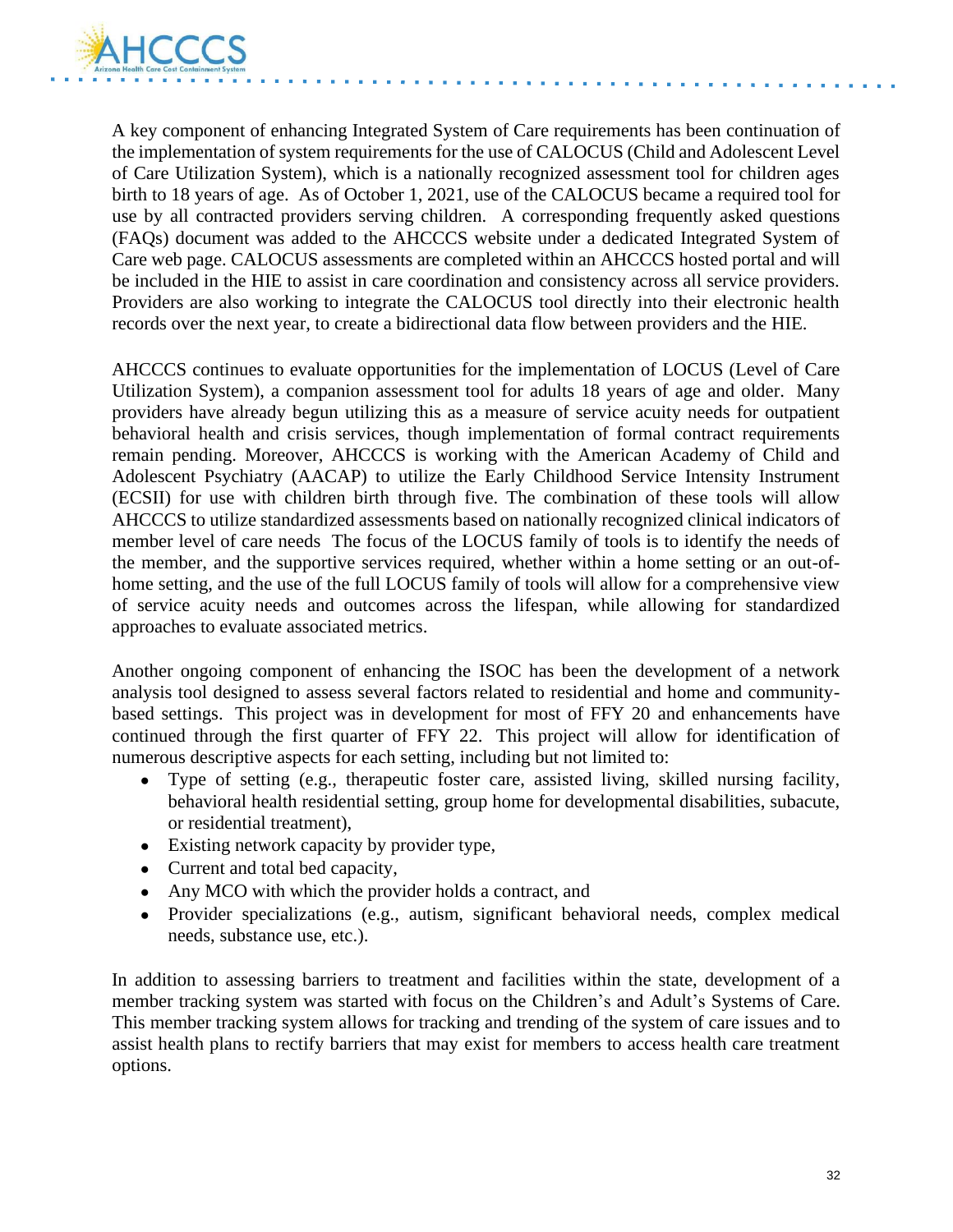

# **Regular Monitoring and Evaluation of MCO Compliance**

AHCCCS monitors and evaluates access to care, organizational structure and operations, clinical and non-clinical quality measurement, and performance improvement outcomes through several methods outlined below.

#### **On-site Operational Reviews:**

AHCCCS conducts Operational Reviews (ORs) to evaluate MCO compliance related to access/availability and quality of services, including implementation of policies, procedures, and progress toward plans of correction to improve quality of care and service for members. A complete OR is conducted every three years. Historically, the ORs have been conducted with a combination of onsite and desk reviews. However, due to the PHE, these have been completed via desk reviews and virtual meetings with the MCOs.

During the fourth quarter of FFY 2021, AHCCCS conducted several ORs: one for DES/DDD and one for each of the three RBHAs. Also, during the fourth quarter and well into the first quarter of FFY 2022, AHCCCS revised and updated the OR tool that will be utilized for the ACC MCOs beginning during the second quarter of FFY 2022.

#### **Clinical Oversight Committee:**

The Clinical Oversight Committee meets on a quarterly basis and is designed to ensure the enactment of two key requirements:

- Transparent and frequent communication across all levels of AHCCCS, including the community of stakeholders and AHCCCS members regarding quality initiatives, activities, and outcomes, and
- Development of a reporting mechanism for review by the Governor of Arizona, the Arizona President of the Senate, the Arizona Speaker of the House of Representatives, and other key legislative members.

During the first quarter of FFY 2022, the Clinical Oversight meeting was held November 5, 2021. Per the meeting agenda, the following topics were addressed:

- COVID-19 Pandemic, Quality Improvement, Substance Use Disorder (SUD), and Children's Mental Health initiatives.
- The review of:
	- o COVID-19 vaccination rates for Arizona Medicaid members and reviewed results from a vaccine survey,
	- o Behavioral health reimbursement data before and after the emergency declaration,
	- o Performance Improvement Projects (PIPs) and back to school EPSDT efforts,
	- o SUD initiatives related to the Opioid Services Locator and MAT data trends, and
	- o The quarterly foster care data dashboard for children's mental health.

#### **Performance Measure Dashboards:**

AHCCCS has developed and is in the process of updating its Quality Dashboard, which includes a selected set of performance measures that are reported based on the lines of business. The dashboard compares the line of business and statewide aggregate rate with the associated CMS Medicaid median and quartile data. AHCCCS intends to expand the list of selected performance measures, as well as enhance the dashboard as additional years of performance measure data become available and stakeholder feedback is received.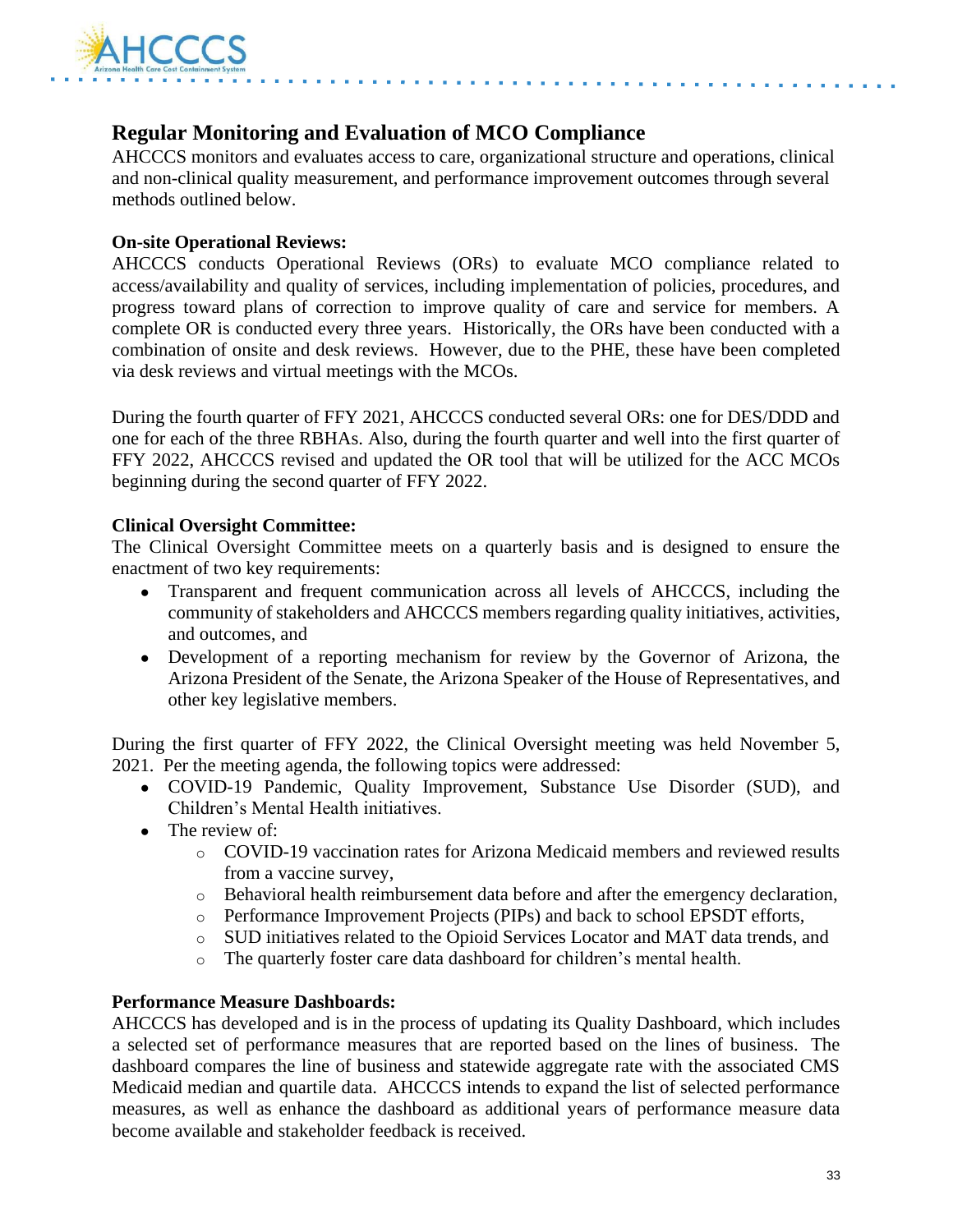

#### **Review and Analysis of Periodic Reports:**

A number of contract deliverables are used to monitor and evaluate MCO compliance and performance. AHCCCS reviews, provides feedback, and approves these reports as appropriate. For FFY 22, the submission deadlines for the Annual Quality Management/Performance Improvement (QM/PI) Plan deliverables were modified. For the contract cycle beginning October 1, 2020, the submission deadlines were realigned to comport with performance measure periods and specifications. As such, QM/PI plans will now be submitted on July 30, for the ACC, ALTCS-EPD, and RBHA plans. For DES/DDD and CHP, the due dates will be August 15, to accommodate their need to receive and review the plan submissions from the subcontractors.

#### **Fidelity to Service Delivery for Individuals with Serious Mental Illness:**

AHCCCS contractor reviews continued to be virtually administered by the Western Interstate Commission of Higher Education (WICHE). To better capture the ambiguity in scoring when utilizing the use of telephone or telehealth (video conferencing) for Assertive Community Treatment (ACT) and Supported Employment reviews, WICHE reviewers referenced the historic Dartmouth Assertive Community Treatment Scale (DACTS) that was adapted from the ACT Evidence-Based Practices (EBP) kit produced by the Substance Abuse and Mental Health Service Administration (SAMHSA). WICHE continued to offer feedback and recommendations to support and educate ACT team members of their responsibility for living environments of ACT members; especially as there were changes in staff due the vacancies related to the pandemic. Fidelity Review team. WICHE moved away from self-reporting items to more data driven evidence for scoring on the SAMHSA ACT Fidelity Scale following training from national EBP experts.

#### **Quarterly EPSDT/Adult Monitoring Report:**

Historically, AHCCCS required all MCOs to submit quarterly EPSDT and Adult Monitoring Reports. These reports track ongoing efforts of the MCOs to engage specific populations in preventive care as well as track progress towards annual performance metrics. These reports have been suspended due to the pandemic; however, the time is being used to revise the tools and evaluate internal data efficiencies to enhance ongoing monitoring efforts related to these topics.

#### **Performance Measures:**

AHCCCS transitioned from utilizing External Quality Review Organization (EQRO) calculated rates to measure and report MCO level data to utilizing MCO-calculated performance measure rates that have undergone EQRO validation starting with its 2020 performance measures. Calendar Year 2020 MCO and line of business performance measure rates are anticipated to be available in February/March 2022.

The contract year ending (CYE) 2022 contract amendments continue the use of national benchmark data (i.e., CMS Medicaid median and NCQA HEDIS® Medicaid mean) to evaluate MCO performance rather than the former method using an AHCCCS-established minimum performance standard. AHCCCS also intends to utilize historical performance data to evaluate MCO, line of business, and agency performance.

#### **Performance Measure Monitoring Report:**

AHCCCS requires all MCOs to submit quarterly Performance Measure Monitoring Reports. AHCCCS worked with its MCOs to update and streamline the reporting template so it can be utilized for quarterly performance measure monitoring, annual QM/PI Program Plan Work Plan,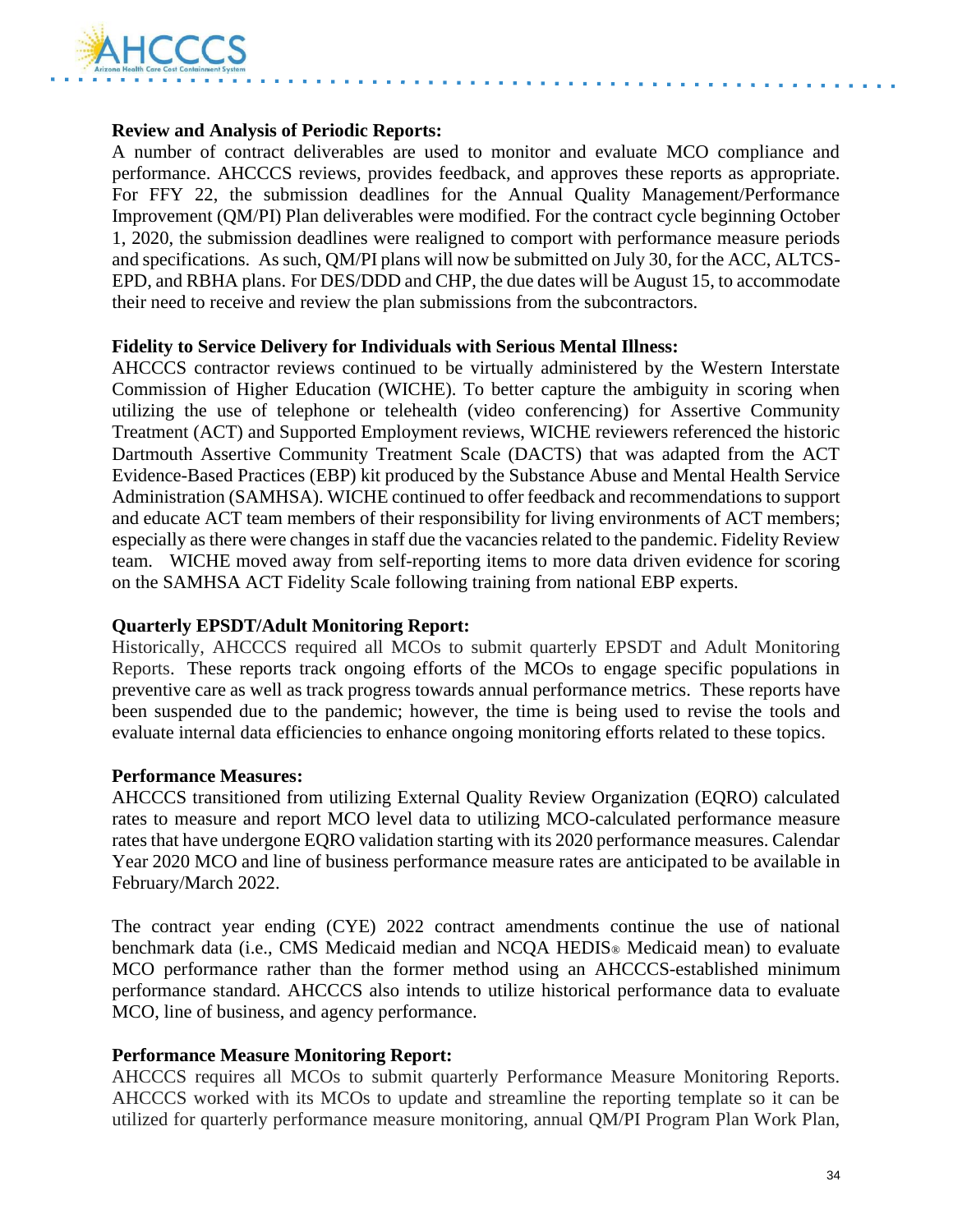

and QM/PI Program Plan Work Plan Evaluation reporting. Updates to the calendar year (CY) 2022 reporting template are currently in progress and will soon be distributed to the MCOs. The first CY 2022 quarterly reporting submission will be due in April/May 2022.

#### **Review and analysis of Program-Specific Performance Improvement Projects:**

AHCCCS considers a Performance Improvement Project (PIP) as a planned process of data gathering, evaluation, and analysis to determine interventions or activities that are anticipated to have a positive outcome. PIPs are designed to improve the quality of care and service delivery and usually span at least four years. While MCOs are required to select and implement internal PIPs to address self-identified opportunities for improvement, AHCCCS mandates other programwide PIPs in which MCOs must participate, and monitors performance until each MCO meets requirements for demonstrable and sustained improvement.

- **Back to Basics:** The Back-to-Basics PIP has been selected for ACC/KidsCare, CHP, and DES/DDD MCOs. The purpose of this PIP is to increase the number of children and adolescent well-child/well-care visits, and to increase the number of children and adolescents receiving annual dental visits. To account for the impact of the COVID-19 public health emergency, this PIP includes two intervention years within its design, with CYE 2019 serving as the baseline year and CY 2021 serving as an intervention year.
- **Breast Cancer Screening:** The Breast Cancer Screening PIP has been selected for ALTCS-EPD MCOs. The purpose of this PIP is to increase the number and percent of breast cancer screenings. To account for the impact of the COVID-19 public health emergency, this PIP includes two intervention years within its design, with CYE 2019 serving as the baseline year and CY 2021 serving as an intervention year
- **Preventive Screening:** The Preventive Screening PIP has been selected for RBHA SMI MCOs. The purpose of this PIP is to increase the number and percent of breast cancer and cervical cancer screenings<sup>7</sup>. To account for the impact of the COVID-19 public health emergency, this PIP includes two intervention years within its design, with CYE 2019 serving as the baseline year and CY 2021 serving as an intervention year.

# **Maintaining an Information System that Supports Initial and Ongoing Operations**

Some notable achievements of AHCCCS Office of Data Analytics (AODA) during the reporting quarter include:

- Development of EVV Key Performance Indicators (KPIs),
- Extensive, ongoing analysis of SMI utilization and telehealth utilization,
- Monitoring of monthly telehealth utilization,
- Enhancement of a monthly report of statewide crisis response calls,
- Numerous analytics and operational reports distributed to multiple areas of the agency, and
- Continuous improvement of agency, data stewardship oversight, and coordination.

<sup>7</sup>Baseline PIP indicator data was included in the CMS FFY 2021 Annual Report for each of the three PIPs.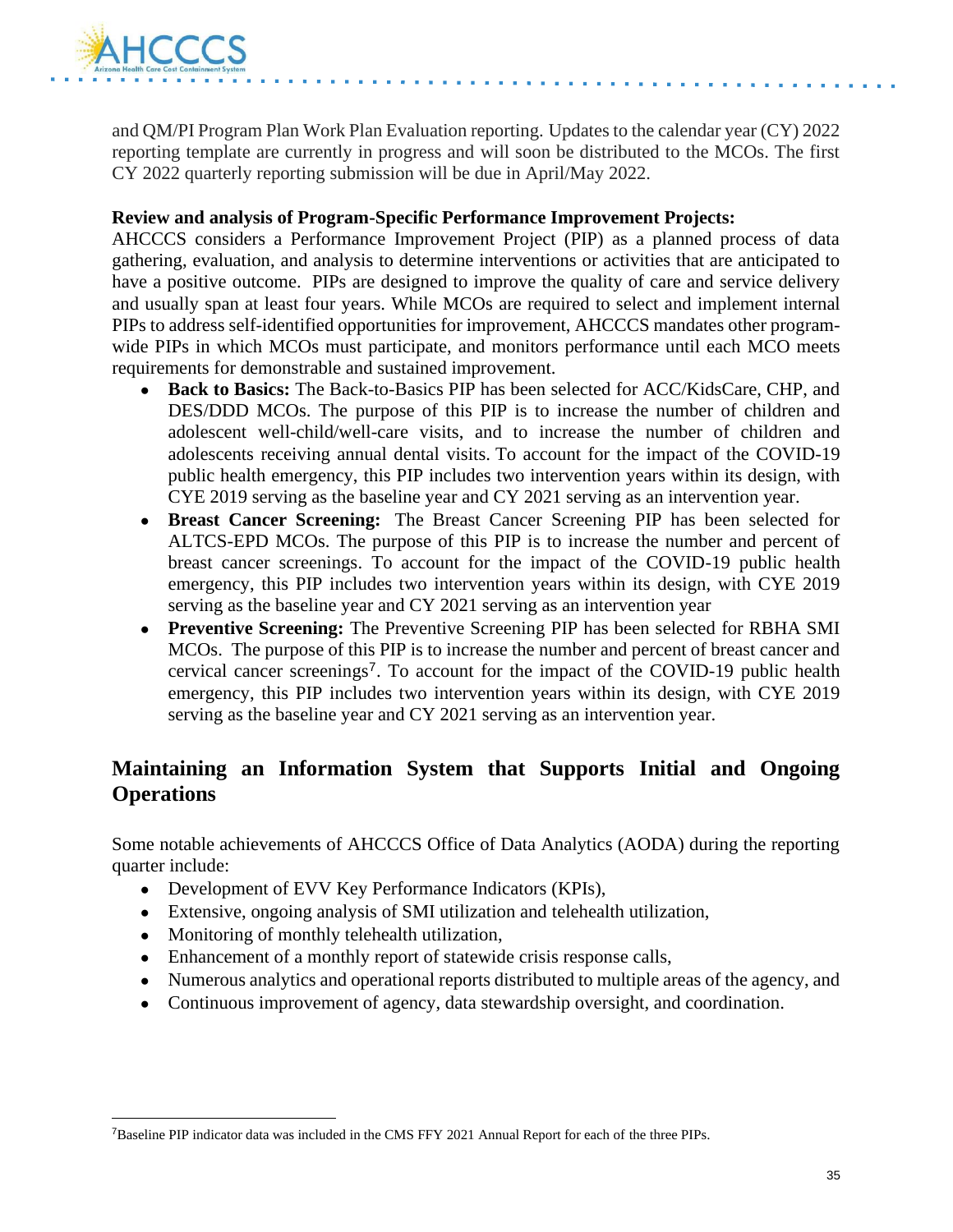

# **Establishing Realistic Outcome-Based Performance Measures**

#### **Payment Reform Efforts:**

During previous reports, AHCCCS reported implementation of a payment reform initiative (PRI) for the Acute Care, Children's Rehabilitative Services (CRS), and ALTCS populations. CRS and Acute Care are no longer contracted lines of business (they have been rolled into the ACC line of business) and thus are not reported separately.

AHCCCS has implemented an updated Value Based Purchasing (VBP) Alternative Payment Model (APM) for the ACC, ALTCS-EPD, ALTCS-DD, and RBHA populations. Effective April 1, 2021, the Comprehensive Health Plan (CHP), formerly known as CMDP, is also included in the VBP APM. The APM is designed to encourage MCO quality improvement activities, particularly those initiatives that are conducive to improved health outcomes and cost savings, and those related to child and adolescent health. This VBP APM process is performed annually on a calendar year basis. Each year MCOs execute contracts with health care providers, governed by APM arrangements, with the VBP APM minimum value percentages according to Table 8.

#### **Table 8**

| <b>VBP APM MINIMUM VALUE PERCENTAGES</b> |     |                           |                                      |                               |                       |                                                              |             |
|------------------------------------------|-----|---------------------------|--------------------------------------|-------------------------------|-----------------------|--------------------------------------------------------------|-------------|
| <b>CYE</b>                               | ACC | <b>ALTCS EPD</b>          | <b>CHP SUB-</b><br><b>CONTRACTED</b> | <b>RBHA</b>                   |                       | <b>DDD</b>                                                   |             |
|                                          |     | (EPD/<br><b>MA-DSNP</b> ) | <b>HEALTH PLAN</b>                   | SMI-<br><b>INTEGRATE</b><br>D | <b>NON-INTEGRATED</b> | $SUB-$<br><b>CONTRACTED</b><br><b>HEALTH</b><br><b>PLANS</b> | <b>LTSS</b> |
| <b>CYE</b><br>2020                       | 60% | 60%                       | N/A                                  | 50%                           | 25%                   | 50%                                                          | 20%         |
| <b>CYE</b><br>2021                       | 65% | 65%                       | N/A                                  | 55%                           | 30%                   | 55%                                                          | 25%         |
| <b>CYE</b><br>2022                       | 65% | 65%                       | 25%                                  | 55%                           | 30%                   | 55%                                                          | 25%         |

AHCCCS has begun a VBP workgroup with its MCOs to discuss future strategies for improving the state's VBP initiatives. Broadly, the workgroups have focused on what challenges MCOs, providers, and other stakeholders face when participating in VBP, how to improve quality outcomes in VBP arrangements, and potential ways to incorporate health equity initiatives in AHCCCS' VBP strategy. AHCCCS intends for the workgroups to end mid-spring 2022 with implementation of new requirements beginning in CYE 2023 and future years.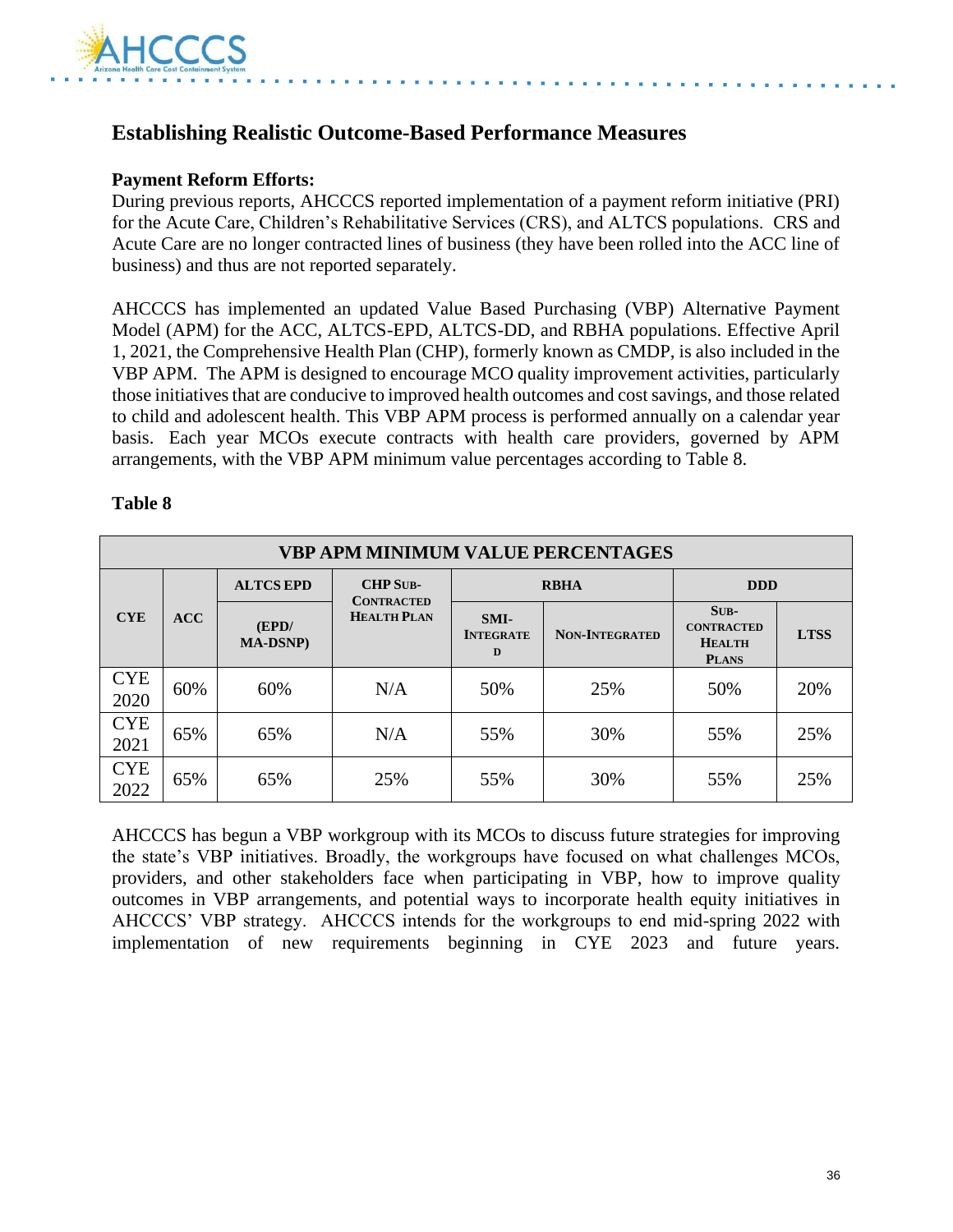

# **ATTACHMENT 3**

**Quarterly Random Moment Time Study Report Quarter 1 (October 1, 2021 – December 31, 2021)**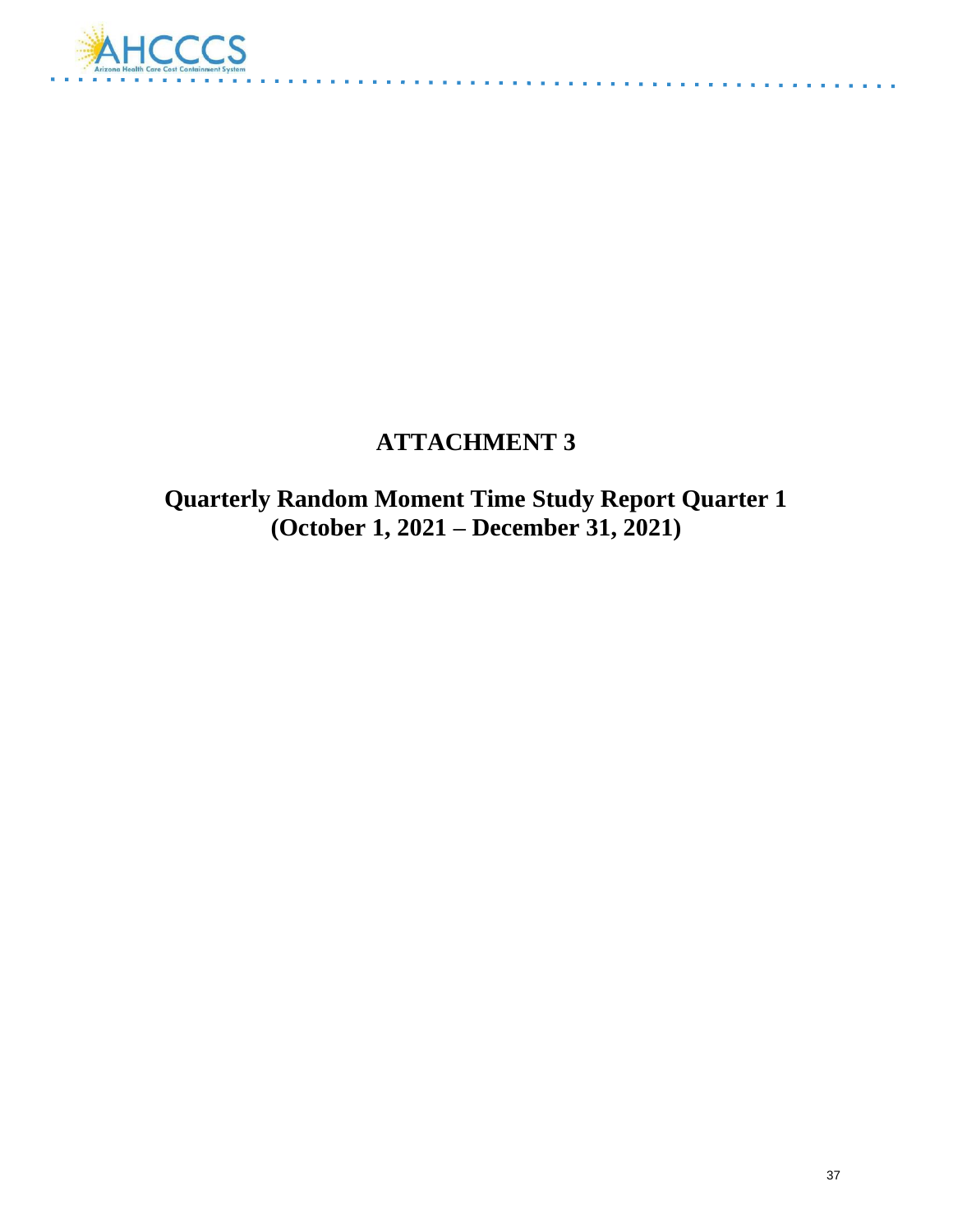

#### Arizona Health Care Cost Containment System (AHCCCS) Quarterly Random Moment Time Study Report October 1, 2021-December 31, 2021

The October through December 2021 (OD21) quarter for the Medicaid School Based Claiming (MSBC) program Random Moment Time Study (RMTS) was completed successfully with the administrative service, direct service, and personal care time study cost pools.

#### **Active Participants**

The "Medicaid Administrative Claiming Program Guide" mandates that all school district employees identified by the district's RMTS coordinator as being qualified to provide direct services or administrative activities participate in a RMTS. Staff rosters are updated by RMTS coordinators on a quarterly basis to ensure accuracy of participants in the time study. The table below shows the number of participants in the administrative service, direct service, and personal care time study staff pools at the beginning of the quarter.

| <b>Staff Pool</b> | October 2021 - December<br>2021 |  |  |  |
|-------------------|---------------------------------|--|--|--|
| Administrative    | 2.678                           |  |  |  |
| Direct Service    | 3.396                           |  |  |  |
| Personal Care     |                                 |  |  |  |

#### **Sampling Requirements**

To achieve statistical validity, maintain program efficiencies, and reduce unnecessary district administrative burden, the Arizona Health Care Cost Containment System (AHCCCS) implements a consistent sampling methodology for all activity codes and groups to be used. AHCCCS has constructed the RMTS sampling methodology to achieve a level of precision of +/- 2 percent with a 95 percent confidence level for activities.

Statistical calculations show that a minimum sample of 2,401 completed moments each quarter, per cost pool, is adequate to obtain this precision when the total pool of moments is greater than 3,839,197. Additional moments are selected each quarter to account for invalid moments.

#### **Moment Response**

For each of the three cost pools, more moments are generated than are needed for statistical validity, as allowed by the Time Study Implementation Guide approved by CMS. This oversample allows for the occurrence of invalid moments, which are observations that cannot be used for analysis (i.e., moments selected for staff no longer at the school district, who changed jobs and are no longer in an allowable position and their old position has not been filled or were not working and were unpaid).

The tables below demonstrate that the administrative service, direct service, and personal care time study achieved statistical validity in the reporting quarter. The response rate reflects the